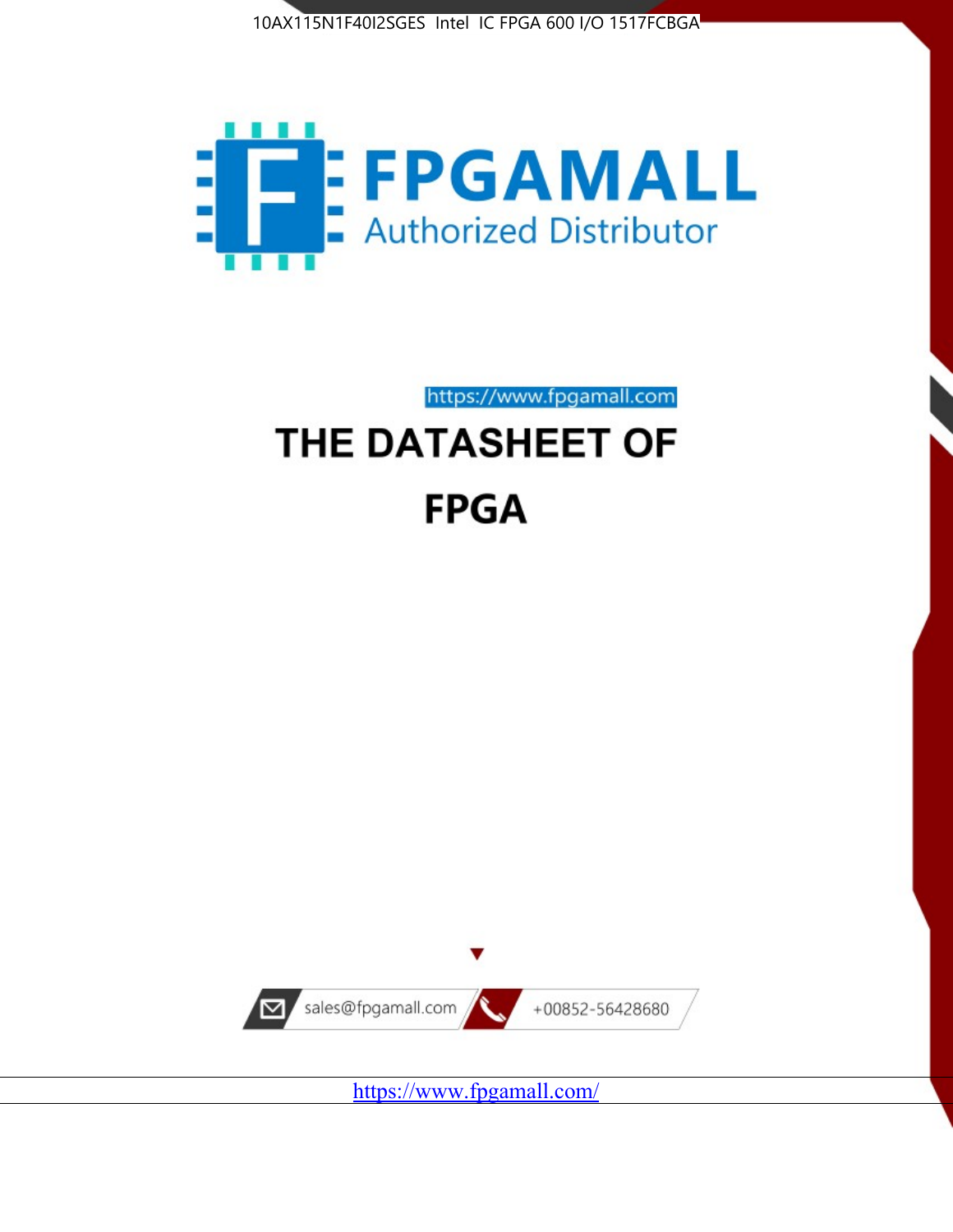10AX115N1F40I2SGES Intel IC FPGA 600 I/O 1517FCBGA



# **Intel® Arria® 10 Device Overview**



**A10-OVERVIEW | 2018.12.06** Latest document on the web: **[PDF](https://www.intel.com/content/dam/www/programmable/us/en/pdfs/literature/hb/arria-10/a10_overview.pdf)** | **[HTML](https://www.intel.com/content/www/us/en/programmable/documentation/sam1403480274650.html)**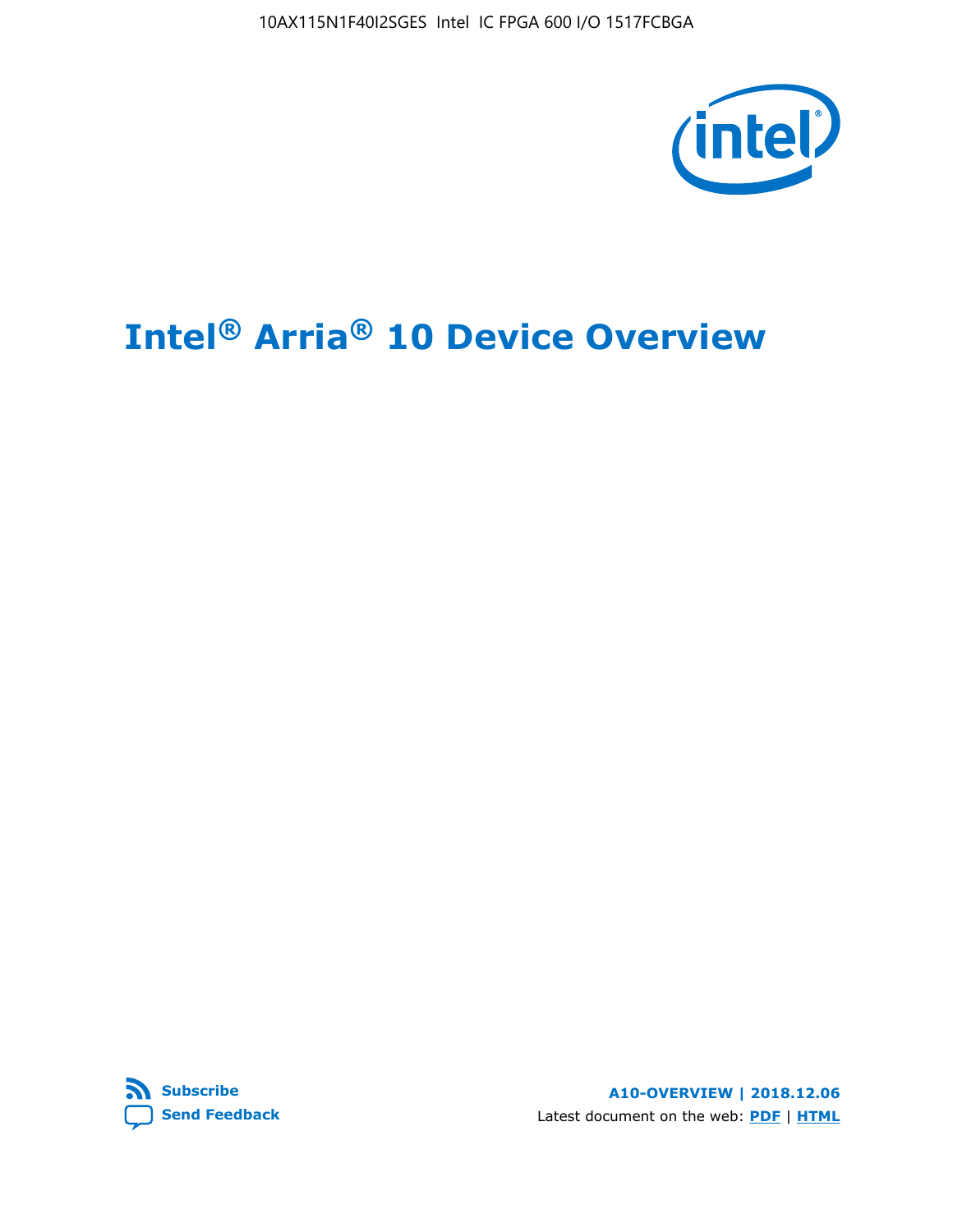

**Contents** 

# **Contents**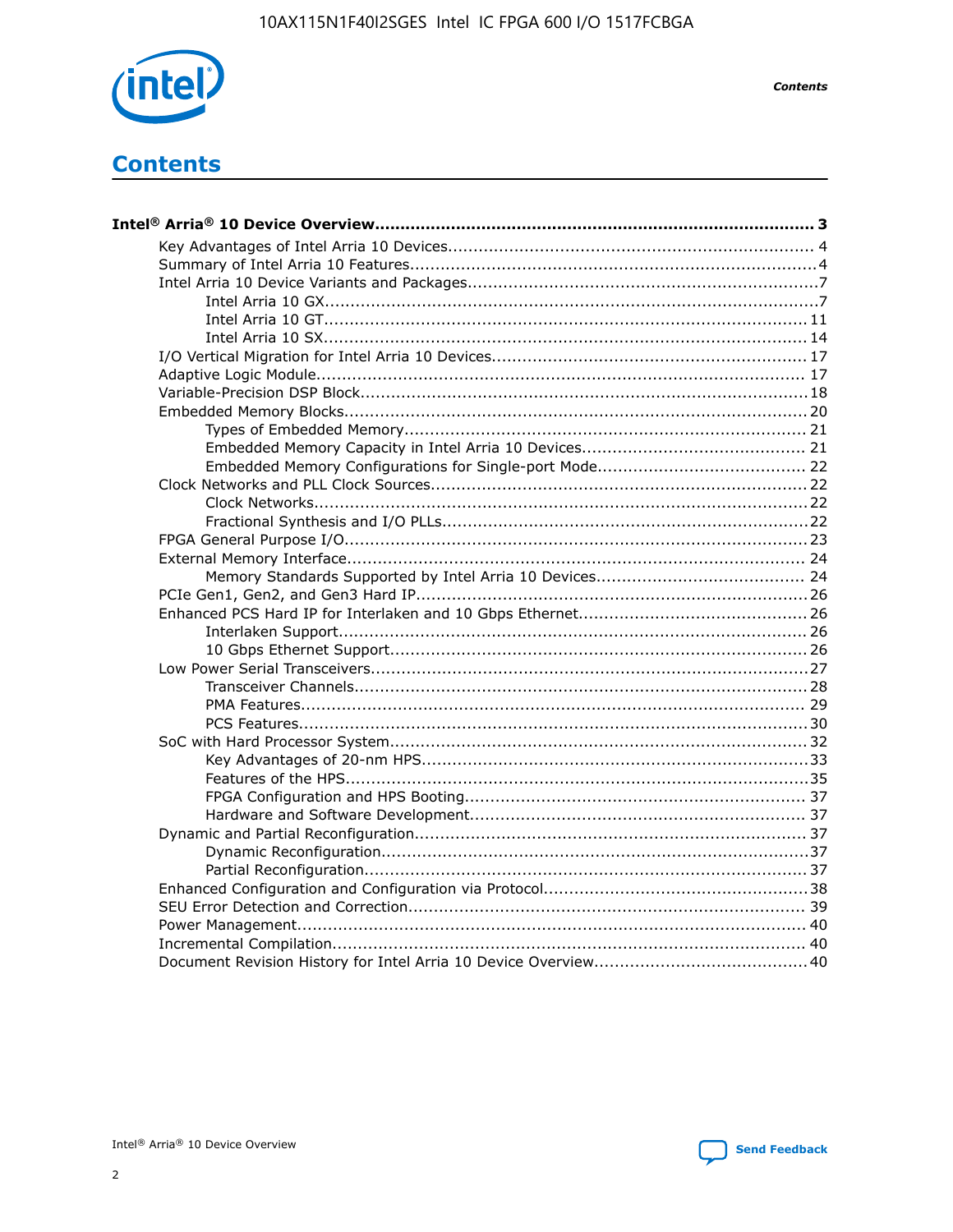**A10-OVERVIEW | 2018.12.06**

**[Send Feedback](mailto:FPGAtechdocfeedback@intel.com?subject=Feedback%20on%20Intel%20Arria%2010%20Device%20Overview%20(A10-OVERVIEW%202018.12.06)&body=We%20appreciate%20your%20feedback.%20In%20your%20comments,%20also%20specify%20the%20page%20number%20or%20paragraph.%20Thank%20you.)**



# **Intel® Arria® 10 Device Overview**

The Intel<sup>®</sup> Arria<sup>®</sup> 10 device family consists of high-performance and power-efficient 20 nm mid-range FPGAs and SoCs.

Intel Arria 10 device family delivers:

- Higher performance than the previous generation of mid-range and high-end FPGAs.
- Power efficiency attained through a comprehensive set of power-saving technologies.

The Intel Arria 10 devices are ideal for high performance, power-sensitive, midrange applications in diverse markets.

| <b>Market</b>         | <b>Applications</b>                                                                                               |
|-----------------------|-------------------------------------------------------------------------------------------------------------------|
| Wireless              | Channel and switch cards in remote radio heads<br>٠<br>Mobile backhaul<br>٠                                       |
| Wireline              | 40G/100G muxponders and transponders<br>٠<br>100G line cards<br>٠<br><b>Bridging</b><br>٠<br>Aggregation<br>٠     |
| <b>Broadcast</b>      | Studio switches<br>٠<br>Servers and transport<br>٠<br>Videoconferencing<br>٠<br>Professional audio and video<br>٠ |
| Computing and Storage | Flash cache<br>٠<br>Cloud computing servers<br>٠<br>Server acceleration<br>٠                                      |
| Medical               | Diagnostic scanners<br>٠<br>Diagnostic imaging<br>٠                                                               |
| Military              | Missile guidance and control<br>٠<br>Radar<br>٠<br>Electronic warfare<br>٠<br>Secure communications<br>٠          |

#### **Table 1. Sample Markets and Ideal Applications for Intel Arria 10 Devices**

#### **Related Information**

- [Intel Arria 10 Device Handbook: Known Issues](http://www.altera.com/support/kdb/solutions/rd07302013_646.html) Lists the planned updates to the *Intel Arria 10 Device Handbook* chapters.
- [Intel Arria 10 GX/GT Device Errata and Design Recommendations](https://www.intel.com/content/www/us/en/programmable/documentation/agz1493851706374.html#yqz1494433888646)
- [Intel Arria 10 SX Device Errata and Design Recommendations](https://www.intel.com/content/www/us/en/programmable/documentation/cru1462832385668.html#cru1462832558642)

Intel Corporation. All rights reserved. Intel, the Intel logo, Altera, Arria, Cyclone, Enpirion, MAX, Nios, Quartus and Stratix words and logos are trademarks of Intel Corporation or its subsidiaries in the U.S. and/or other countries. Intel warrants performance of its FPGA and semiconductor products to current specifications in accordance with Intel's standard warranty, but reserves the right to make changes to any products and services at any time without notice. Intel assumes no responsibility or liability arising out of the application or use of any information, product, or service described herein except as expressly agreed to in writing by Intel. Intel customers are advised to obtain the latest version of device specifications before relying on any published information and before placing orders for products or services. \*Other names and brands may be claimed as the property of others.

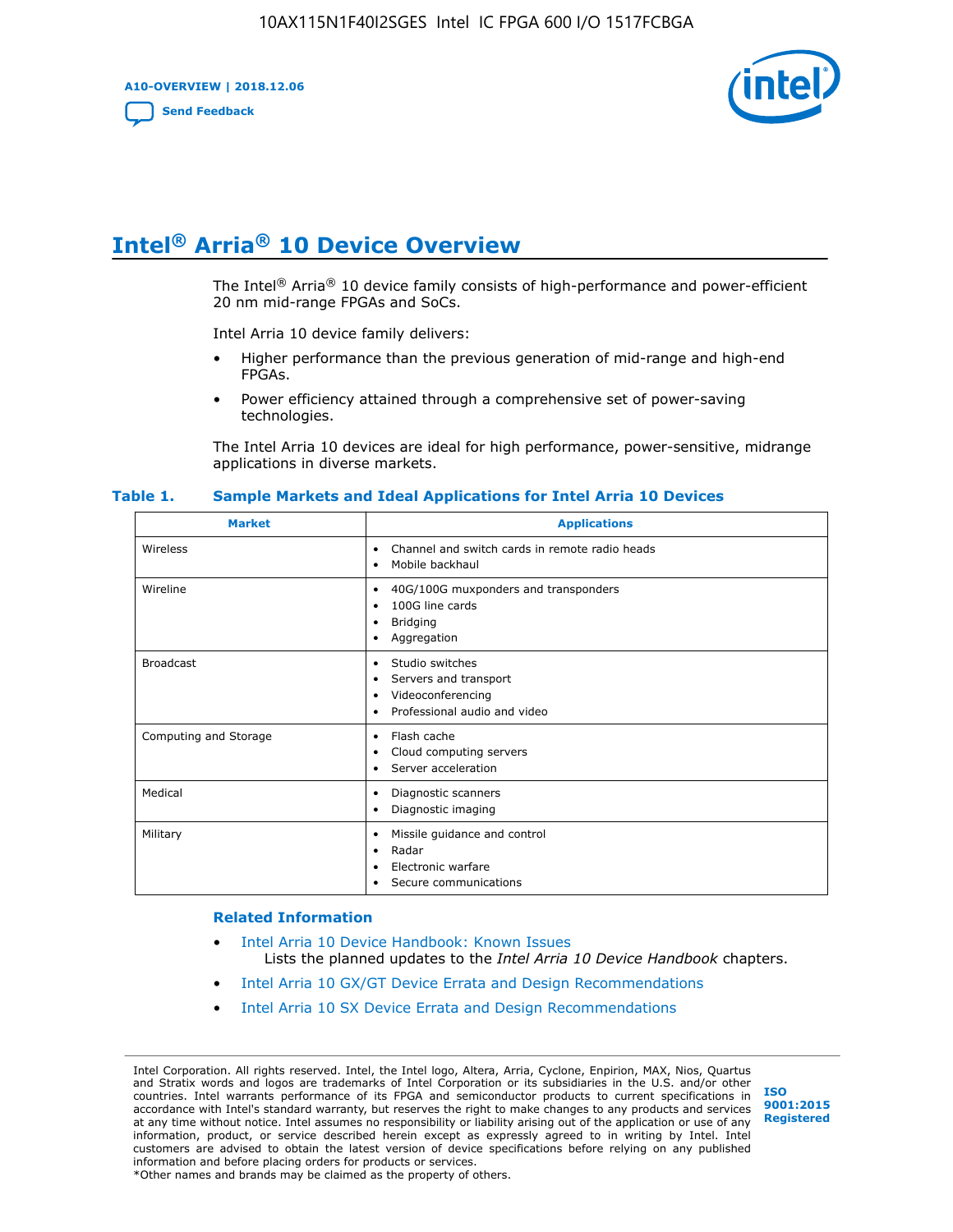

# **Key Advantages of Intel Arria 10 Devices**

# **Table 2. Key Advantages of the Intel Arria 10 Device Family**

| <b>Advantage</b>                                                                                          | <b>Supporting Feature</b>                                                                                                                                                                                                                                                                                                |
|-----------------------------------------------------------------------------------------------------------|--------------------------------------------------------------------------------------------------------------------------------------------------------------------------------------------------------------------------------------------------------------------------------------------------------------------------|
| Enhanced core architecture                                                                                | Built on TSMC's 20 nm process technology<br>٠<br>60% higher performance than the previous generation of mid-range FPGAs<br>٠<br>15% higher performance than the fastest previous-generation FPGA<br>٠                                                                                                                    |
| High-bandwidth integrated<br>transceivers                                                                 | Short-reach rates up to 25.8 Gigabits per second (Gbps)<br>٠<br>Backplane capability up to 12.5 Gbps<br>٠<br>Integrated 10GBASE-KR and 40GBASE-KR4 Forward Error Correction (FEC)<br>٠                                                                                                                                   |
| Improved logic integration and<br>hard IP blocks                                                          | 8-input adaptive logic module (ALM)<br>٠<br>Up to 65.6 megabits (Mb) of embedded memory<br>٠<br>Variable-precision digital signal processing (DSP) blocks<br>Fractional synthesis phase-locked loops (PLLs)<br>Hard PCI Express Gen3 IP blocks<br>Hard memory controllers and PHY up to 2,400 Megabits per second (Mbps) |
| Second generation hard<br>processor system (HPS) with<br>integrated ARM* Cortex*-A9*<br>MPCore* processor | Tight integration of a dual-core ARM Cortex-A9 MPCore processor, hard IP, and an<br>٠<br>FPGA in a single Intel Arria 10 system-on-a-chip (SoC)<br>Supports over 128 Gbps peak bandwidth with integrated data coherency between<br>$\bullet$<br>the processor and the FPGA fabric                                        |
| Advanced power savings                                                                                    | Comprehensive set of advanced power saving features<br>٠<br>Power-optimized MultiTrack routing and core architecture<br>٠<br>Up to 40% lower power compared to previous generation of mid-range FPGAs<br>٠<br>Up to 60% lower power compared to previous generation of high-end FPGAs                                    |

# **Summary of Intel Arria 10 Features**

## **Table 3. Summary of Features for Intel Arria 10 Devices**

| <b>Feature</b>                  | <b>Description</b>                                                                                                                                                                                                                                                                                                                                                                                 |
|---------------------------------|----------------------------------------------------------------------------------------------------------------------------------------------------------------------------------------------------------------------------------------------------------------------------------------------------------------------------------------------------------------------------------------------------|
| Technology                      | TSMC's 20-nm SoC process technology<br>Allows operation at a lower $V_{\text{CC}}$ level of 0.82 V instead of the 0.9 V standard $V_{\text{CC}}$ core voltage                                                                                                                                                                                                                                      |
| Packaging                       | 1.0 mm ball-pitch Fineline BGA packaging<br>٠<br>0.8 mm ball-pitch Ultra Fineline BGA packaging<br>Multiple devices with identical package footprints for seamless migration between different<br><b>FPGA</b> densities<br>Devices with compatible package footprints allow migration to next generation high-end<br>Stratix $@10$ devices<br>RoHS, leaded $(1)$ , and lead-free (Pb-free) options |
| High-performance<br>FPGA fabric | Enhanced 8-input ALM with four registers<br>Improved multi-track routing architecture to reduce congestion and improve compilation time<br>Hierarchical core clocking architecture<br>Fine-grained partial reconfiguration                                                                                                                                                                         |
| Internal memory<br>blocks       | M20K-20-Kb memory blocks with hard error correction code (ECC)<br>Memory logic array block (MLAB)-640-bit memory                                                                                                                                                                                                                                                                                   |
|                                 | continued                                                                                                                                                                                                                                                                                                                                                                                          |



<sup>(1)</sup> Contact Intel for availability.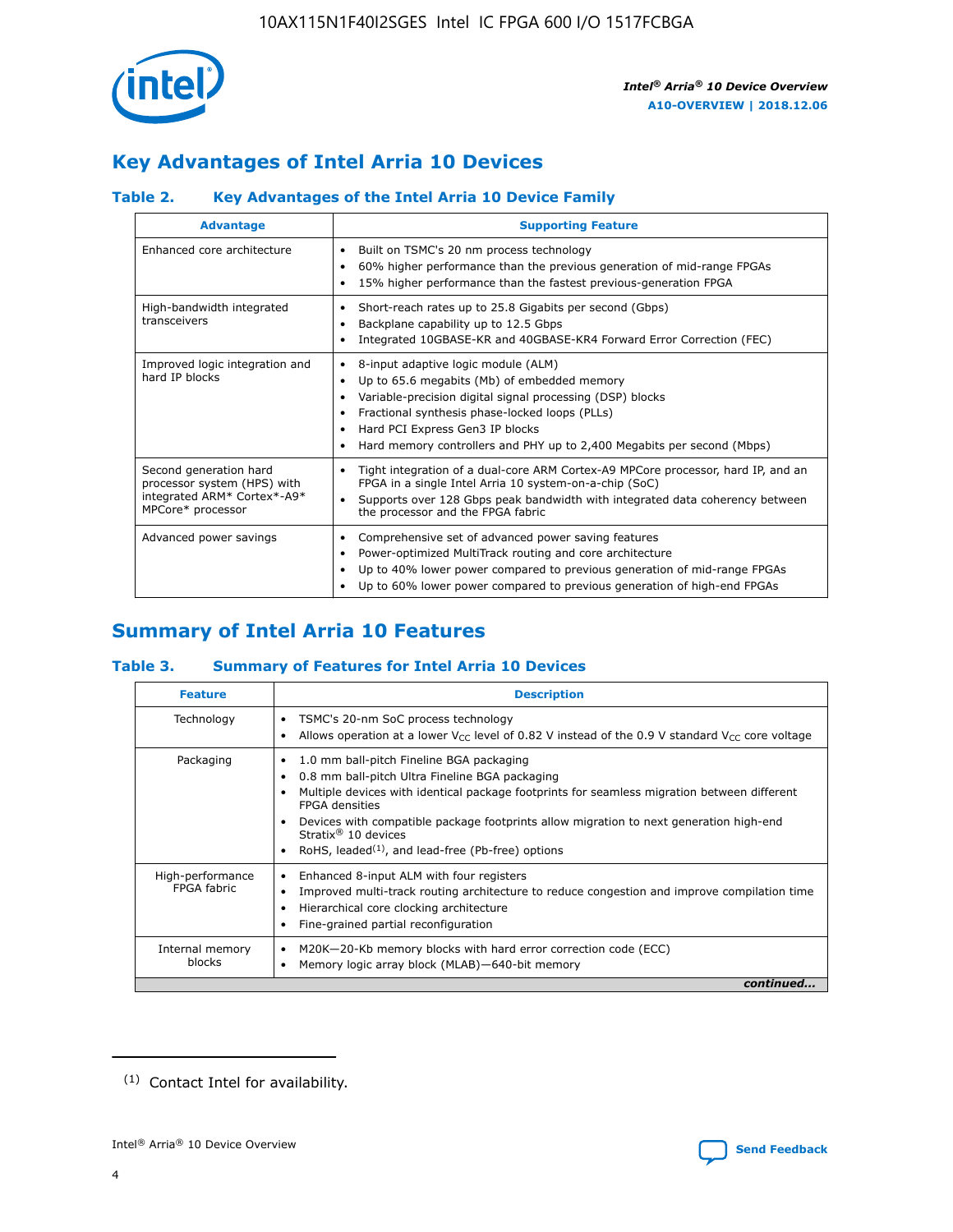$\mathsf{r}$ 



| <b>Feature</b>                         | <b>Description</b>                                                                                             |                                                                                                                                                                                                                                                                                                                                                                                                                                                                                                                                                                                                                                                                                                                                                                                                                                        |  |  |  |  |  |
|----------------------------------------|----------------------------------------------------------------------------------------------------------------|----------------------------------------------------------------------------------------------------------------------------------------------------------------------------------------------------------------------------------------------------------------------------------------------------------------------------------------------------------------------------------------------------------------------------------------------------------------------------------------------------------------------------------------------------------------------------------------------------------------------------------------------------------------------------------------------------------------------------------------------------------------------------------------------------------------------------------------|--|--|--|--|--|
| Embedded Hard IP<br>blocks             | Variable-precision DSP                                                                                         | Native support for signal processing precision levels from $18 \times 19$ to<br>54 x 54<br>Native support for 27 x 27 multiplier mode<br>64-bit accumulator and cascade for systolic finite impulse responses<br>(FIRs)<br>Internal coefficient memory banks<br>$\bullet$<br>Preadder/subtractor for improved efficiency<br>Additional pipeline register to increase performance and reduce<br>power<br>Supports floating point arithmetic:<br>- Perform multiplication, addition, subtraction, multiply-add,<br>multiply-subtract, and complex multiplication.<br>- Supports multiplication with accumulation capability, cascade<br>summation, and cascade subtraction capability.<br>- Dynamic accumulator reset control.<br>- Support direct vector dot and complex multiplication chaining<br>multiply floating point DSP blocks. |  |  |  |  |  |
|                                        | Memory controller                                                                                              | DDR4, DDR3, and DDR3L                                                                                                                                                                                                                                                                                                                                                                                                                                                                                                                                                                                                                                                                                                                                                                                                                  |  |  |  |  |  |
|                                        | PCI Express*                                                                                                   | PCI Express (PCIe*) Gen3 (x1, x2, x4, or x8), Gen2 (x1, x2, x4, or x8)<br>and Gen1 (x1, x2, x4, or x8) hard IP with complete protocol stack,<br>endpoint, and root port                                                                                                                                                                                                                                                                                                                                                                                                                                                                                                                                                                                                                                                                |  |  |  |  |  |
|                                        | Transceiver I/O                                                                                                | 10GBASE-KR/40GBASE-KR4 Forward Error Correction (FEC)<br>PCS hard IPs that support:<br>$\bullet$<br>- 10-Gbps Ethernet (10GbE)<br>- PCIe PIPE interface<br>$-$ Interlaken<br>- Gbps Ethernet (GbE)<br>- Common Public Radio Interface (CPRI) with deterministic latency<br>support<br>- Gigabit-capable passive optical network (GPON) with fast lock-<br>time support<br>13.5G JESD204b<br>$\bullet$<br>8B/10B, 64B/66B, 64B/67B encoders and decoders<br>Custom mode support for proprietary protocols                                                                                                                                                                                                                                                                                                                               |  |  |  |  |  |
| Core clock networks                    | $\bullet$<br>$\bullet$                                                                                         | Up to 800 MHz fabric clocking, depending on the application:<br>- 667 MHz external memory interface clocking with 2,400 Mbps DDR4 interface<br>- 800 MHz LVDS interface clocking with 1,600 Mbps LVDS interface<br>Global, regional, and peripheral clock networks<br>Clock networks that are not used can be gated to reduce dynamic power                                                                                                                                                                                                                                                                                                                                                                                                                                                                                            |  |  |  |  |  |
| Phase-locked loops<br>(PLLs)           | High-resolution fractional synthesis PLLs:<br>$\bullet$<br>Integer PLLs:<br>- Adjacent to general purpose I/Os | - Precision clock synthesis, clock delay compensation, and zero delay buffering (ZDB)<br>- Support integer mode and fractional mode<br>- Fractional mode support with third-order delta-sigma modulation<br>- Support external memory and LVDS interfaces                                                                                                                                                                                                                                                                                                                                                                                                                                                                                                                                                                              |  |  |  |  |  |
| FPGA General-purpose<br>$I/Os$ (GPIOs) | On-chip termination (OCT)                                                                                      | 1.6 Gbps LVDS-every pair can be configured as receiver or transmitter<br>1.2 V to 3.0 V single-ended LVTTL/LVCMOS interfacing                                                                                                                                                                                                                                                                                                                                                                                                                                                                                                                                                                                                                                                                                                          |  |  |  |  |  |
| <b>External Memory</b><br>Interface    |                                                                                                                | Hard memory controller- DDR4, DDR3, and DDR3L support<br>$-$ DDR4 $-$ speeds up to 1,200 MHz/2,400 Mbps<br>- DDR3-speeds up to 1,067 MHz/2,133 Mbps<br>Soft memory controller—provides support for RLDRAM $3^{(2)}$ , QDR IV $^{(2)}$ , and QDR II+<br>continued                                                                                                                                                                                                                                                                                                                                                                                                                                                                                                                                                                       |  |  |  |  |  |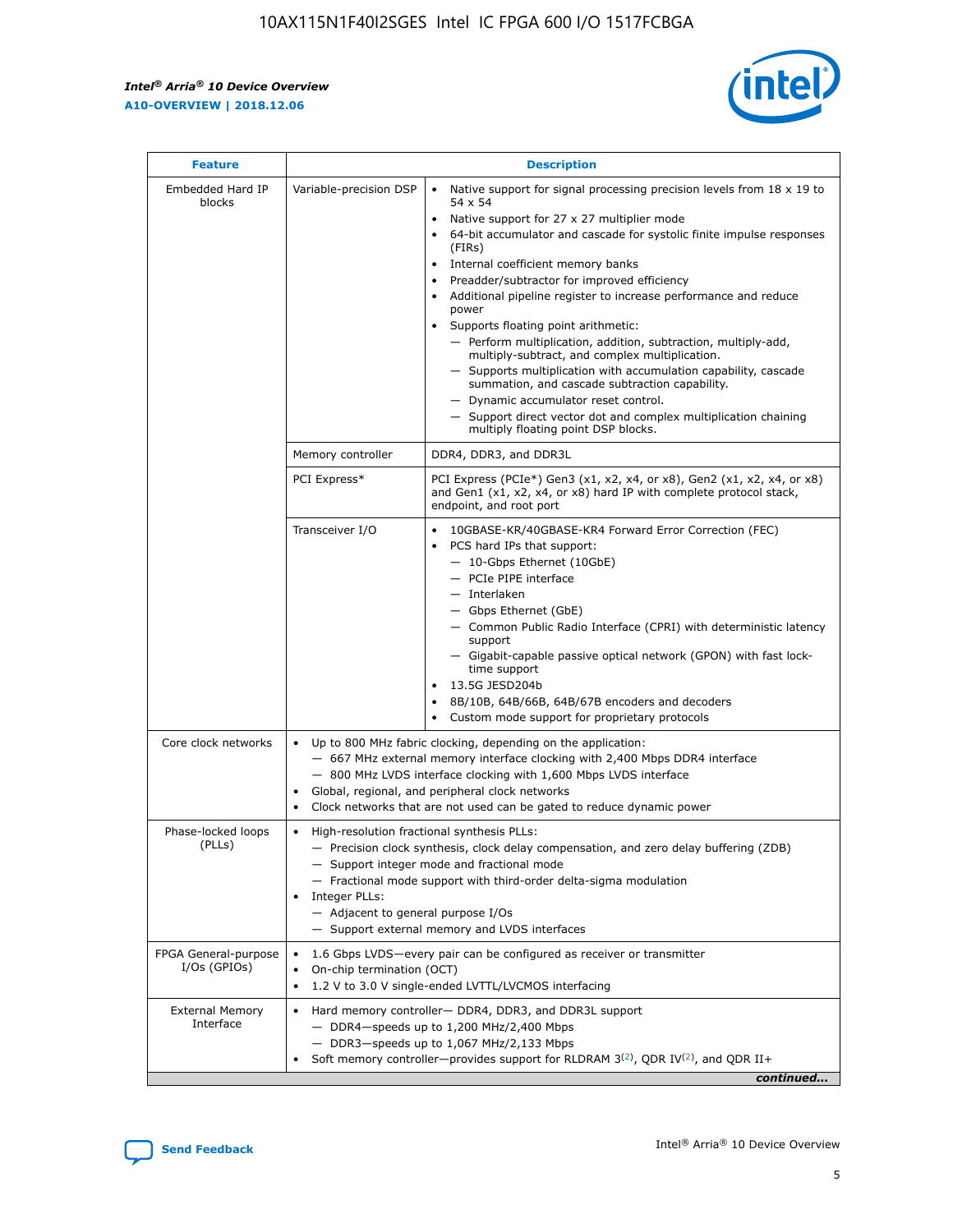

| <b>Feature</b>                                    | <b>Description</b>                                                                                                                                                                                                                                                                                                                                                                                                                                                                                                                                                                                                                                                        |
|---------------------------------------------------|---------------------------------------------------------------------------------------------------------------------------------------------------------------------------------------------------------------------------------------------------------------------------------------------------------------------------------------------------------------------------------------------------------------------------------------------------------------------------------------------------------------------------------------------------------------------------------------------------------------------------------------------------------------------------|
| Low-power serial<br>transceivers                  | • Continuous operating range:<br>- Intel Arria 10 GX-1 Gbps to 17.4 Gbps<br>$-$ Intel Arria 10 GT $-1$ Gbps to 25.8 Gbps<br>Backplane support:<br>$\bullet$<br>$-$ Intel Arria 10 GX-up to 12.5<br>$-$ Intel Arria 10 GT-up to 12.5<br>Extended range down to 125 Mbps with oversampling<br>ATX transmit PLLs with user-configurable fractional synthesis capability<br>Electronic Dispersion Compensation (EDC) support for XFP, SFP+, OSFP, and CFP optical<br>module<br>Adaptive linear and decision feedback equalization<br>$\bullet$<br>Transmitter pre-emphasis and de-emphasis<br>$\bullet$<br>Dynamic partial reconfiguration of individual transceiver channels |
| <b>HPS</b><br>(Intel Arria 10 SX<br>devices only) | Dual-core ARM Cortex-A9 MPCore processor-1.2 GHz CPU with<br>Processor and system<br>$\bullet$<br>1.5 GHz overdrive capability<br>256 KB on-chip RAM and 64 KB on-chip ROM<br>System peripherals-general-purpose timers, watchdog timers, direct<br>memory access (DMA) controller, FPGA configuration manager, and<br>clock and reset managers<br>• Security features—anti-tamper, secure boot, Advanced Encryption<br>Standard (AES) and authentication (SHA)<br>ARM CoreSight* JTAG debug access port, trace port, and on-chip<br>$\bullet$<br>trace storage                                                                                                           |
|                                                   | <b>External interfaces</b><br>Hard memory interface—Hard memory controller (2,400 Mbps DDR4,<br>and 2,133 Mbps DDR3), Quad serial peripheral interface (QSPI) flash<br>controller, NAND flash controller, direct memory access (DMA)<br>controller, Secure Digital/MultiMediaCard (SD/MMC) controller<br>Communication interface-10/100/1000 Ethernet media access<br>$\bullet$<br>control (MAC), USB On-The-GO (OTG) controllers, I <sup>2</sup> C controllers,<br>UART 16550, serial peripheral interface (SPI), and up to 62<br>HPS GPIO interfaces (48 direct-share I/Os)                                                                                             |
|                                                   | Interconnects to core<br>• High-performance ARM AMBA* AXI bus bridges that support<br>simultaneous read and write<br>HPS-FPGA bridges-include the FPGA-to-HPS, HPS-to-FPGA, and<br>$\bullet$<br>lightweight HPS-to-FPGA bridges that allow the FPGA fabric to issue<br>transactions to slaves in the HPS, and vice versa<br>Configuration bridge that allows HPS configuration manager to<br>configure the core logic via dedicated 32-bit configuration port<br>FPGA-to-HPS SDRAM controller bridge-provides configuration<br>interfaces for the multiport front end (MPFE) of the HPS SDRAM<br>controller                                                               |
| Configuration                                     | Tamper protection—comprehensive design protection to protect your valuable IP investments<br>Enhanced 256-bit advanced encryption standard (AES) design security with authentication<br>$\bullet$<br>Configuration via protocol (CvP) using PCIe Gen1, Gen2, or Gen3<br>continued                                                                                                                                                                                                                                                                                                                                                                                         |

<sup>(2)</sup> Intel Arria 10 devices support this external memory interface using hard PHY with soft memory controller.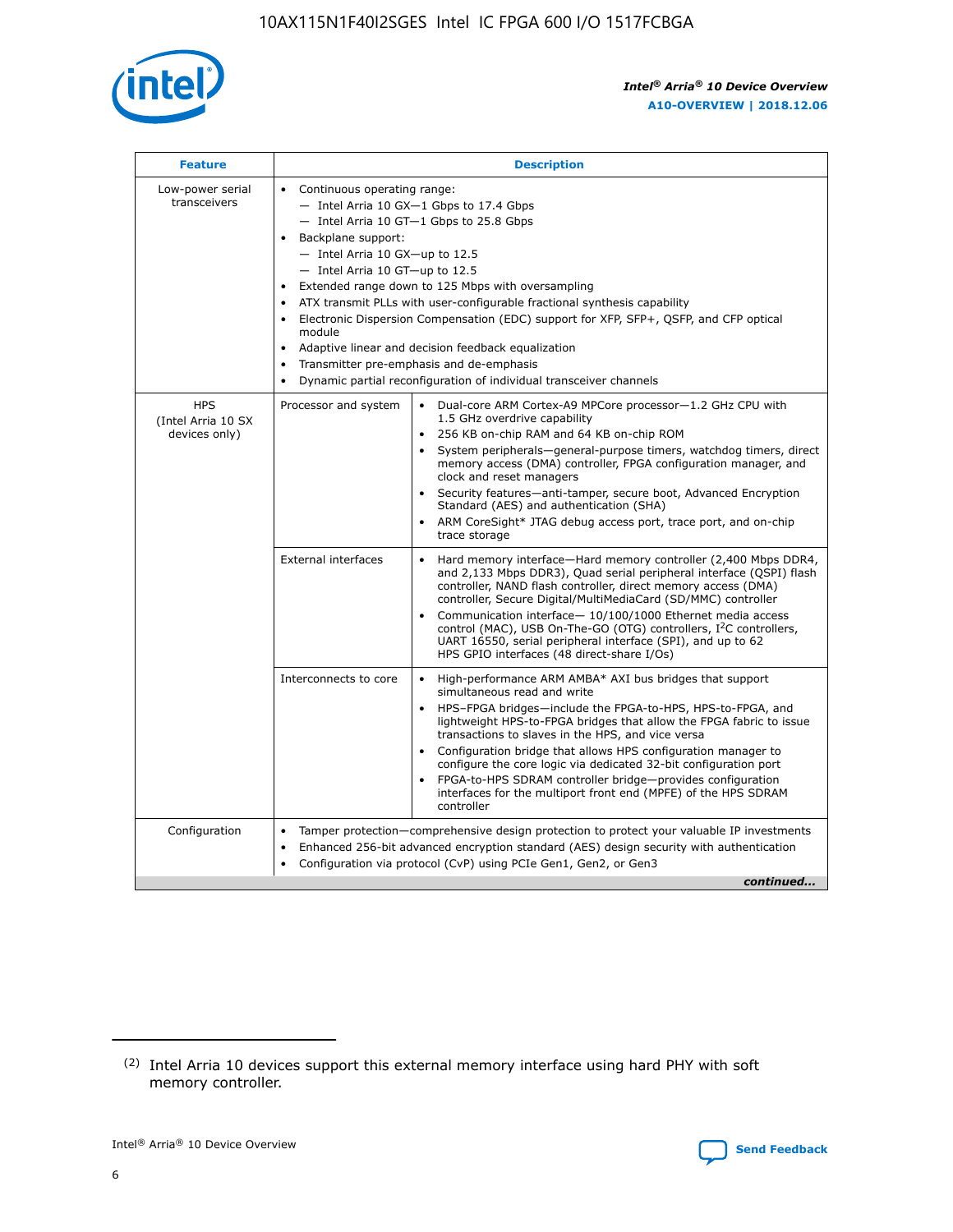

| <b>Feature</b>     | <b>Description</b>                                                                                                                                                                                                    |
|--------------------|-----------------------------------------------------------------------------------------------------------------------------------------------------------------------------------------------------------------------|
|                    | Dynamic reconfiguration of the transceivers and PLLs<br>Fine-grained partial reconfiguration of the core fabric<br>Active Serial x4 Interface                                                                         |
| Power management   | SmartVID<br>Low static power device options<br>Programmable Power Technology<br>Intel Quartus <sup>®</sup> Prime integrated power analysis                                                                            |
| Software and tools | Intel Quartus Prime design suite<br>Transceiver toolkit<br>٠<br>Platform Designer system integration tool<br>DSP Builder for Intel FPGAs<br>OpenCL <sup>™</sup> support<br>Intel SoC FPGA Embedded Design Suite (EDS) |

## **Related Information**

[Intel Arria 10 Transceiver PHY Overview](https://www.intel.com/content/www/us/en/programmable/documentation/nik1398707230472.html#nik1398706768037) Provides details on Intel Arria 10 transceivers.

# **Intel Arria 10 Device Variants and Packages**

#### **Table 4. Device Variants for the Intel Arria 10 Device Family**

| <b>Variant</b>    | <b>Description</b>                                                                                                                                                                                                     |
|-------------------|------------------------------------------------------------------------------------------------------------------------------------------------------------------------------------------------------------------------|
| Intel Arria 10 GX | FPGA featuring 17.4 Gbps transceivers for short reach applications with 12.5 backplane driving<br>capability.                                                                                                          |
| Intel Arria 10 GT | FPGA featuring:<br>17.4 Gbps transceivers for short reach applications with 12.5 backplane driving capability.<br>25.8 Gbps transceivers for supporting CAUI-4 and CEI-25G applications with CFP2 and CFP4<br>modules. |
| Intel Arria 10 SX | SoC integrating ARM-based HPS and FPGA featuring 17.4 Gbps transceivers for short reach<br>applications with 12.5 backplane driving capability.                                                                        |

# **Intel Arria 10 GX**

This section provides the available options, maximum resource counts, and package plan for the Intel Arria 10 GX devices.

The information in this section is correct at the time of publication. For the latest information and to get more details, refer to the Intel FPGA Product Selector.

#### **Related Information**

#### [Intel FPGA Product Selector](http://www.altera.com/products/selector/psg-selector.html) Provides the latest information on Intel products.

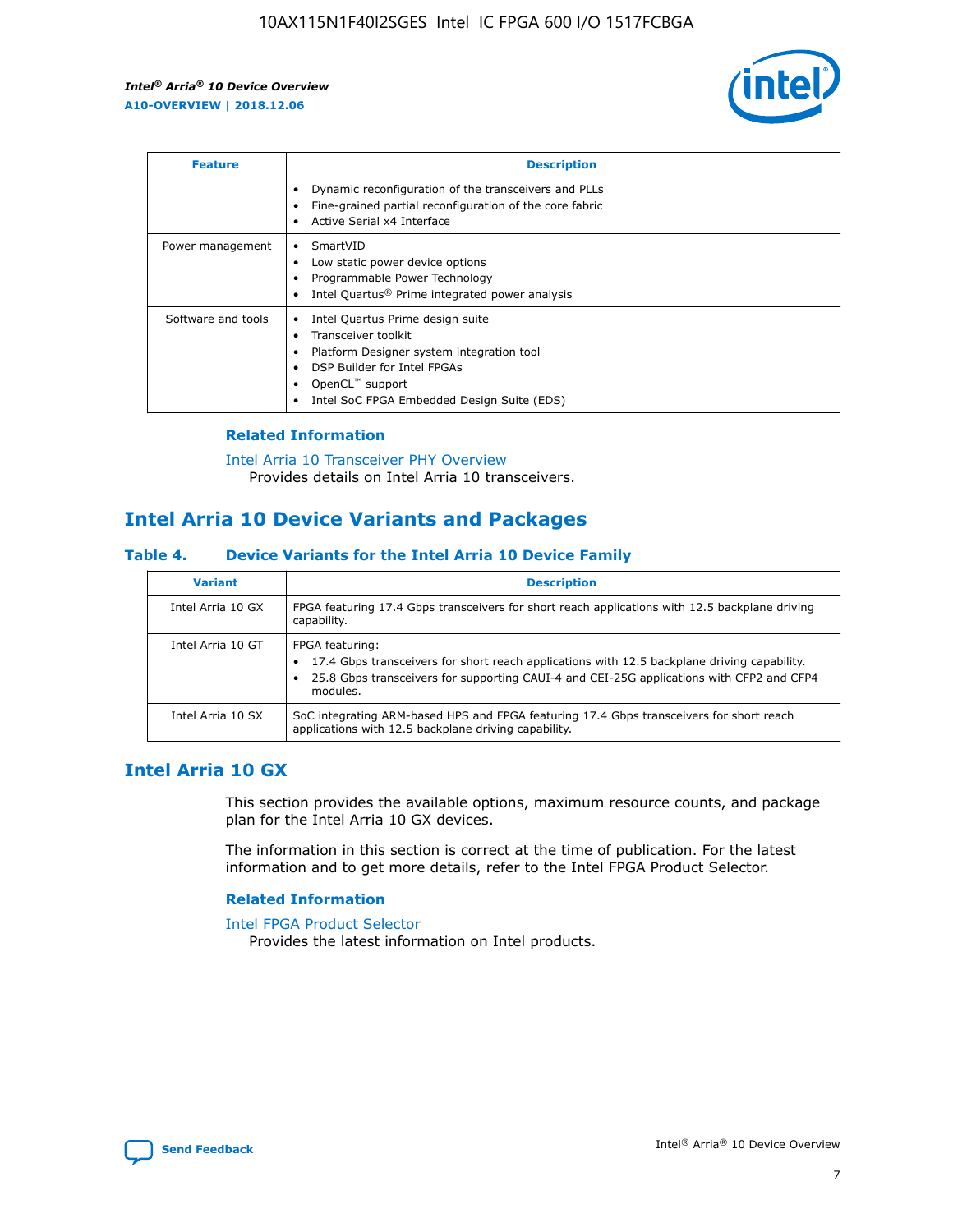

# **Available Options**





#### **Related Information**

[Transceiver Performance for Intel Arria 10 GX/SX Devices](https://www.intel.com/content/www/us/en/programmable/documentation/mcn1413182292568.html#mcn1413213965502) Provides more information about the transceiver speed grade.

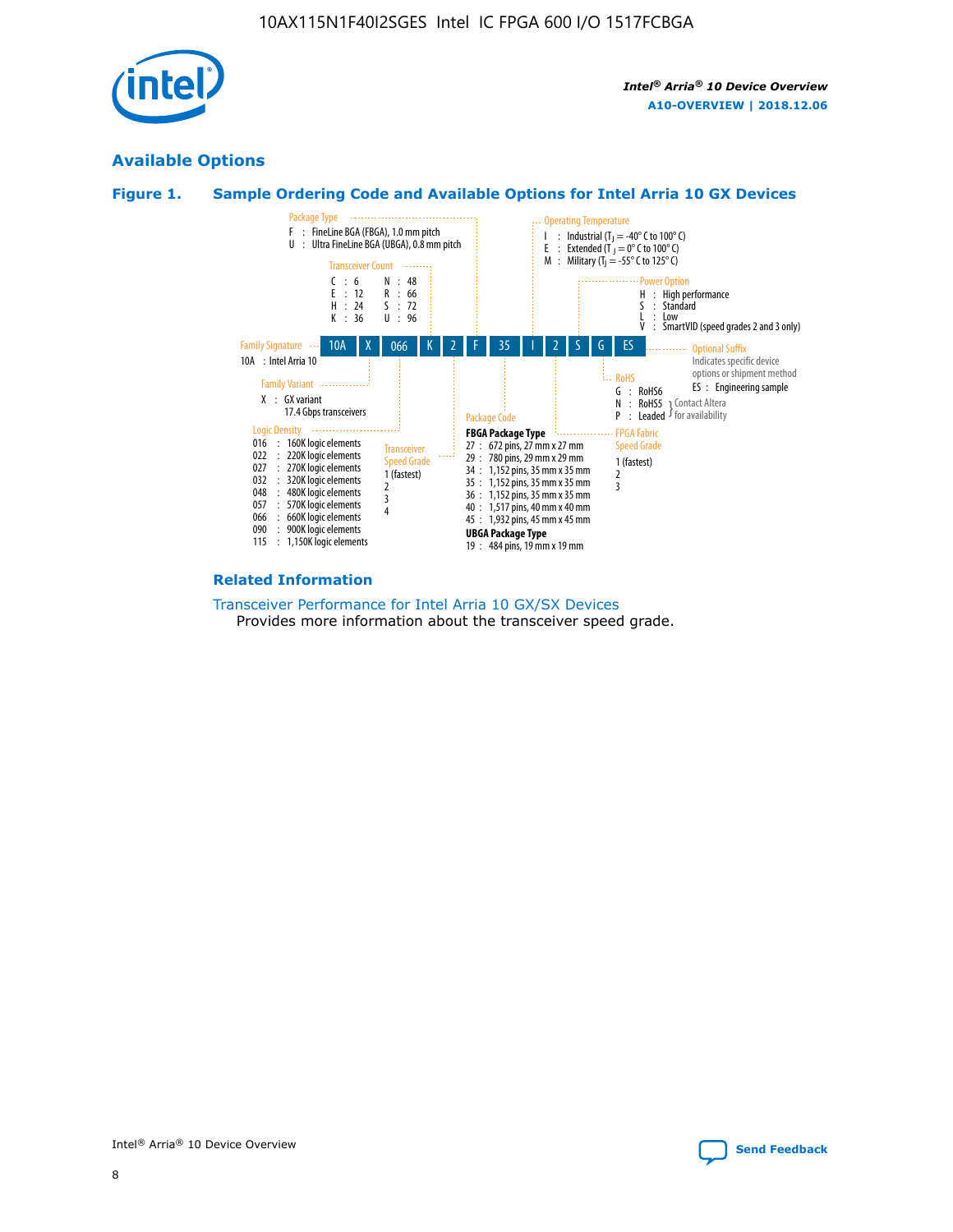

# **Maximum Resources**

#### **Table 5. Maximum Resource Counts for Intel Arria 10 GX Devices (GX 160, GX 220, GX 270, GX 320, and GX 480)**

| <b>Resource</b>              |                         | <b>Product Line</b> |                                                 |                    |                |                |  |  |  |
|------------------------------|-------------------------|---------------------|-------------------------------------------------|--------------------|----------------|----------------|--|--|--|
|                              |                         | <b>GX 160</b>       | <b>GX 220</b><br><b>GX 270</b><br><b>GX 320</b> |                    |                | <b>GX 480</b>  |  |  |  |
| Logic Elements (LE) (K)      |                         | 160                 | 220                                             | 270                | 320            | 480            |  |  |  |
| <b>ALM</b>                   |                         | 61,510              | 80,330                                          | 101,620            | 119,900        | 183,590        |  |  |  |
| Register                     |                         | 246,040             | 321,320                                         | 406,480<br>479,600 |                | 734,360        |  |  |  |
| Memory (Kb)                  | M <sub>20</sub> K       | 8,800               | 11,740                                          | 15,000             | 17,820         | 28,620         |  |  |  |
|                              | <b>MLAB</b>             | 1,050               | 1,690                                           | 2,452              | 2,727          | 4,164          |  |  |  |
| Variable-precision DSP Block |                         | 156                 | 192                                             | 830                | 985            |                |  |  |  |
| 18 x 19 Multiplier           |                         | 312                 | 384                                             | 1,660<br>1,970     |                | 2,736          |  |  |  |
| PLL                          | Fractional<br>Synthesis | 6                   | 6                                               | 8                  | 8              | 12             |  |  |  |
|                              | I/O                     | 6                   | 6                                               | 8                  | 8              | 12             |  |  |  |
| 17.4 Gbps Transceiver        |                         | 12                  | 12                                              | 24                 | 24             | 36             |  |  |  |
| GPIO <sup>(3)</sup>          |                         | 288                 | 288                                             | 384<br>384         |                | 492            |  |  |  |
| LVDS Pair $(4)$              |                         | 120                 | 120                                             | 168                | 168            | 222            |  |  |  |
| PCIe Hard IP Block           |                         | $\mathbf{1}$        | 1                                               | $\overline{2}$     | $\overline{2}$ | $\overline{2}$ |  |  |  |
| Hard Memory Controller       |                         | 6                   | 6                                               | 8                  | 8              | 12             |  |  |  |

<sup>(4)</sup> Each LVDS I/O pair can be used as differential input or output.



<sup>(3)</sup> The number of GPIOs does not include transceiver I/Os. In the Intel Quartus Prime software, the number of user I/Os includes transceiver I/Os.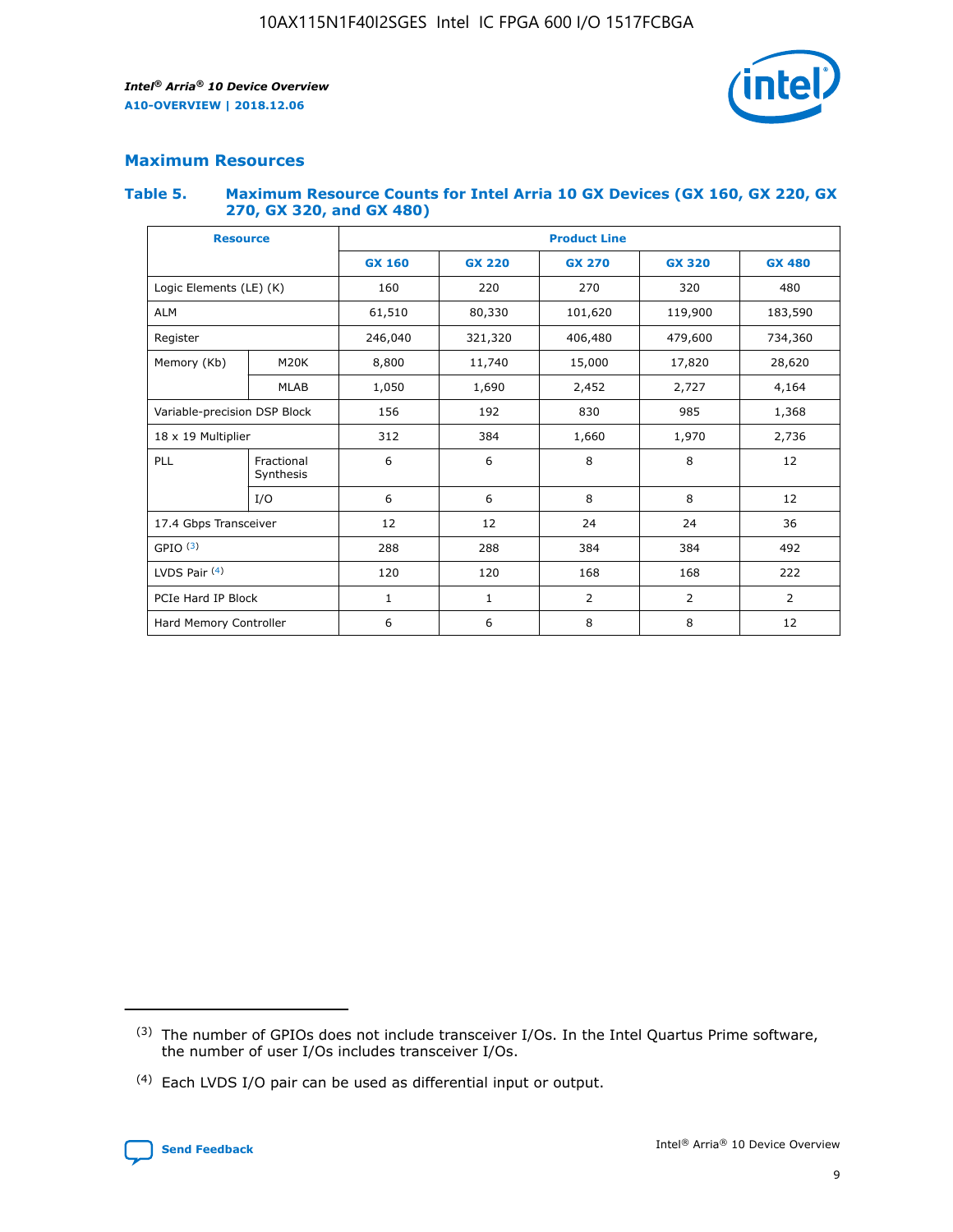

## **Table 6. Maximum Resource Counts for Intel Arria 10 GX Devices (GX 570, GX 660, GX 900, and GX 1150)**

|                              | <b>Resource</b>         | <b>Product Line</b> |                |                |                |  |  |  |
|------------------------------|-------------------------|---------------------|----------------|----------------|----------------|--|--|--|
|                              |                         | <b>GX 570</b>       | <b>GX 660</b>  | <b>GX 900</b>  | <b>GX 1150</b> |  |  |  |
| Logic Elements (LE) (K)      |                         | 570                 | 660            | 900            | 1,150          |  |  |  |
| <b>ALM</b>                   |                         | 217,080             | 251,680        | 339,620        | 427,200        |  |  |  |
| Register                     |                         | 868,320             | 1,006,720      |                | 1,708,800      |  |  |  |
| Memory (Kb)                  | M <sub>20</sub> K       | 36,000              | 42,620         | 48,460         | 54,260         |  |  |  |
|                              | <b>MLAB</b>             | 5,096               | 5,788          | 9,386          | 12,984         |  |  |  |
| Variable-precision DSP Block |                         | 1,523               | 1,687          | 1,518          | 1,518          |  |  |  |
| 18 x 19 Multiplier           |                         | 3,046               | 3,374<br>3,036 |                | 3,036          |  |  |  |
| PLL                          | Fractional<br>Synthesis | 16                  | 16             | 32             | 32             |  |  |  |
|                              | I/O                     | 16                  | 16             | 16             | 16             |  |  |  |
| 17.4 Gbps Transceiver        |                         | 48                  | 48             | 96             | 96             |  |  |  |
| GPIO <sup>(3)</sup>          |                         | 696                 | 696            | 768            | 768            |  |  |  |
| LVDS Pair $(4)$              |                         | 324                 | 324            | 384            | 384            |  |  |  |
| PCIe Hard IP Block           |                         | $\overline{2}$      | 2              | $\overline{4}$ | 4              |  |  |  |
| Hard Memory Controller       |                         | 16                  | 16             | 16             | 16             |  |  |  |

# **Package Plan**

# **Table 7. Package Plan for Intel Arria 10 GX Devices (U19, F27, and F29)**

Refer to I/O and High Speed I/O in Intel Arria 10 Devices chapter for the number of 3 V I/O, LVDS I/O, and LVDS channels in each device package.

| <b>Product Line</b> | U <sub>19</sub><br>$(19 \text{ mm} \times 19 \text{ mm})$<br>484-pin UBGA) |          |             |         | <b>F27</b><br>(27 mm × 27 mm,<br>672-pin FBGA) |             | <b>F29</b><br>(29 mm × 29 mm,<br>780-pin FBGA) |          |             |  |
|---------------------|----------------------------------------------------------------------------|----------|-------------|---------|------------------------------------------------|-------------|------------------------------------------------|----------|-------------|--|
|                     | 3 V I/O                                                                    | LVDS I/O | <b>XCVR</b> | 3 V I/O | LVDS I/O                                       | <b>XCVR</b> | 3 V I/O                                        | LVDS I/O | <b>XCVR</b> |  |
| GX 160              | 48                                                                         | 192      | 6           | 48      | 192                                            | 12          | 48                                             | 240      | 12          |  |
| GX 220              | 48                                                                         | 192      | 6           | 48      | 192                                            | 12          | 48                                             | 240      | 12          |  |
| GX 270              |                                                                            |          |             | 48      | 192                                            | 12          | 48                                             | 312      | 12          |  |
| GX 320              |                                                                            |          |             | 48      | 192                                            | 12          | 48                                             | 312      | 12          |  |
| GX 480              |                                                                            |          |             |         |                                                |             | 48                                             | 312      | 12          |  |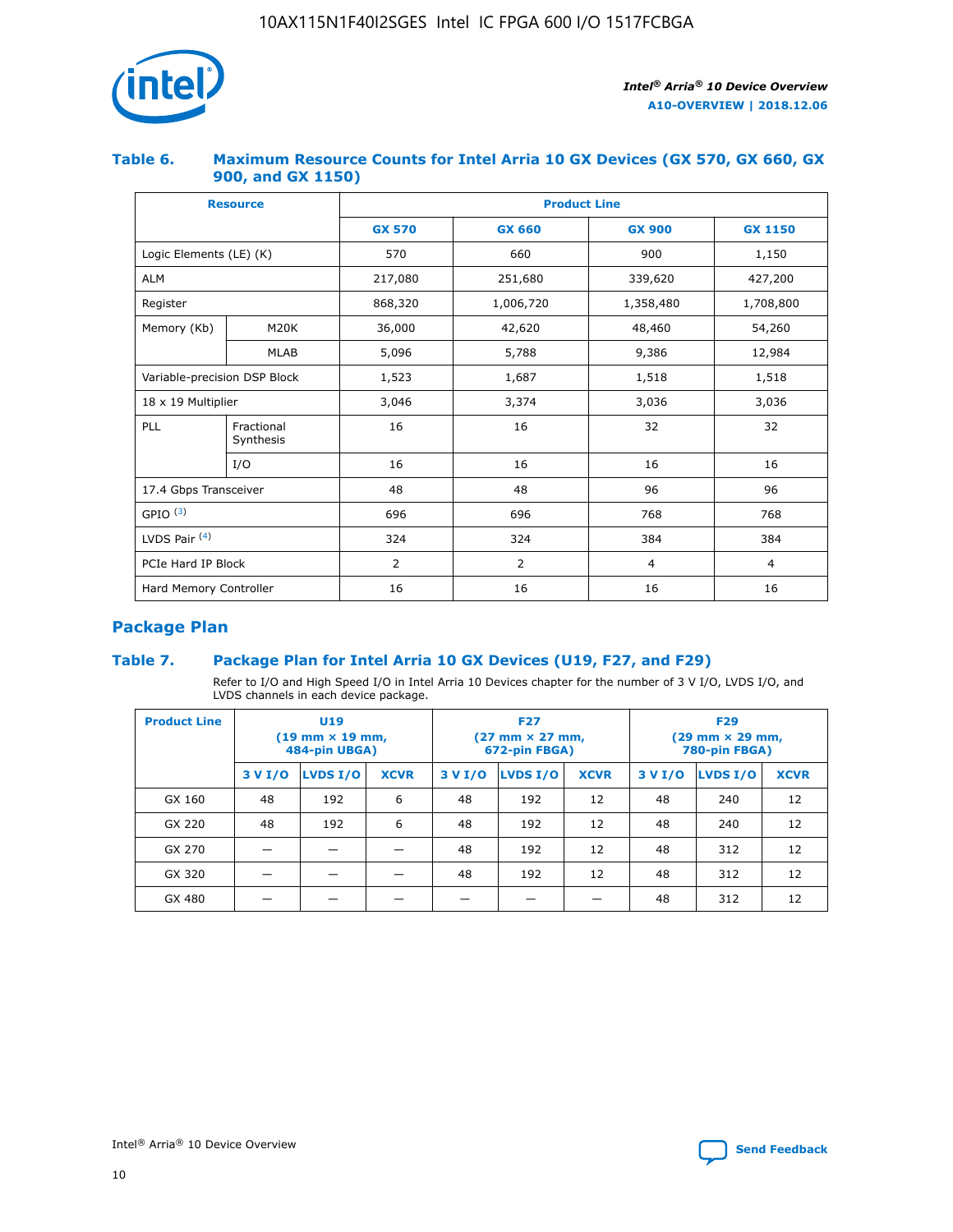

#### **Table 8. Package Plan for Intel Arria 10 GX Devices (F34, F35, NF40, and KF40)**

Refer to I/O and High Speed I/O in Intel Arria 10 Devices chapter for the number of 3 V I/O, LVDS I/O, and LVDS channels in each device package.

| <b>Product Line</b> | <b>F34</b><br>$(35 \text{ mm} \times 35 \text{ mm})$<br>1152-pin FBGA) |                    | <b>F35</b><br>$(35 \text{ mm} \times 35 \text{ mm})$<br><b>1152-pin FBGA)</b> |           | <b>KF40</b><br>$(40 \text{ mm} \times 40 \text{ mm})$<br>1517-pin FBGA) |             |            | <b>NF40</b><br>$(40 \text{ mm} \times 40 \text{ mm})$<br><b>1517-pin FBGA)</b> |             |            |                    |             |
|---------------------|------------------------------------------------------------------------|--------------------|-------------------------------------------------------------------------------|-----------|-------------------------------------------------------------------------|-------------|------------|--------------------------------------------------------------------------------|-------------|------------|--------------------|-------------|
|                     | 3V<br>I/O                                                              | <b>LVDS</b><br>I/O | <b>XCVR</b>                                                                   | 3V<br>I/O | <b>LVDS</b><br>I/O                                                      | <b>XCVR</b> | 3 V<br>I/O | <b>LVDS</b><br>I/O                                                             | <b>XCVR</b> | 3 V<br>I/O | <b>LVDS</b><br>I/O | <b>XCVR</b> |
| GX 270              | 48                                                                     | 336                | 24                                                                            | 48        | 336                                                                     | 24          |            |                                                                                |             |            |                    |             |
| GX 320              | 48                                                                     | 336                | 24                                                                            | 48        | 336                                                                     | 24          |            |                                                                                |             |            |                    |             |
| GX 480              | 48                                                                     | 444                | 24                                                                            | 48        | 348                                                                     | 36          |            |                                                                                |             |            |                    |             |
| GX 570              | 48                                                                     | 444                | 24                                                                            | 48        | 348                                                                     | 36          | 96         | 600                                                                            | 36          | 48         | 540                | 48          |
| GX 660              | 48                                                                     | 444                | 24                                                                            | 48        | 348                                                                     | 36          | 96         | 600                                                                            | 36          | 48         | 540                | 48          |
| GX 900              |                                                                        | 504                | 24                                                                            | -         |                                                                         |             |            |                                                                                |             |            | 600                | 48          |
| GX 1150             |                                                                        | 504                | 24                                                                            |           |                                                                         |             |            |                                                                                |             |            | 600                | 48          |

#### **Table 9. Package Plan for Intel Arria 10 GX Devices (RF40, NF45, SF45, and UF45)**

Refer to I/O and High Speed I/O in Intel Arria 10 Devices chapter for the number of 3 V I/O, LVDS I/O, and LVDS channels in each device package.

| <b>Product Line</b> | <b>RF40</b><br>$(40$ mm $\times$ 40 mm,<br>1517-pin FBGA) |                    | <b>NF45</b><br>$(45 \text{ mm} \times 45 \text{ mm})$<br><b>1932-pin FBGA)</b> |            |                    | <b>SF45</b><br>$(45 \text{ mm} \times 45 \text{ mm})$<br><b>1932-pin FBGA)</b> |            |                    | <b>UF45</b><br>$(45 \text{ mm} \times 45 \text{ mm})$<br><b>1932-pin FBGA)</b> |           |                    |             |
|---------------------|-----------------------------------------------------------|--------------------|--------------------------------------------------------------------------------|------------|--------------------|--------------------------------------------------------------------------------|------------|--------------------|--------------------------------------------------------------------------------|-----------|--------------------|-------------|
|                     | 3V<br>I/O                                                 | <b>LVDS</b><br>I/O | <b>XCVR</b>                                                                    | 3 V<br>I/O | <b>LVDS</b><br>I/O | <b>XCVR</b>                                                                    | 3 V<br>I/O | <b>LVDS</b><br>I/O | <b>XCVR</b>                                                                    | 3V<br>I/O | <b>LVDS</b><br>I/O | <b>XCVR</b> |
| GX 900              |                                                           | 342                | 66                                                                             | _          | 768                | 48                                                                             |            | 624                | 72                                                                             |           | 480                | 96          |
| GX 1150             |                                                           | 342                | 66                                                                             | _          | 768                | 48                                                                             |            | 624                | 72                                                                             |           | 480                | 96          |

### **Related Information**

[I/O and High-Speed Differential I/O Interfaces in Intel Arria 10 Devices chapter, Intel](https://www.intel.com/content/www/us/en/programmable/documentation/sam1403482614086.html#sam1403482030321) [Arria 10 Device Handbook](https://www.intel.com/content/www/us/en/programmable/documentation/sam1403482614086.html#sam1403482030321)

Provides the number of 3 V and LVDS I/Os, and LVDS channels for each Intel Arria 10 device package.

# **Intel Arria 10 GT**

This section provides the available options, maximum resource counts, and package plan for the Intel Arria 10 GT devices.

The information in this section is correct at the time of publication. For the latest information and to get more details, refer to the Intel FPGA Product Selector.

#### **Related Information**

#### [Intel FPGA Product Selector](http://www.altera.com/products/selector/psg-selector.html)

Provides the latest information on Intel products.

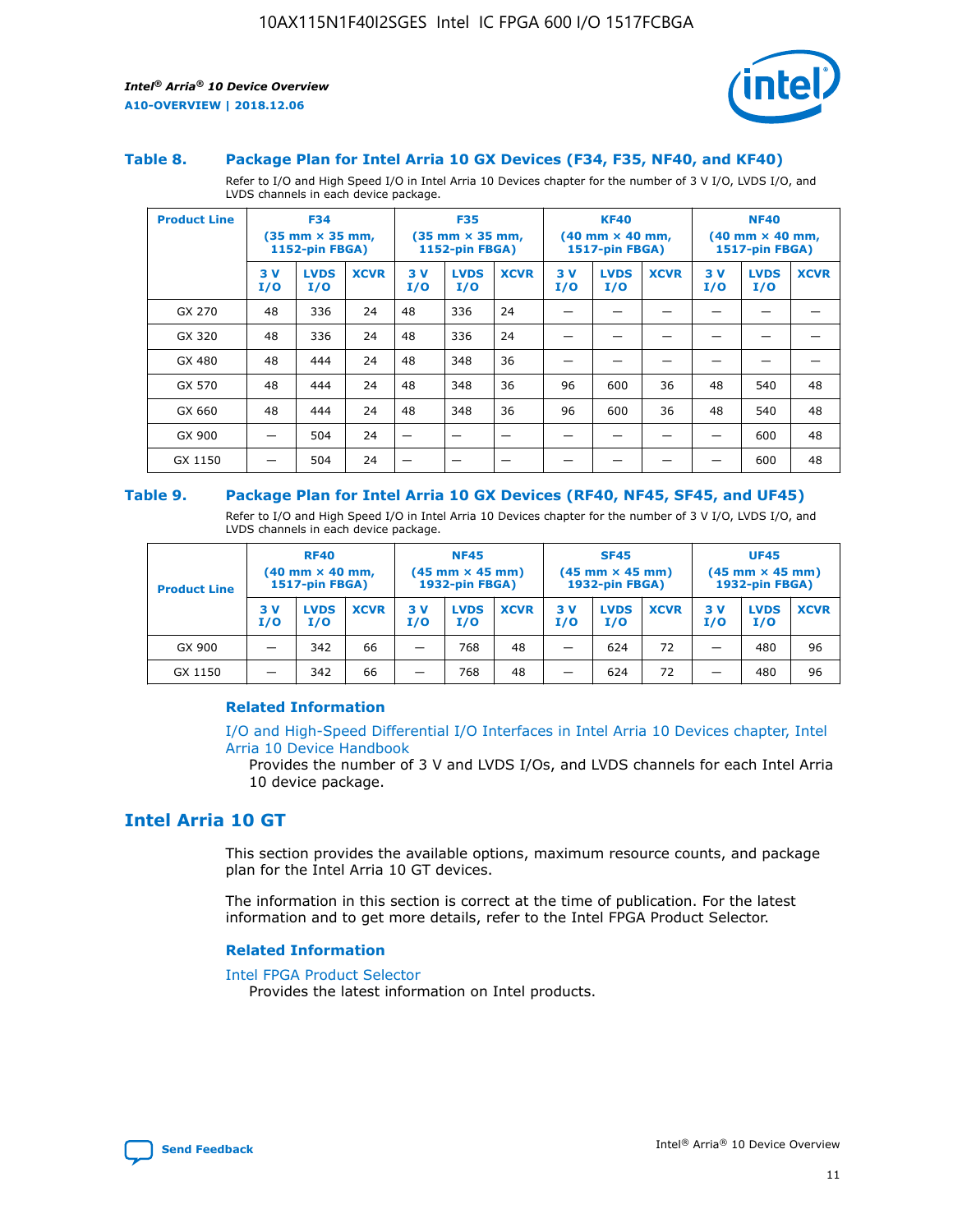

# **Available Options**

# **Figure 2. Sample Ordering Code and Available Options for Intel Arria 10 GT Devices**

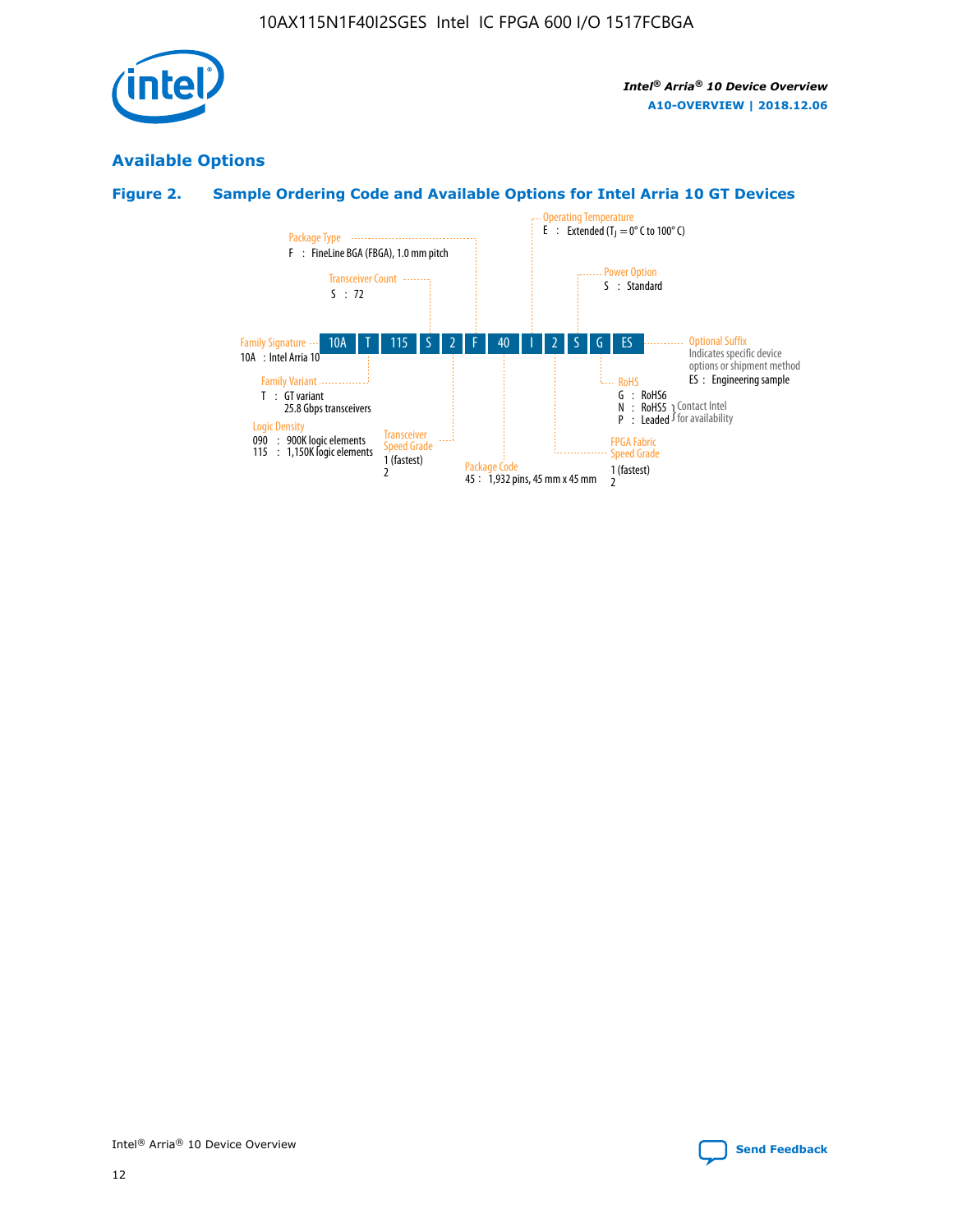

## **Maximum Resources**

#### **Table 10. Maximum Resource Counts for Intel Arria 10 GT Devices**

| <b>Resource</b>              |                      |                | <b>Product Line</b> |  |
|------------------------------|----------------------|----------------|---------------------|--|
|                              |                      | <b>GT 900</b>  | GT 1150             |  |
| Logic Elements (LE) (K)      |                      | 900            | 1,150               |  |
| <b>ALM</b>                   |                      | 339,620        | 427,200             |  |
| Register                     |                      | 1,358,480      | 1,708,800           |  |
| Memory (Kb)                  | M20K                 | 48,460         | 54,260              |  |
|                              | <b>MLAB</b>          | 9,386          | 12,984              |  |
| Variable-precision DSP Block |                      | 1,518          | 1,518               |  |
| 18 x 19 Multiplier           |                      | 3,036          | 3,036               |  |
| <b>PLL</b>                   | Fractional Synthesis | 32             | 32                  |  |
|                              | I/O                  | 16             | 16                  |  |
| Transceiver                  | 17.4 Gbps            | 72(5)          | 72(5)               |  |
|                              | 25.8 Gbps            | 6              | 6                   |  |
| GPIO <sup>(6)</sup>          |                      | 624            | 624                 |  |
| LVDS Pair $(7)$              |                      | 312            | 312                 |  |
| PCIe Hard IP Block           |                      | $\overline{4}$ | $\overline{4}$      |  |
| Hard Memory Controller       |                      | 16             | 16                  |  |

### **Related Information**

#### [Intel Arria 10 GT Channel Usage](https://www.intel.com/content/www/us/en/programmable/documentation/nik1398707230472.html#nik1398707008178)

Configuring GT/GX channels in Intel Arria 10 GT devices.

## **Package Plan**

#### **Table 11. Package Plan for Intel Arria 10 GT Devices**

Refer to I/O and High Speed I/O in Intel Arria 10 Devices chapter for the number of 3 V I/O, LVDS I/O, and LVDS channels in each device package.

| <b>Product Line</b> | <b>SF45</b><br>(45 mm × 45 mm, 1932-pin FBGA) |                 |             |  |  |  |
|---------------------|-----------------------------------------------|-----------------|-------------|--|--|--|
|                     | 3 V I/O                                       | <b>LVDS I/O</b> | <b>XCVR</b> |  |  |  |
| GT 900              |                                               | 624             | 72          |  |  |  |
| GT 1150             |                                               | 624             | 72          |  |  |  |

<sup>(7)</sup> Each LVDS I/O pair can be used as differential input or output.



 $(5)$  If all 6 GT channels are in use, 12 of the GX channels are not usable.

<sup>(6)</sup> The number of GPIOs does not include transceiver I/Os. In the Intel Quartus Prime software, the number of user I/Os includes transceiver I/Os.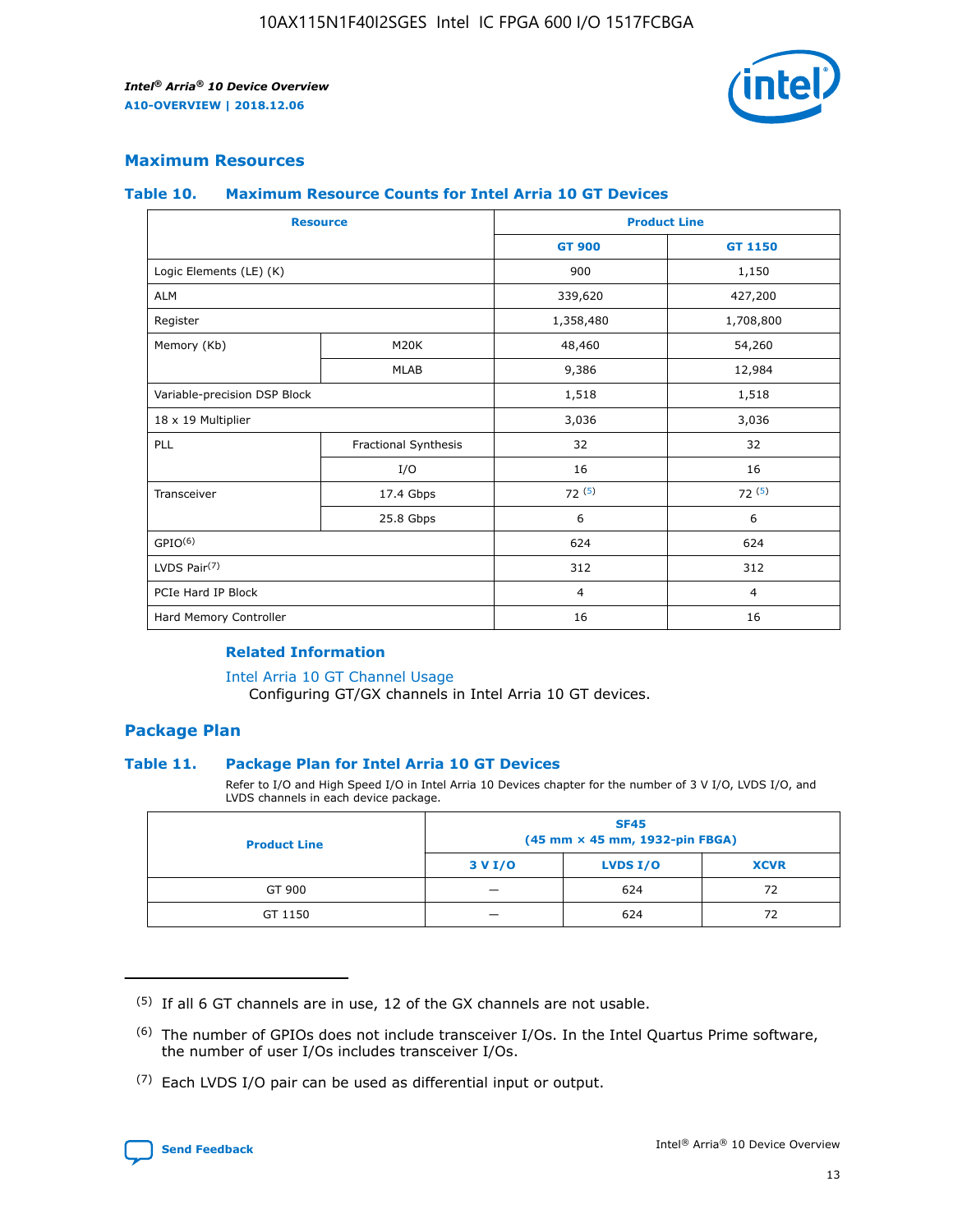

#### **Related Information**

[I/O and High-Speed Differential I/O Interfaces in Intel Arria 10 Devices chapter, Intel](https://www.intel.com/content/www/us/en/programmable/documentation/sam1403482614086.html#sam1403482030321) [Arria 10 Device Handbook](https://www.intel.com/content/www/us/en/programmable/documentation/sam1403482614086.html#sam1403482030321)

Provides the number of 3 V and LVDS I/Os, and LVDS channels for each Intel Arria 10 device package.

# **Intel Arria 10 SX**

This section provides the available options, maximum resource counts, and package plan for the Intel Arria 10 SX devices.

The information in this section is correct at the time of publication. For the latest information and to get more details, refer to the Intel FPGA Product Selector.

#### **Related Information**

[Intel FPGA Product Selector](http://www.altera.com/products/selector/psg-selector.html) Provides the latest information on Intel products.

## **Available Options**

#### **Figure 3. Sample Ordering Code and Available Options for Intel Arria 10 SX Devices**



#### **Related Information**

[Transceiver Performance for Intel Arria 10 GX/SX Devices](https://www.intel.com/content/www/us/en/programmable/documentation/mcn1413182292568.html#mcn1413213965502) Provides more information about the transceiver speed grade.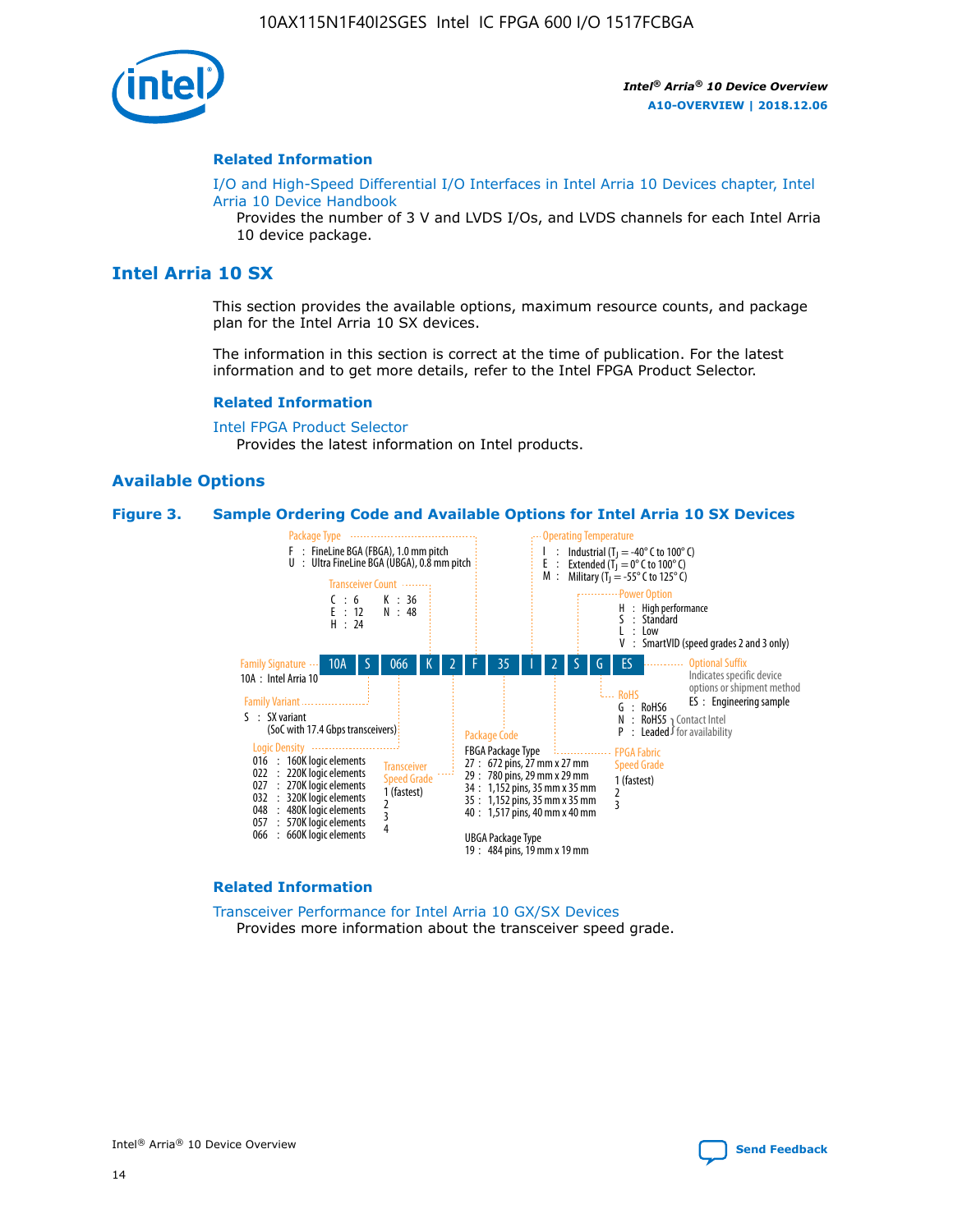

# **Maximum Resources**

#### **Table 12. Maximum Resource Counts for Intel Arria 10 SX Devices**

|                                   | <b>Resource</b>         | <b>Product Line</b> |               |                |                |                |                |                |  |  |  |
|-----------------------------------|-------------------------|---------------------|---------------|----------------|----------------|----------------|----------------|----------------|--|--|--|
|                                   |                         | <b>SX 160</b>       | <b>SX 220</b> | <b>SX 270</b>  | <b>SX 320</b>  | <b>SX 480</b>  | <b>SX 570</b>  | <b>SX 660</b>  |  |  |  |
| Logic Elements (LE) (K)           |                         | 160                 | 220           | 270            | 320            | 480            | 570            | 660            |  |  |  |
| <b>ALM</b>                        |                         | 61,510              | 80,330        | 101,620        | 119,900        | 183,590        | 217,080        | 251,680        |  |  |  |
| Register                          |                         | 246,040             | 321,320       | 406,480        | 479,600        | 734,360        | 868,320        | 1,006,720      |  |  |  |
| Memory (Kb)                       | M <sub>20</sub> K       | 8,800               | 11,740        | 15,000         | 17,820         | 28,620         | 36,000         | 42,620         |  |  |  |
|                                   | <b>MLAB</b>             | 1,050               | 1,690         | 2,452          | 2,727          | 4,164          | 5,096          | 5,788          |  |  |  |
| Variable-precision DSP Block      |                         | 156                 | 192           | 830            | 985            | 1,368          | 1,523          | 1,687          |  |  |  |
| 18 x 19 Multiplier                |                         | 312                 | 384           | 1,660          | 1,970          | 2,736          | 3,046          | 3,374          |  |  |  |
| <b>PLL</b>                        | Fractional<br>Synthesis | 6                   | 6             | 8              | 8              | 12             | 16             | 16             |  |  |  |
|                                   | I/O                     | 6                   | 6             | 8              | 8              | 12             | 16             | 16             |  |  |  |
| 17.4 Gbps Transceiver             |                         | 12                  | 12            | 24             | 24             | 36             | 48             | 48             |  |  |  |
| GPIO <sup>(8)</sup>               |                         | 288                 | 288           | 384            | 384            | 492            | 696            | 696            |  |  |  |
| LVDS Pair $(9)$                   |                         | 120                 | 120           | 168            | 168            | 174            | 324            | 324            |  |  |  |
| PCIe Hard IP Block                |                         | $\mathbf{1}$        | $\mathbf{1}$  | $\overline{2}$ | $\overline{2}$ | $\overline{2}$ | $\overline{2}$ | $\overline{2}$ |  |  |  |
| Hard Memory Controller            |                         | 6                   | 6             | 8              | 8              | 12             | 16             | 16             |  |  |  |
| ARM Cortex-A9 MPCore<br>Processor |                         | Yes                 | Yes           | Yes            | Yes            | Yes            | Yes            | Yes            |  |  |  |

# **Package Plan**

#### **Table 13. Package Plan for Intel Arria 10 SX Devices (U19, F27, F29, and F34)**

Refer to I/O and High Speed I/O in Intel Arria 10 Devices chapter for the number of 3 V I/O, LVDS I/O, and LVDS channels in each device package.

| <b>Product Line</b> | U <sub>19</sub><br>$(19 \text{ mm} \times 19 \text{ mm})$ .<br>484-pin UBGA) |                    |             | <b>F27</b><br>$(27 \text{ mm} \times 27 \text{ mm})$<br>672-pin FBGA) |                    | <b>F29</b><br>$(29 \text{ mm} \times 29 \text{ mm})$<br>780-pin FBGA) |           |                    | <b>F34</b><br>$(35 \text{ mm} \times 35 \text{ mm})$<br><b>1152-pin FBGA)</b> |           |                    |             |
|---------------------|------------------------------------------------------------------------------|--------------------|-------------|-----------------------------------------------------------------------|--------------------|-----------------------------------------------------------------------|-----------|--------------------|-------------------------------------------------------------------------------|-----------|--------------------|-------------|
|                     | 3V<br>I/O                                                                    | <b>LVDS</b><br>I/O | <b>XCVR</b> | 3V<br>I/O                                                             | <b>LVDS</b><br>I/O | <b>XCVR</b>                                                           | 3V<br>I/O | <b>LVDS</b><br>I/O | <b>XCVR</b>                                                                   | 3V<br>I/O | <b>LVDS</b><br>I/O | <b>XCVR</b> |
| SX 160              | 48                                                                           | 144                | 6           | 48                                                                    | 192                | 12                                                                    | 48        | 240                | 12                                                                            |           |                    |             |
| SX 220              | 48                                                                           | 144                | 6           | 48                                                                    | 192                | 12                                                                    | 48        | 240                | 12                                                                            |           |                    |             |
| SX 270              |                                                                              |                    |             | 48                                                                    | 192                | 12                                                                    | 48        | 312                | 12                                                                            | 48        | 336                | 24          |
| SX 320              |                                                                              |                    |             | 48                                                                    | 192                | 12                                                                    | 48        | 312                | 12                                                                            | 48        | 336                | 24          |
|                     | continued                                                                    |                    |             |                                                                       |                    |                                                                       |           |                    |                                                                               |           |                    |             |

 $(8)$  The number of GPIOs does not include transceiver I/Os. In the Intel Quartus Prime software, the number of user I/Os includes transceiver I/Os.

 $(9)$  Each LVDS I/O pair can be used as differential input or output.

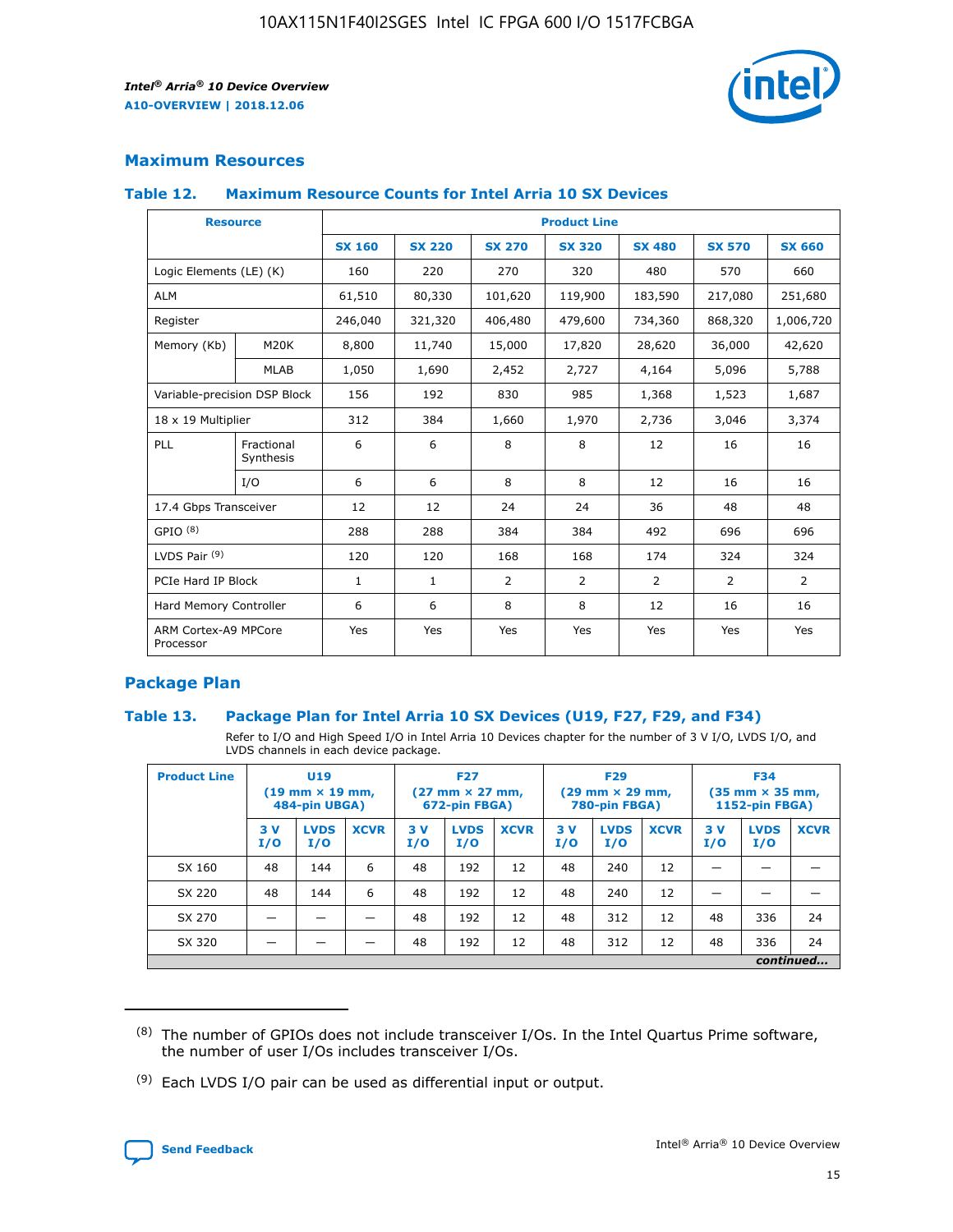

| <b>Product Line</b> | U <sub>19</sub><br>$(19 \text{ mm} \times 19 \text{ mm})$<br>484-pin UBGA) |                    | <b>F27</b><br>$(27 \text{ mm} \times 27 \text{ mm})$<br>672-pin FBGA) |           | <b>F29</b><br>$(29 \text{ mm} \times 29 \text{ mm})$<br>780-pin FBGA) |             |           | <b>F34</b><br>$(35 \text{ mm} \times 35 \text{ mm})$<br><b>1152-pin FBGA)</b> |             |           |                    |             |
|---------------------|----------------------------------------------------------------------------|--------------------|-----------------------------------------------------------------------|-----------|-----------------------------------------------------------------------|-------------|-----------|-------------------------------------------------------------------------------|-------------|-----------|--------------------|-------------|
|                     | 3 V<br>I/O                                                                 | <b>LVDS</b><br>I/O | <b>XCVR</b>                                                           | 3V<br>I/O | <b>LVDS</b><br>I/O                                                    | <b>XCVR</b> | 3V<br>I/O | <b>LVDS</b><br>I/O                                                            | <b>XCVR</b> | 3V<br>I/O | <b>LVDS</b><br>I/O | <b>XCVR</b> |
| SX 480              |                                                                            |                    |                                                                       |           |                                                                       |             | 48        | 312                                                                           | 12          | 48        | 444                | 24          |
| SX 570              |                                                                            |                    |                                                                       |           |                                                                       |             |           |                                                                               |             | 48        | 444                | 24          |
| SX 660              |                                                                            |                    |                                                                       |           |                                                                       |             |           |                                                                               |             | 48        | 444                | 24          |

## **Table 14. Package Plan for Intel Arria 10 SX Devices (F35, KF40, and NF40)**

Refer to I/O and High Speed I/O in Intel Arria 10 Devices chapter for the number of 3 V I/O, LVDS I/O, and LVDS channels in each device package.

| <b>Product Line</b> | <b>F35</b><br>$(35 \text{ mm} \times 35 \text{ mm})$<br><b>1152-pin FBGA)</b> |          |             |                                           | <b>KF40</b><br>(40 mm × 40 mm,<br>1517-pin FBGA) |    | <b>NF40</b><br>$(40 \text{ mm} \times 40 \text{ mm})$<br>1517-pin FBGA) |          |             |  |
|---------------------|-------------------------------------------------------------------------------|----------|-------------|-------------------------------------------|--------------------------------------------------|----|-------------------------------------------------------------------------|----------|-------------|--|
|                     | 3 V I/O                                                                       | LVDS I/O | <b>XCVR</b> | <b>LVDS I/O</b><br><b>XCVR</b><br>3 V I/O |                                                  |    | 3 V I/O                                                                 | LVDS I/O | <b>XCVR</b> |  |
| SX 270              | 48                                                                            | 336      | 24          |                                           |                                                  |    |                                                                         |          |             |  |
| SX 320              | 48                                                                            | 336      | 24          |                                           |                                                  |    |                                                                         |          |             |  |
| SX 480              | 48                                                                            | 348      | 36          |                                           |                                                  |    |                                                                         |          |             |  |
| SX 570              | 48                                                                            | 348      | 36          | 96                                        | 600                                              | 36 | 48                                                                      | 540      | 48          |  |
| SX 660              | 48                                                                            | 348      | 36          | 96                                        | 600                                              | 36 | 48                                                                      | 540      | 48          |  |

# **Related Information**

[I/O and High-Speed Differential I/O Interfaces in Intel Arria 10 Devices chapter, Intel](https://www.intel.com/content/www/us/en/programmable/documentation/sam1403482614086.html#sam1403482030321) [Arria 10 Device Handbook](https://www.intel.com/content/www/us/en/programmable/documentation/sam1403482614086.html#sam1403482030321)

Provides the number of 3 V and LVDS I/Os, and LVDS channels for each Intel Arria 10 device package.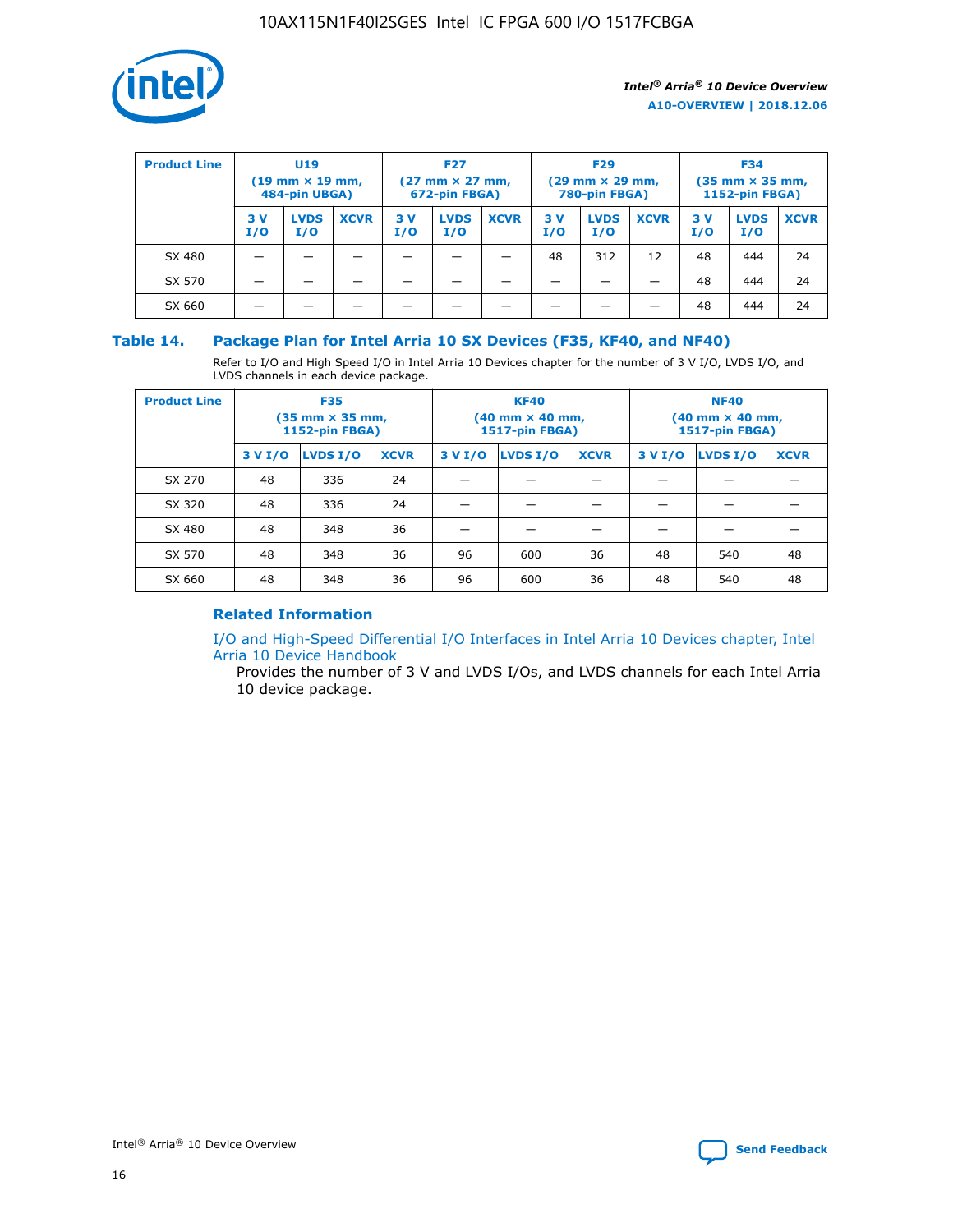

# **I/O Vertical Migration for Intel Arria 10 Devices**

#### **Figure 4. Migration Capability Across Intel Arria 10 Product Lines**

- The arrows indicate the migration paths. The devices included in each vertical migration path are shaded. Devices with fewer resources in the same path have lighter shades.
- To achieve the full I/O migration across product lines in the same migration path, restrict I/Os and transceivers usage to match the product line with the lowest I/O and transceiver counts.
- An LVDS I/O bank in the source device may be mapped to a 3 V I/O bank in the target device. To use memory interface clock frequency higher than 533 MHz, assign external memory interface pins only to banks that are LVDS I/O in both devices.
- There may be nominal 0.15 mm package height difference between some product lines in the same package type.
	- **Variant Product Line Package U19 F27 F29 F34 F35 KF40 NF40 RF40 NF45 SF45 UF45** Intel® Arria® 10 GX GX 160 GX 220 GX 270 GX 320 GX 480 GX 570 GX 660 GX 900 GX 1150 Intel Arria 10 GT GT 900 GT 1150 Intel Arria 10 SX SX 160 SX 220 SX 270 SX 320 SX 480 SX 570 SX 660
- Some migration paths are not shown in the Intel Quartus Prime software **Pin Migration View**.

*Note:* To verify the pin migration compatibility, use the **Pin Migration View** window in the Intel Quartus Prime software Pin Planner.

# **Adaptive Logic Module**

Intel Arria 10 devices use a 20 nm ALM as the basic building block of the logic fabric.

The ALM architecture is the same as the previous generation FPGAs, allowing for efficient implementation of logic functions and easy conversion of IP between the device generations.

The ALM, as shown in following figure, uses an 8-input fracturable look-up table (LUT) with four dedicated registers to help improve timing closure in register-rich designs and achieve an even higher design packing capability than the traditional two-register per LUT architecture.

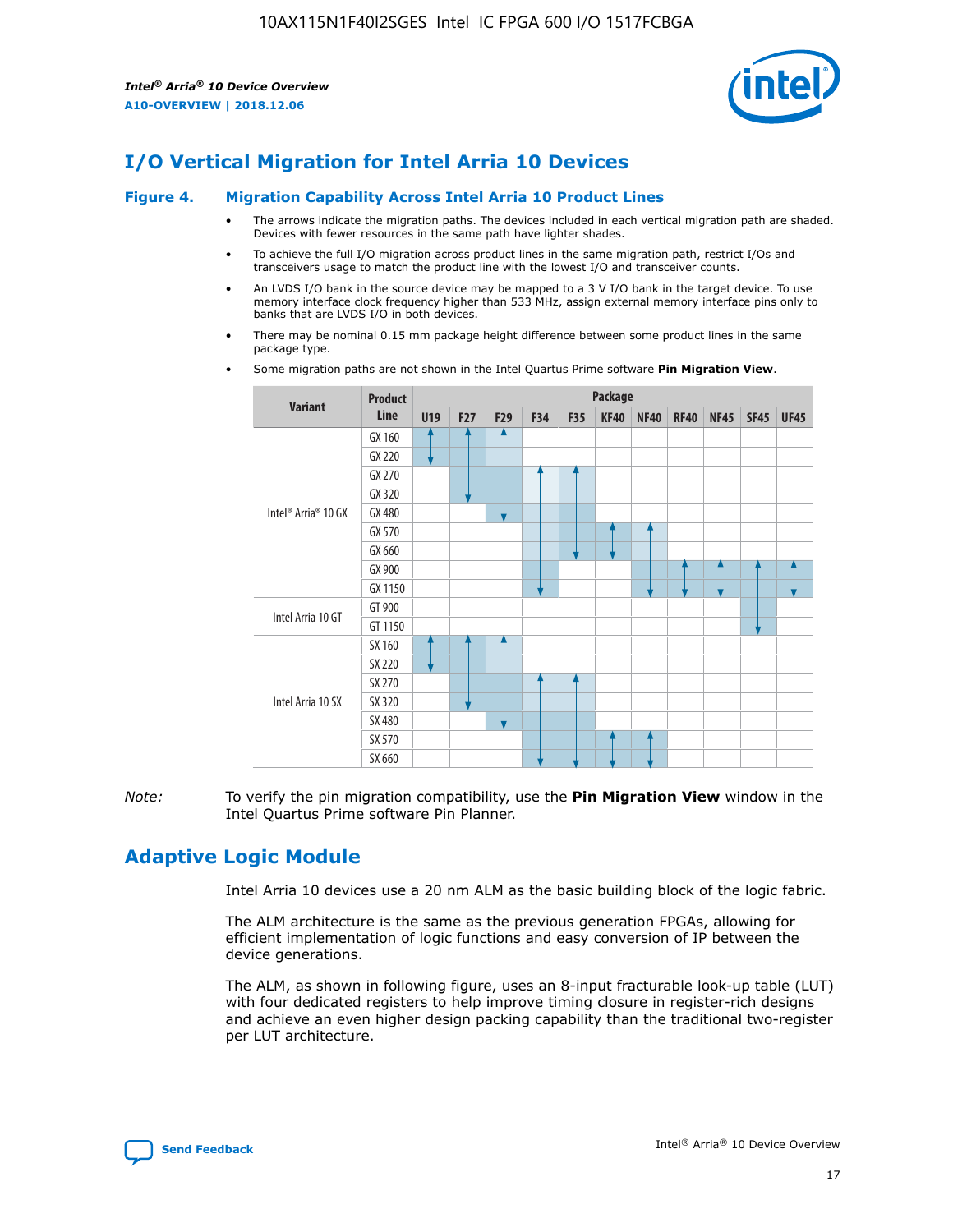

**Figure 5. ALM for Intel Arria 10 Devices**



The Intel Quartus Prime software optimizes your design according to the ALM logic structure and automatically maps legacy designs into the Intel Arria 10 ALM architecture.

# **Variable-Precision DSP Block**

The Intel Arria 10 variable precision DSP blocks support fixed-point arithmetic and floating-point arithmetic.

Features for fixed-point arithmetic:

- High-performance, power-optimized, and fully registered multiplication operations
- 18-bit and 27-bit word lengths
- Two 18 x 19 multipliers or one 27 x 27 multiplier per DSP block
- Built-in addition, subtraction, and 64-bit double accumulation register to combine multiplication results
- Cascading 19-bit or 27-bit when pre-adder is disabled and cascading 18-bit when pre-adder is used to form the tap-delay line for filtering applications
- Cascading 64-bit output bus to propagate output results from one block to the next block without external logic support
- Hard pre-adder supported in 19-bit and 27-bit modes for symmetric filters
- Internal coefficient register bank in both 18-bit and 27-bit modes for filter implementation
- 18-bit and 27-bit systolic finite impulse response (FIR) filters with distributed output adder
- Biased rounding support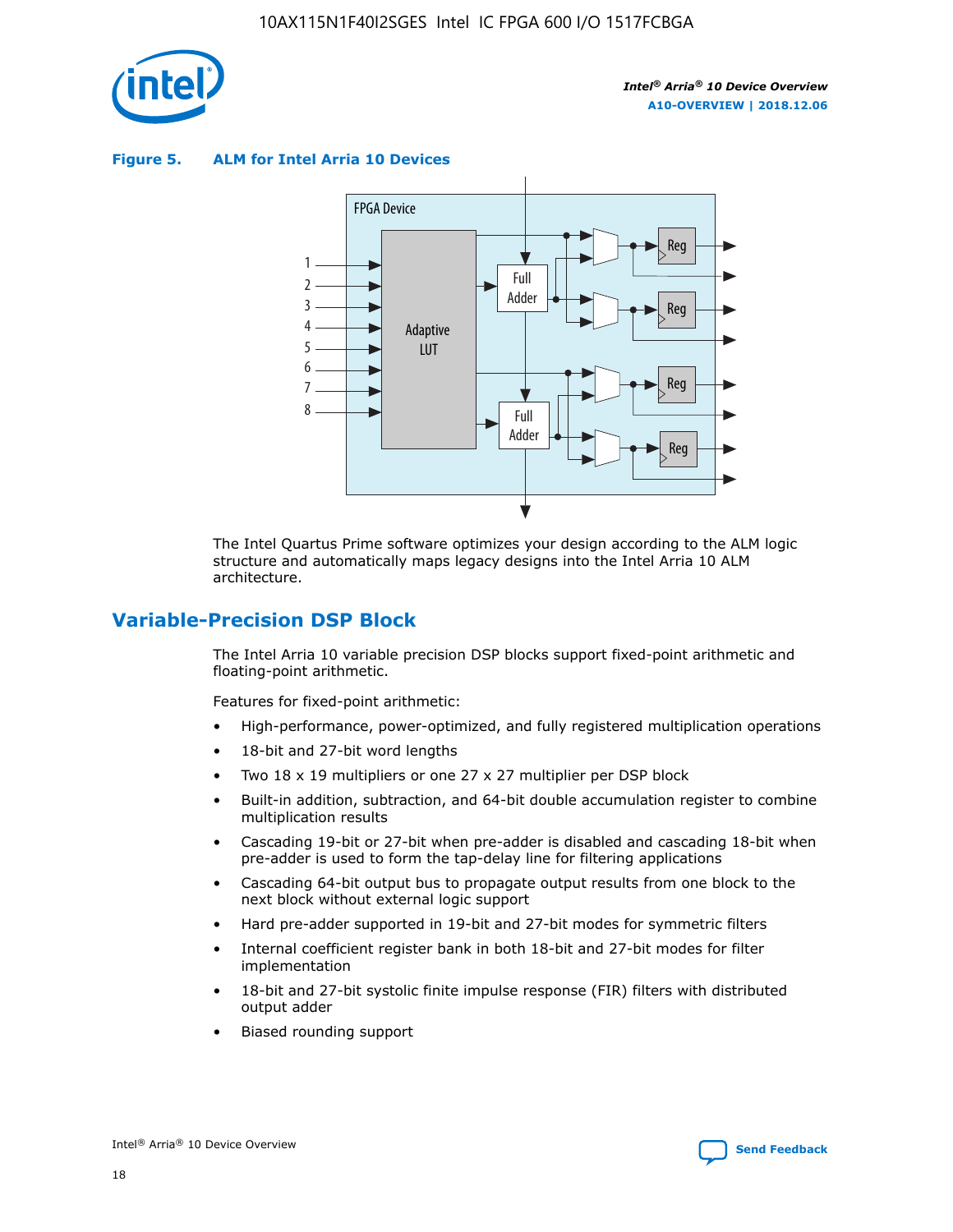

Features for floating-point arithmetic:

- A completely hardened architecture that supports multiplication, addition, subtraction, multiply-add, and multiply-subtract
- Multiplication with accumulation capability and a dynamic accumulator reset control
- Multiplication with cascade summation capability
- Multiplication with cascade subtraction capability
- Complex multiplication
- Direct vector dot product
- Systolic FIR filter

#### **Table 15. Variable-Precision DSP Block Configurations for Intel Arria 10 Devices**

| <b>Usage Example</b>                                       | <b>Multiplier Size (Bit)</b>    | <b>DSP Block Resources</b> |
|------------------------------------------------------------|---------------------------------|----------------------------|
| Medium precision fixed point                               | Two 18 x 19                     |                            |
| High precision fixed or Single precision<br>floating point | One 27 x 27                     |                            |
| Fixed point FFTs                                           | One 19 x 36 with external adder |                            |
| Very high precision fixed point                            | One 36 x 36 with external adder |                            |
| Double precision floating point                            | One 54 x 54 with external adder | 4                          |

#### **Table 16. Resources for Fixed-Point Arithmetic in Intel Arria 10 Devices**

The table lists the variable-precision DSP resources by bit precision for each Intel Arria 10 device.

| <b>Variant</b>  | <b>Product Line</b> | Variable-<br>precision<br><b>DSP Block</b> | <b>Independent Input and Output</b><br><b>Multiplications Operator</b> |                                     | 18 x 19<br><b>Multiplier</b><br><b>Adder Sum</b> | $18 \times 18$<br><b>Multiplier</b><br><b>Adder</b> |
|-----------------|---------------------|--------------------------------------------|------------------------------------------------------------------------|-------------------------------------|--------------------------------------------------|-----------------------------------------------------|
|                 |                     |                                            | 18 x 19<br><b>Multiplier</b>                                           | $27 \times 27$<br><b>Multiplier</b> | <b>Mode</b>                                      | <b>Summed with</b><br>36 bit Input                  |
| AIntel Arria 10 | GX 160              | 156                                        | 312                                                                    | 156                                 | 156                                              | 156                                                 |
| GX              | GX 220              | 192                                        | 384                                                                    | 192                                 | 192                                              | 192                                                 |
|                 | GX 270              | 830                                        | 1,660                                                                  | 830                                 | 830                                              | 830                                                 |
|                 | GX 320              | 984                                        | 1,968                                                                  | 984                                 | 984                                              | 984                                                 |
|                 | GX 480              | 1,368                                      | 2,736                                                                  | 1,368                               | 1,368                                            | 1,368                                               |
|                 | GX 570              | 1,523                                      | 3,046                                                                  | 1,523                               | 1,523                                            | 1,523                                               |
|                 | GX 660              | 1,687                                      | 3,374                                                                  | 1,687                               | 1,687                                            | 1,687                                               |
|                 | GX 900              | 1,518                                      | 3,036                                                                  | 1,518                               | 1,518                                            | 1,518                                               |
|                 | GX 1150             | 1,518                                      | 3,036                                                                  | 1,518                               | 1,518                                            | 1,518                                               |
| Intel Arria 10  | GT 900              | 1,518                                      | 3,036                                                                  | 1,518                               | 1,518                                            | 1,518                                               |
| GT              | GT 1150             | 1,518                                      | 3,036                                                                  | 1,518                               | 1,518                                            | 1,518                                               |
| Intel Arria 10  | SX 160              | 156                                        | 312                                                                    | 156                                 | 156                                              | 156                                                 |
| <b>SX</b>       | SX 220<br>192       |                                            | 384                                                                    | 192                                 | 192                                              | 192                                                 |
|                 | SX 270              | 830                                        | 1,660                                                                  | 830                                 | 830                                              | 830                                                 |
|                 |                     |                                            |                                                                        |                                     |                                                  | continued                                           |

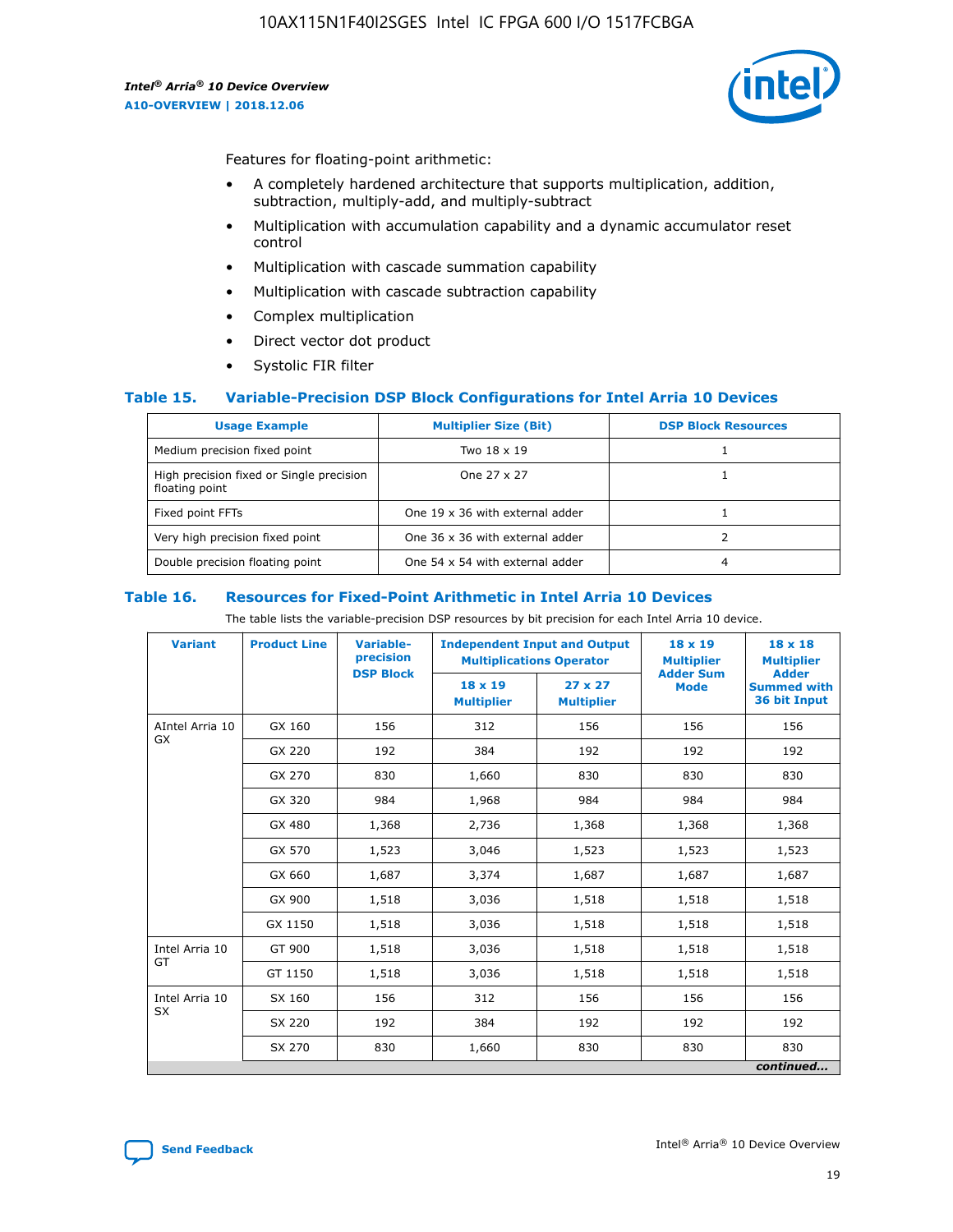

| <b>Variant</b> | <b>Product Line</b> | Variable-<br>precision | <b>Independent Input and Output</b><br><b>Multiplications Operator</b> |                                     | $18 \times 19$<br><b>Multiplier</b> | $18 \times 18$<br><b>Multiplier</b><br><b>Adder</b> |  |
|----------------|---------------------|------------------------|------------------------------------------------------------------------|-------------------------------------|-------------------------------------|-----------------------------------------------------|--|
|                |                     | <b>DSP Block</b>       | $18 \times 19$<br><b>Multiplier</b>                                    | $27 \times 27$<br><b>Multiplier</b> | <b>Adder Sum</b><br><b>Mode</b>     | <b>Summed with</b><br>36 bit Input                  |  |
|                | SX 320              | 984                    | 1,968                                                                  | 984                                 | 984                                 | 984                                                 |  |
|                | SX 480              | 1,368                  | 2,736                                                                  | 1,368                               | 1,368                               | 1,368                                               |  |
|                | SX 570              | 1,523                  | 3,046                                                                  | 1,523                               | 1,523                               | 1,523                                               |  |
|                | SX 660              | 1,687                  | 3,374                                                                  | 1,687                               | 1,687                               | 1,687                                               |  |

# **Table 17. Resources for Floating-Point Arithmetic in Intel Arria 10 Devices**

The table lists the variable-precision DSP resources by bit precision for each Intel Arria 10 device.

| <b>Variant</b> | <b>Product Line</b> | <b>Variable-</b><br>precision<br><b>DSP Block</b> | <b>Single</b><br><b>Precision</b><br><b>Floating-Point</b><br><b>Multiplication</b><br><b>Mode</b> | <b>Single-Precision</b><br><b>Floating-Point</b><br><b>Adder Mode</b> | Single-<br><b>Precision</b><br><b>Floating-Point</b><br><b>Multiply</b><br><b>Accumulate</b><br><b>Mode</b> | <b>Peak</b><br><b>Giga Floating-</b><br><b>Point</b><br><b>Operations</b><br>per Second<br>(GFLOPs) |
|----------------|---------------------|---------------------------------------------------|----------------------------------------------------------------------------------------------------|-----------------------------------------------------------------------|-------------------------------------------------------------------------------------------------------------|-----------------------------------------------------------------------------------------------------|
| Intel Arria 10 | GX 160              | 156                                               | 156                                                                                                | 156                                                                   | 156                                                                                                         | 140                                                                                                 |
| GX             | GX 220              | 192                                               | 192                                                                                                | 192                                                                   | 192                                                                                                         | 173                                                                                                 |
|                | GX 270              | 830                                               | 830                                                                                                | 830                                                                   | 830                                                                                                         | 747                                                                                                 |
|                | GX 320              | 984                                               | 984                                                                                                | 984                                                                   | 984                                                                                                         | 886                                                                                                 |
|                | GX 480              | 1,369                                             | 1,368                                                                                              | 1,368                                                                 | 1,368                                                                                                       | 1,231                                                                                               |
|                | GX 570              | 1,523                                             | 1,523                                                                                              | 1,523                                                                 | 1,523                                                                                                       | 1,371                                                                                               |
|                | GX 660              | 1,687                                             | 1,687                                                                                              | 1,687                                                                 | 1,687                                                                                                       | 1,518                                                                                               |
|                | GX 900              | 1,518                                             | 1,518                                                                                              | 1,518                                                                 | 1,518                                                                                                       | 1,366                                                                                               |
|                | GX 1150             | 1,518                                             | 1,518                                                                                              | 1,518                                                                 | 1,518                                                                                                       | 1,366                                                                                               |
| Intel Arria 10 | GT 900              | 1,518                                             | 1,518                                                                                              | 1,518                                                                 | 1,518                                                                                                       | 1,366                                                                                               |
| GT             | GT 1150             | 1,518                                             | 1,518                                                                                              | 1,518                                                                 | 1,518                                                                                                       | 1,366                                                                                               |
| Intel Arria 10 | SX 160              | 156                                               | 156                                                                                                | 156                                                                   | 156                                                                                                         | 140                                                                                                 |
| <b>SX</b>      | SX 220              | 192                                               | 192                                                                                                | 192                                                                   | 192                                                                                                         | 173                                                                                                 |
|                | SX 270              | 830                                               | 830                                                                                                | 830                                                                   | 830                                                                                                         | 747                                                                                                 |
|                | SX 320              | 984                                               | 984                                                                                                | 984                                                                   | 984                                                                                                         | 886                                                                                                 |
|                | SX 480              | 1,369                                             | 1,368                                                                                              | 1,368                                                                 | 1,368                                                                                                       | 1,231                                                                                               |
|                | SX 570              | 1,523                                             | 1,523                                                                                              | 1,523                                                                 | 1,523                                                                                                       | 1,371                                                                                               |
|                | SX 660              | 1,687                                             | 1,687                                                                                              | 1,687                                                                 | 1,687                                                                                                       | 1,518                                                                                               |

# **Embedded Memory Blocks**

The embedded memory blocks in the devices are flexible and designed to provide an optimal amount of small- and large-sized memory arrays to fit your design requirements.

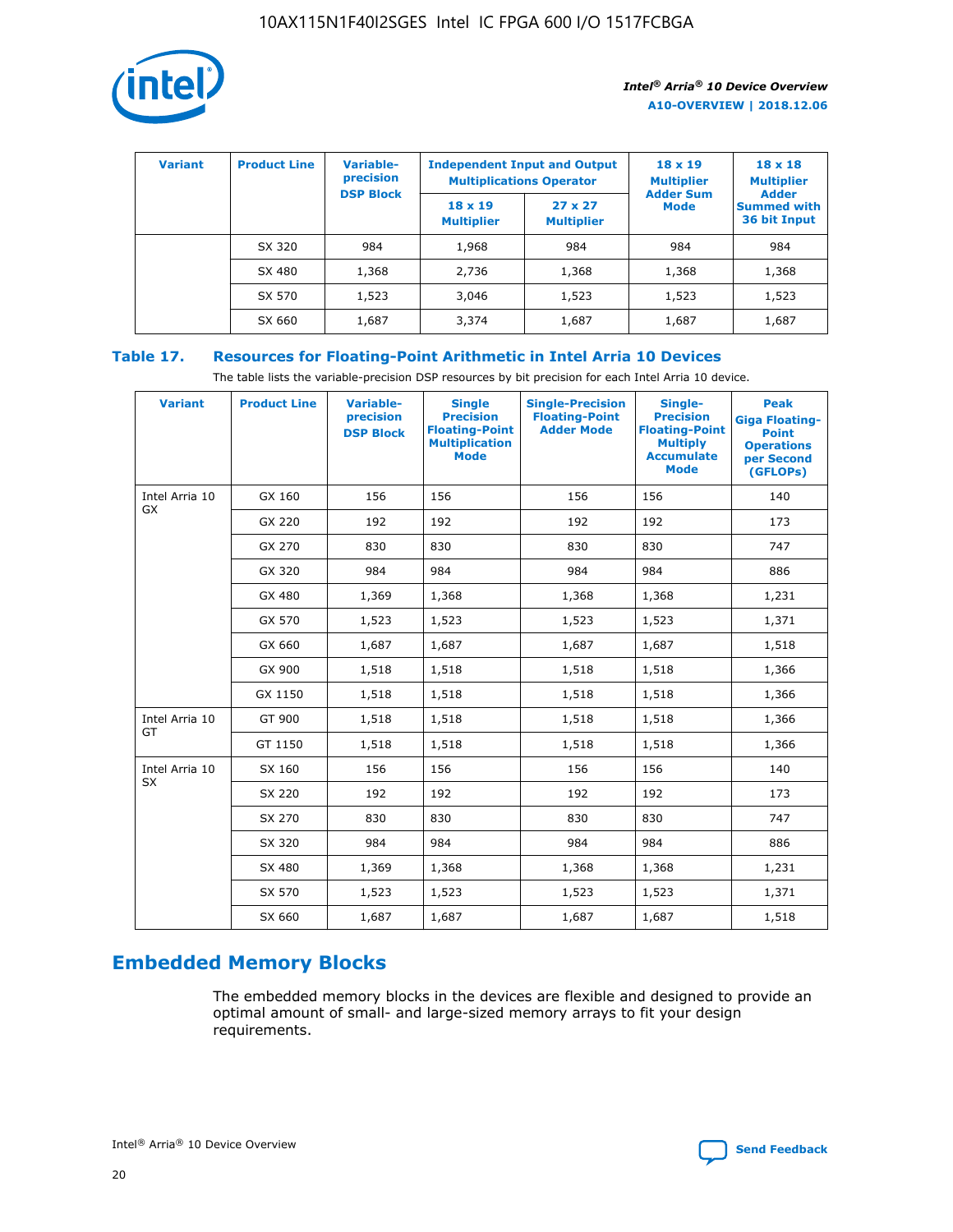

# **Types of Embedded Memory**

The Intel Arria 10 devices contain two types of memory blocks:

- 20 Kb M20K blocks—blocks of dedicated memory resources. The M20K blocks are ideal for larger memory arrays while still providing a large number of independent ports.
- 640 bit memory logic array blocks (MLABs)—enhanced memory blocks that are configured from dual-purpose logic array blocks (LABs). The MLABs are ideal for wide and shallow memory arrays. The MLABs are optimized for implementation of shift registers for digital signal processing (DSP) applications, wide and shallow FIFO buffers, and filter delay lines. Each MLAB is made up of ten adaptive logic modules (ALMs). In the Intel Arria 10 devices, you can configure these ALMs as ten 32 x 2 blocks, giving you one 32 x 20 simple dual-port SRAM block per MLAB.

# **Embedded Memory Capacity in Intel Arria 10 Devices**

|                   | <b>Product</b> | <b>M20K</b>  |                     | <b>MLAB</b>  |                     | <b>Total RAM Bit</b> |
|-------------------|----------------|--------------|---------------------|--------------|---------------------|----------------------|
| <b>Variant</b>    | <b>Line</b>    | <b>Block</b> | <b>RAM Bit (Kb)</b> | <b>Block</b> | <b>RAM Bit (Kb)</b> | (Kb)                 |
| Intel Arria 10 GX | GX 160         | 440          | 8,800               | 1,680        | 1,050               | 9,850                |
|                   | GX 220         | 587          | 11,740              | 2,703        | 1,690               | 13,430               |
|                   | GX 270         | 750          | 15,000              | 3,922        | 2,452               | 17,452               |
|                   | GX 320         | 891          | 17,820              | 4,363        | 2,727               | 20,547               |
|                   | GX 480         | 1,431        | 28,620              | 6,662        | 4,164               | 32,784               |
|                   | GX 570         | 1,800        | 36,000              | 8,153        | 5,096               | 41,096               |
|                   | GX 660         | 2,131        | 42,620              | 9,260        | 5,788               | 48,408               |
|                   | GX 900         | 2,423        | 48,460              | 15,017       | 9,386               | 57,846               |
|                   | GX 1150        | 2,713        | 54,260              | 20,774       | 12,984              | 67,244               |
| Intel Arria 10 GT | GT 900         | 2,423        | 48,460              | 15,017       | 9,386               | 57,846               |
|                   | GT 1150        | 2,713        | 54,260              | 20,774       | 12,984              | 67,244               |
| Intel Arria 10 SX | SX 160         | 440          | 8,800               | 1,680        | 1,050               | 9,850                |
|                   | SX 220         | 587          | 11,740              | 2,703        | 1,690               | 13,430               |
|                   | SX 270         | 750          | 15,000              | 3,922        | 2,452               | 17,452               |
|                   | SX 320         | 891          | 17,820              | 4,363        | 2,727               | 20,547               |
|                   | SX 480         | 1,431        | 28,620              | 6,662        | 4,164               | 32,784               |
|                   | SX 570         | 1,800        | 36,000              | 8,153        | 5,096               | 41,096               |
|                   | SX 660         | 2,131        | 42,620              | 9,260        | 5,788               | 48,408               |

#### **Table 18. Embedded Memory Capacity and Distribution in Intel Arria 10 Devices**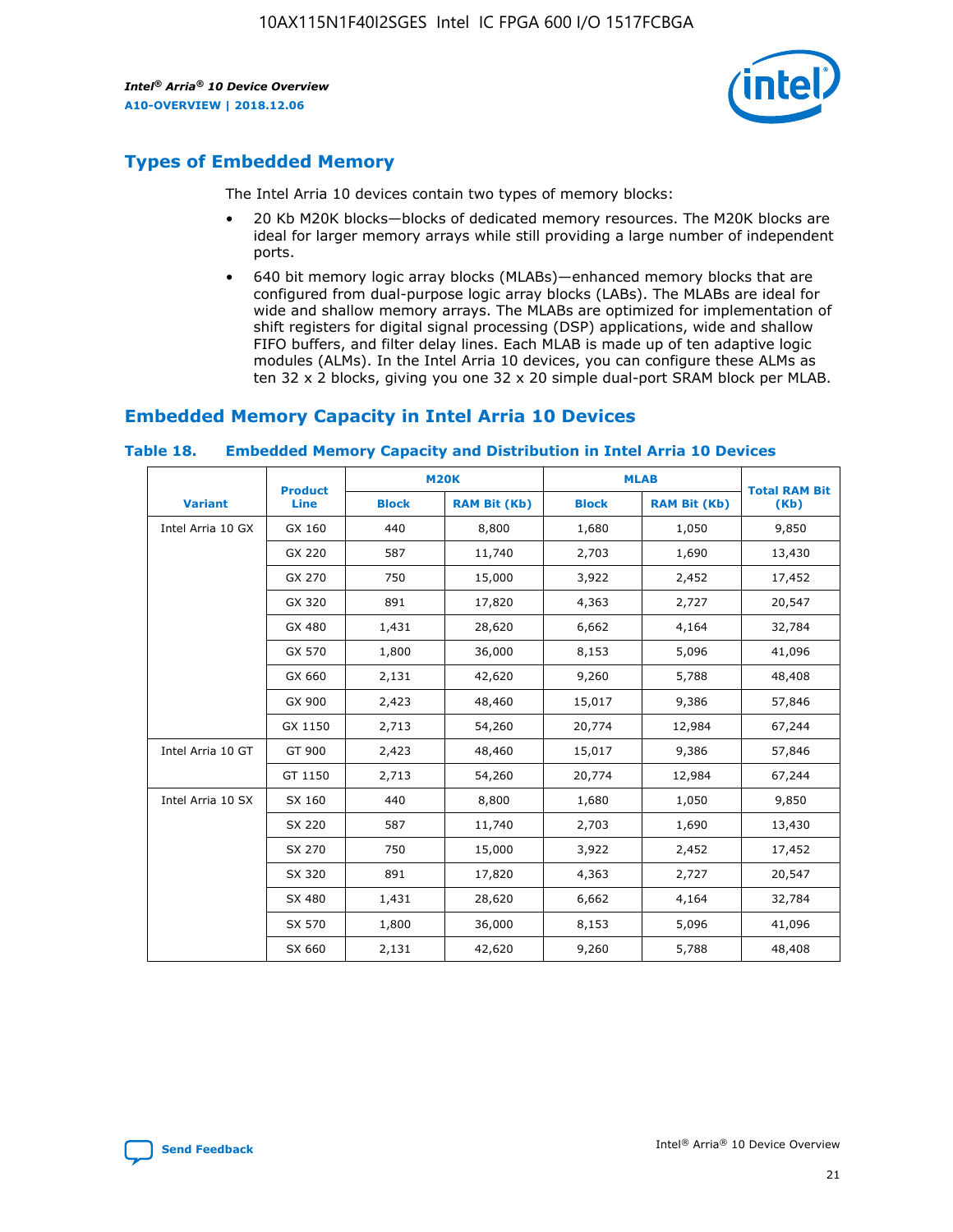

# **Embedded Memory Configurations for Single-port Mode**

#### **Table 19. Single-port Embedded Memory Configurations for Intel Arria 10 Devices**

This table lists the maximum configurations supported for single-port RAM and ROM modes.

| <b>Memory Block</b> | Depth (bits) | <b>Programmable Width</b> |
|---------------------|--------------|---------------------------|
| MLAB                | 32           | x16, x18, or x20          |
|                     | 64(10)       | x8, x9, x10               |
| M20K                | 512          | x40, x32                  |
|                     | 1K           | x20, x16                  |
|                     | 2K           | x10, x8                   |
|                     | 4K           | x5, x4                    |
|                     | 8K           | x2                        |
|                     | 16K          | x1                        |

# **Clock Networks and PLL Clock Sources**

The clock network architecture is based on Intel's global, regional, and peripheral clock structure. This clock structure is supported by dedicated clock input pins, fractional clock synthesis PLLs, and integer I/O PLLs.

# **Clock Networks**

The Intel Arria 10 core clock networks are capable of up to 800 MHz fabric operation across the full industrial temperature range. For the external memory interface, the clock network supports the hard memory controller with speeds up to 2,400 Mbps in a quarter-rate transfer.

To reduce power consumption, the Intel Quartus Prime software identifies all unused sections of the clock network and powers them down.

# **Fractional Synthesis and I/O PLLs**

Intel Arria 10 devices contain up to 32 fractional synthesis PLLs and up to 16 I/O PLLs that are available for both specific and general purpose uses in the core:

- Fractional synthesis PLLs—located in the column adjacent to the transceiver blocks
- I/O PLLs—located in each bank of the 48 I/Os

#### **Fractional Synthesis PLLs**

You can use the fractional synthesis PLLs to:

- Reduce the number of oscillators that are required on your board
- Reduce the number of clock pins that are used in the device by synthesizing multiple clock frequencies from a single reference clock source

<sup>(10)</sup> Supported through software emulation and consumes additional MLAB blocks.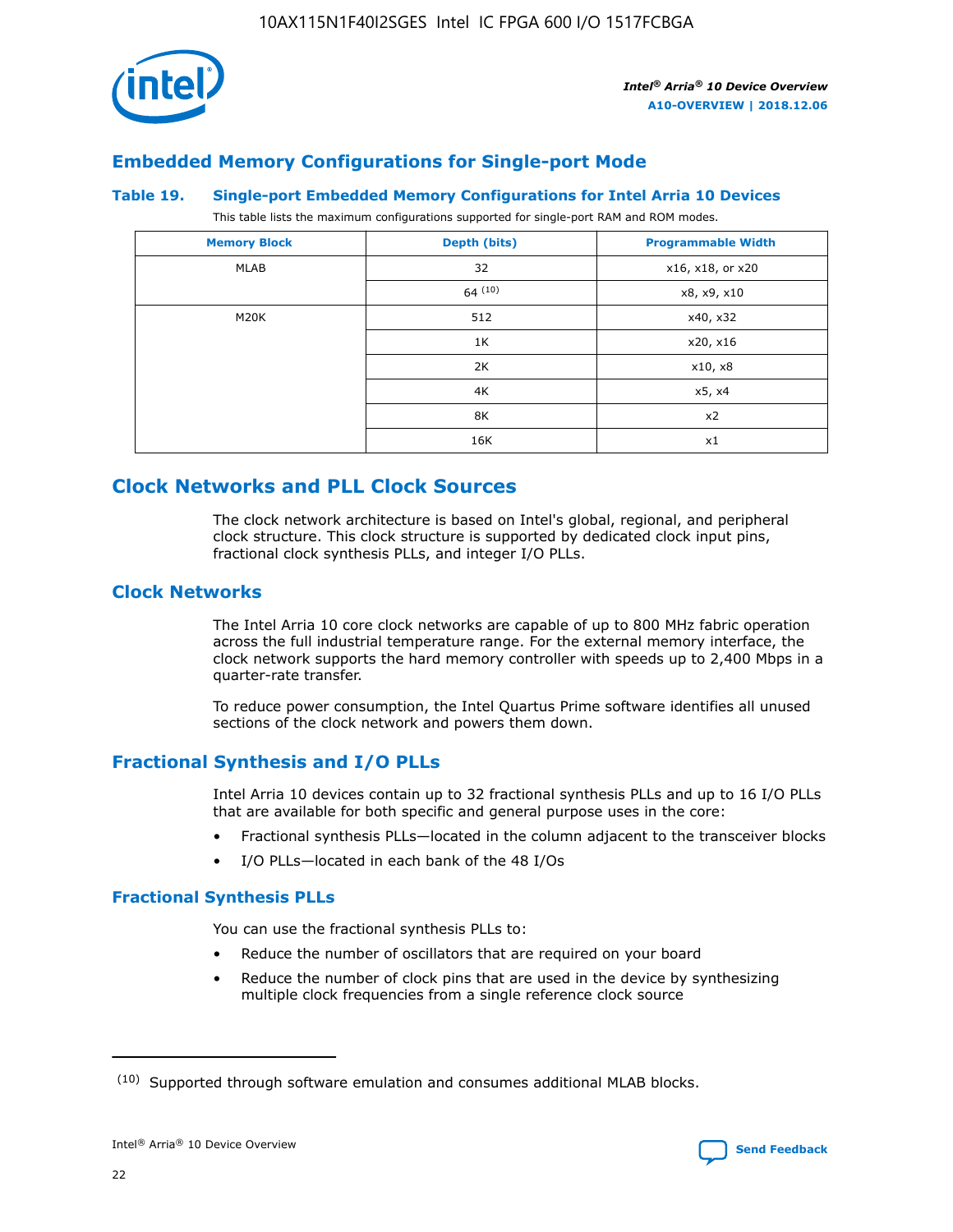

The fractional synthesis PLLs support the following features:

- Reference clock frequency synthesis for transceiver CMU and Advanced Transmit (ATX) PLLs
- Clock network delay compensation
- Zero-delay buffering
- Direct transmit clocking for transceivers
- Independently configurable into two modes:
	- Conventional integer mode equivalent to the general purpose PLL
	- Enhanced fractional mode with third order delta-sigma modulation
- PLL cascading

# **I/O PLLs**

The integer mode I/O PLLs are located in each bank of 48 I/Os. You can use the I/O PLLs to simplify the design of external memory and high-speed LVDS interfaces.

In each I/O bank, the I/O PLLs are adjacent to the hard memory controllers and LVDS SERDES. Because these PLLs are tightly coupled with the I/Os that need to use them, it makes it easier to close timing.

You can use the I/O PLLs for general purpose applications in the core such as clock network delay compensation and zero-delay buffering.

Intel Arria 10 devices support PLL-to-PLL cascading.

# **FPGA General Purpose I/O**

Intel Arria 10 devices offer highly configurable GPIOs. Each I/O bank contains 48 general purpose I/Os and a high-efficiency hard memory controller.

The following list describes the features of the GPIOs:

- Consist of 3 V I/Os for high-voltage application and LVDS I/Os for differential signaling
	- Up to two 3 V I/O banks, available in some devices, that support up to 3 V I/O standards
	- LVDS I/O banks that support up to 1.8 V I/O standards
- Support a wide range of single-ended and differential I/O interfaces
- LVDS speeds up to 1.6 Gbps
- Each LVDS pair of pins has differential input and output buffers, allowing you to configure the LVDS direction for each pair.
- Programmable bus hold and weak pull-up
- Programmable differential output voltage  $(V_{OD})$  and programmable pre-emphasis

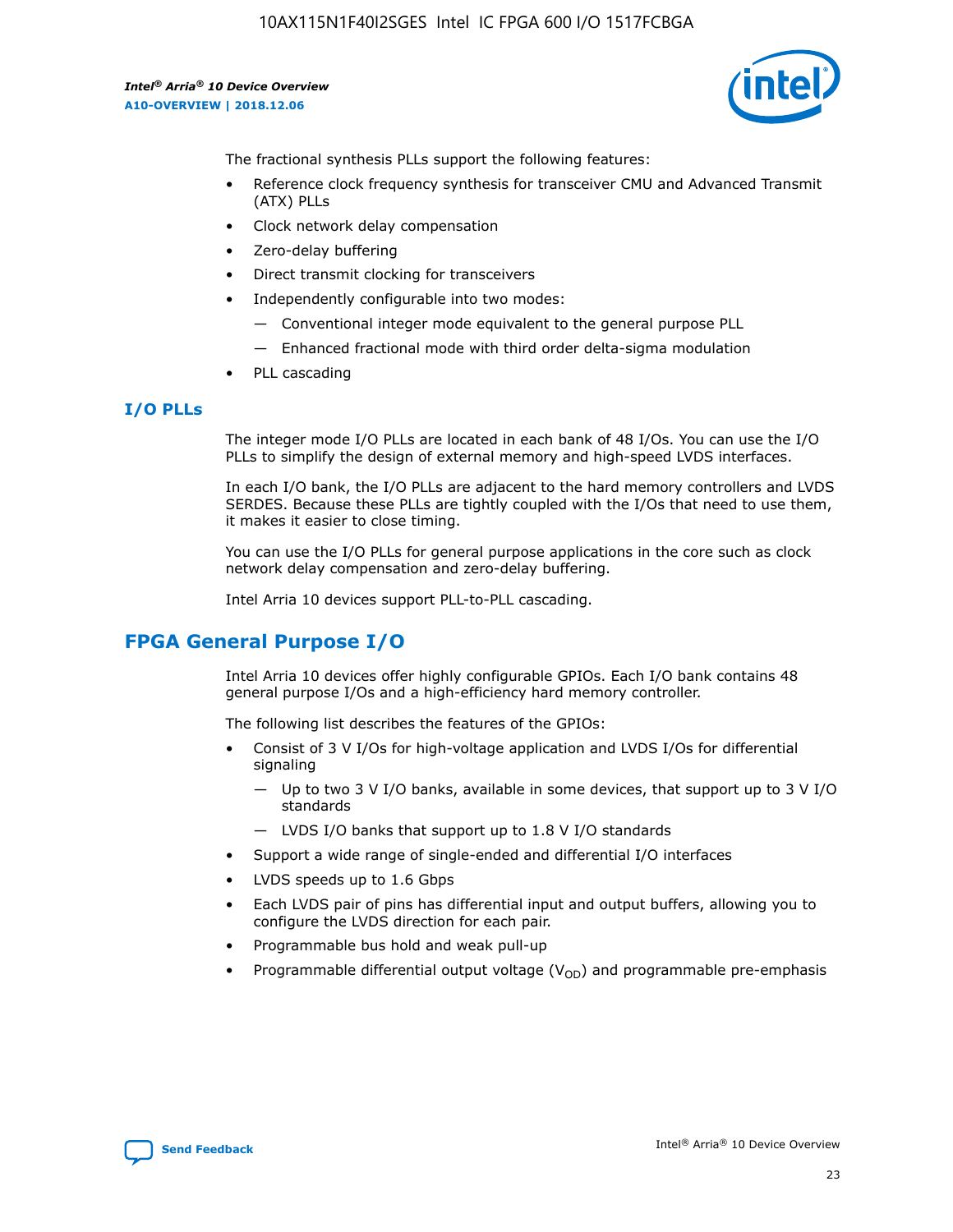

- Series (R<sub>S</sub>) and parallel (R<sub>T</sub>) on-chip termination (OCT) for all I/O banks with OCT calibration to limit the termination impedance variation
- On-chip dynamic termination that has the ability to swap between series and parallel termination, depending on whether there is read or write on a common bus for signal integrity
- Easy timing closure support using the hard read FIFO in the input register path, and delay-locked loop (DLL) delay chain with fine and coarse architecture

# **External Memory Interface**

Intel Arria 10 devices offer massive external memory bandwidth, with up to seven 32 bit DDR4 memory interfaces running at up to 2,400 Mbps. This bandwidth provides additional ease of design, lower power, and resource efficiencies of hardened highperformance memory controllers.

The memory interface within Intel Arria 10 FPGAs and SoCs delivers the highest performance and ease of use. You can configure up to a maximum width of 144 bits when using the hard or soft memory controllers. If required, you can bypass the hard memory controller and use a soft controller implemented in the user logic.

Each I/O contains a hardened DDR read/write path (PHY) capable of performing key memory interface functionality such as read/write leveling, FIFO buffering to lower latency and improve margin, timing calibration, and on-chip termination.

The timing calibration is aided by the inclusion of hard microcontrollers based on Intel's Nios® II technology, specifically tailored to control the calibration of multiple memory interfaces. This calibration allows the Intel Arria 10 device to compensate for any changes in process, voltage, or temperature either within the Intel Arria 10 device itself, or within the external memory device. The advanced calibration algorithms ensure maximum bandwidth and robust timing margin across all operating conditions.

In addition to parallel memory interfaces, Intel Arria 10 devices support serial memory technologies such as the Hybrid Memory Cube (HMC). The HMC is supported by the Intel Arria 10 high-speed serial transceivers which connect up to four HMC links, with each link running at data rates up to 15 Gbps.

#### **Related Information**

#### [External Memory Interface Spec Estimator](http://www.altera.com/technology/memory/estimator/mem-emif-index.html)

Provides a parametric tool that allows you to find and compare the performance of the supported external memory interfaces in IntelFPGAs.

# **Memory Standards Supported by Intel Arria 10 Devices**

The I/Os are designed to provide high performance support for existing and emerging external memory standards.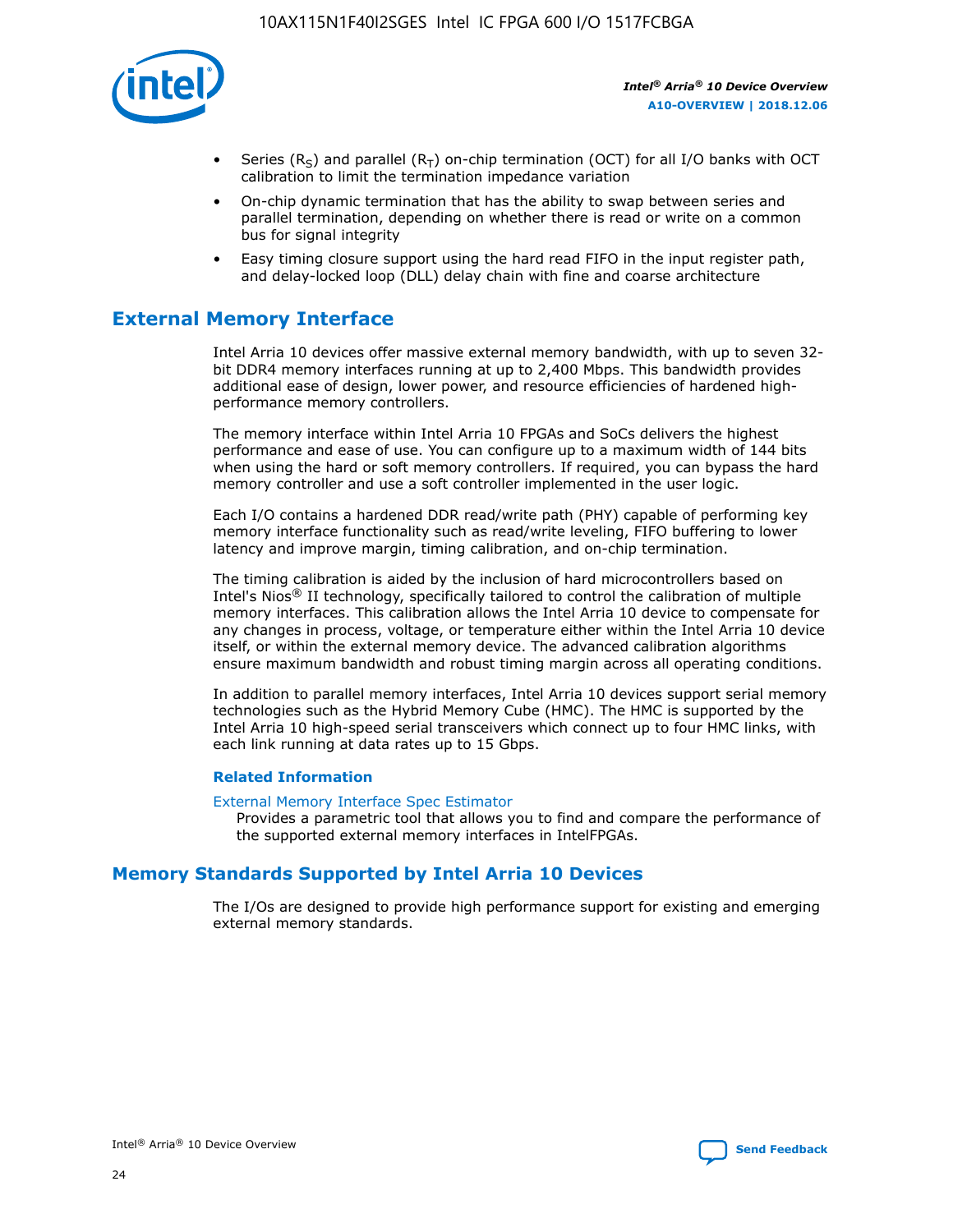

#### **Table 20. Memory Standards Supported by the Hard Memory Controller**

This table lists the overall capability of the hard memory controller. For specific details, refer to the External Memory Interface Spec Estimator and Intel Arria 10 Device Datasheet.

| <b>Memory Standard</b> | <b>Rate Support</b> | <b>Ping Pong PHY Support</b> | <b>Maximum Frequency</b><br>(MHz) |
|------------------------|---------------------|------------------------------|-----------------------------------|
| <b>DDR4 SDRAM</b>      | Quarter rate        | Yes                          | 1,067                             |
|                        |                     |                              | 1,200                             |
| DDR3 SDRAM             | Half rate           | Yes                          | 533                               |
|                        |                     |                              | 667                               |
|                        | Quarter rate        | Yes                          | 1,067                             |
|                        |                     |                              | 1,067                             |
| <b>DDR3L SDRAM</b>     | Half rate           | Yes                          | 533                               |
|                        |                     |                              | 667                               |
|                        | Quarter rate        | Yes                          | 933                               |
|                        |                     |                              | 933                               |
| LPDDR3 SDRAM           | Half rate           |                              | 533                               |
|                        | Quarter rate        |                              | 800                               |

#### **Table 21. Memory Standards Supported by the Soft Memory Controller**

| <b>Memory Standard</b>      | <b>Rate Support</b> | <b>Maximum Frequency</b><br>(MHz) |
|-----------------------------|---------------------|-----------------------------------|
| <b>RLDRAM 3 (11)</b>        | Quarter rate        | 1,200                             |
| ODR IV SRAM <sup>(11)</sup> | Quarter rate        | 1,067                             |
| <b>ODR II SRAM</b>          | Full rate           | 333                               |
|                             | Half rate           | 633                               |
| <b>ODR II+ SRAM</b>         | Full rate           | 333                               |
|                             | Half rate           | 633                               |
| <b>ODR II+ Xtreme SRAM</b>  | Full rate           | 333                               |
|                             | Half rate           | 633                               |

#### **Table 22. Memory Standards Supported by the HPS Hard Memory Controller**

The hard processor system (HPS) is available in Intel Arria 10 SoC devices only.

| <b>Memory Standard</b> | <b>Rate Support</b> | <b>Maximum Frequency</b><br>(MHz) |
|------------------------|---------------------|-----------------------------------|
| <b>DDR4 SDRAM</b>      | Half rate           | 1,200                             |
| <b>DDR3 SDRAM</b>      | Half rate           | 1,067                             |
| <b>DDR3L SDRAM</b>     | Half rate           | 933                               |

<sup>(11)</sup> Intel Arria 10 devices support this external memory interface using hard PHY with soft memory controller.

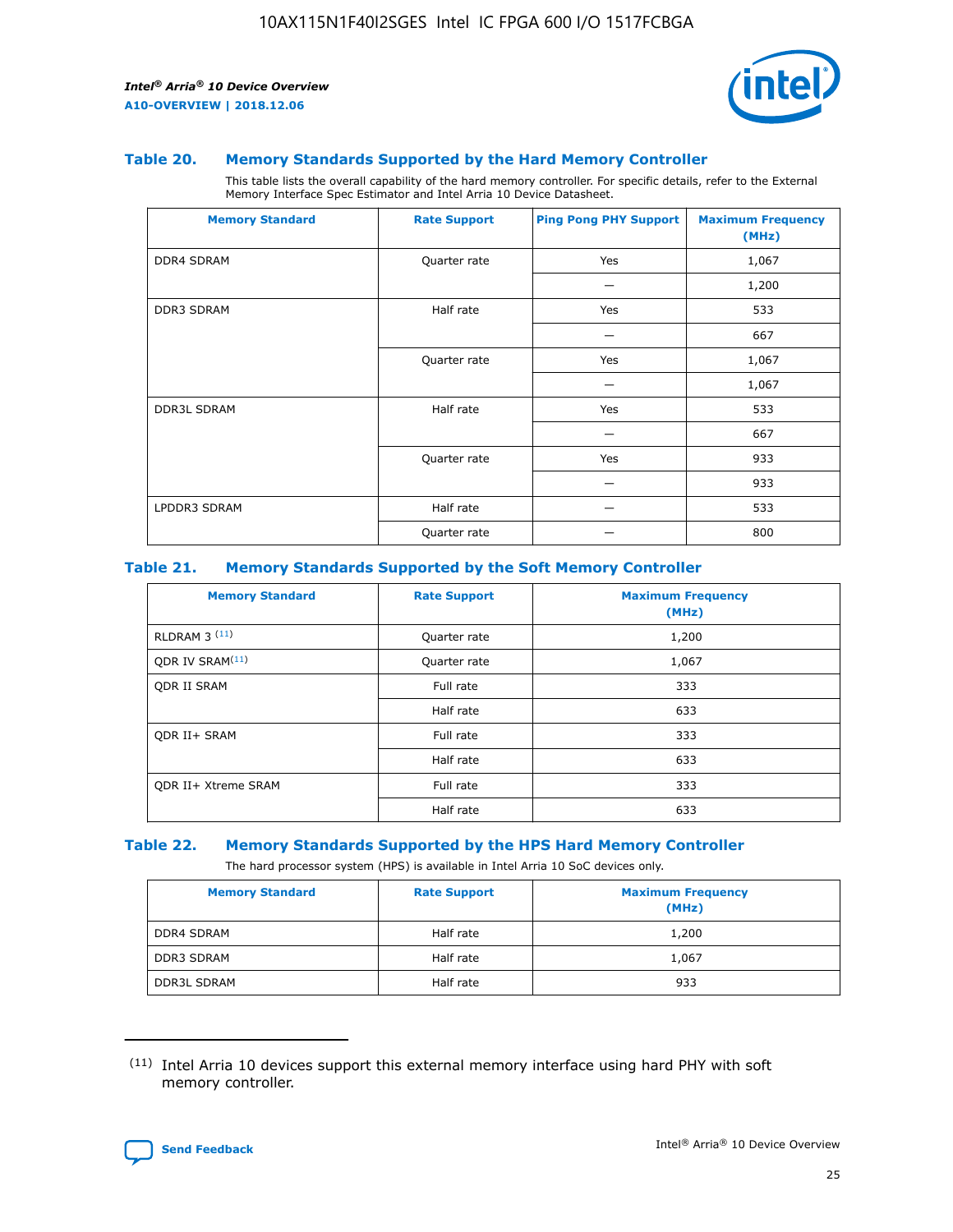

### **Related Information**

#### [Intel Arria 10 Device Datasheet](https://www.intel.com/content/www/us/en/programmable/documentation/mcn1413182292568.html#mcn1413182153340)

Lists the memory interface performance according to memory interface standards, rank or chip select configurations, and Intel Arria 10 device speed grades.

# **PCIe Gen1, Gen2, and Gen3 Hard IP**

Intel Arria 10 devices contain PCIe hard IP that is designed for performance and ease-of-use:

- Includes all layers of the PCIe stack—transaction, data link and physical layers.
- Supports PCIe Gen3, Gen2, and Gen1 Endpoint and Root Port in x1, x2, x4, or x8 lane configuration.
- Operates independently from the core logic—optional configuration via protocol (CvP) allows the PCIe link to power up and complete link training in less than 100 ms while the Intel Arria 10 device completes loading the programming file for the rest of the FPGA.
- Provides added functionality that makes it easier to support emerging features such as Single Root I/O Virtualization (SR-IOV) and optional protocol extensions.
- Provides improved end-to-end datapath protection using ECC.
- Supports FPGA configuration via protocol (CvP) using PCIe at Gen3, Gen2, or Gen1 speed.

#### **Related Information**

PCS Features on page 30

# **Enhanced PCS Hard IP for Interlaken and 10 Gbps Ethernet**

# **Interlaken Support**

The Intel Arria 10 enhanced PCS hard IP provides integrated Interlaken PCS supporting rates up to 25.8 Gbps per lane.

The Interlaken PCS is based on the proven functionality of the PCS developed for Intel's previous generation FPGAs, which demonstrated interoperability with Interlaken ASSP vendors and third-party IP suppliers. The Interlaken PCS is present in every transceiver channel in Intel Arria 10 devices.

#### **Related Information**

PCS Features on page 30

# **10 Gbps Ethernet Support**

The Intel Arria 10 enhanced PCS hard IP supports 10GBASE-R PCS compliant with IEEE 802.3 10 Gbps Ethernet (10GbE). The integrated hard IP support for 10GbE and the 10 Gbps transceivers save external PHY cost, board space, and system power.

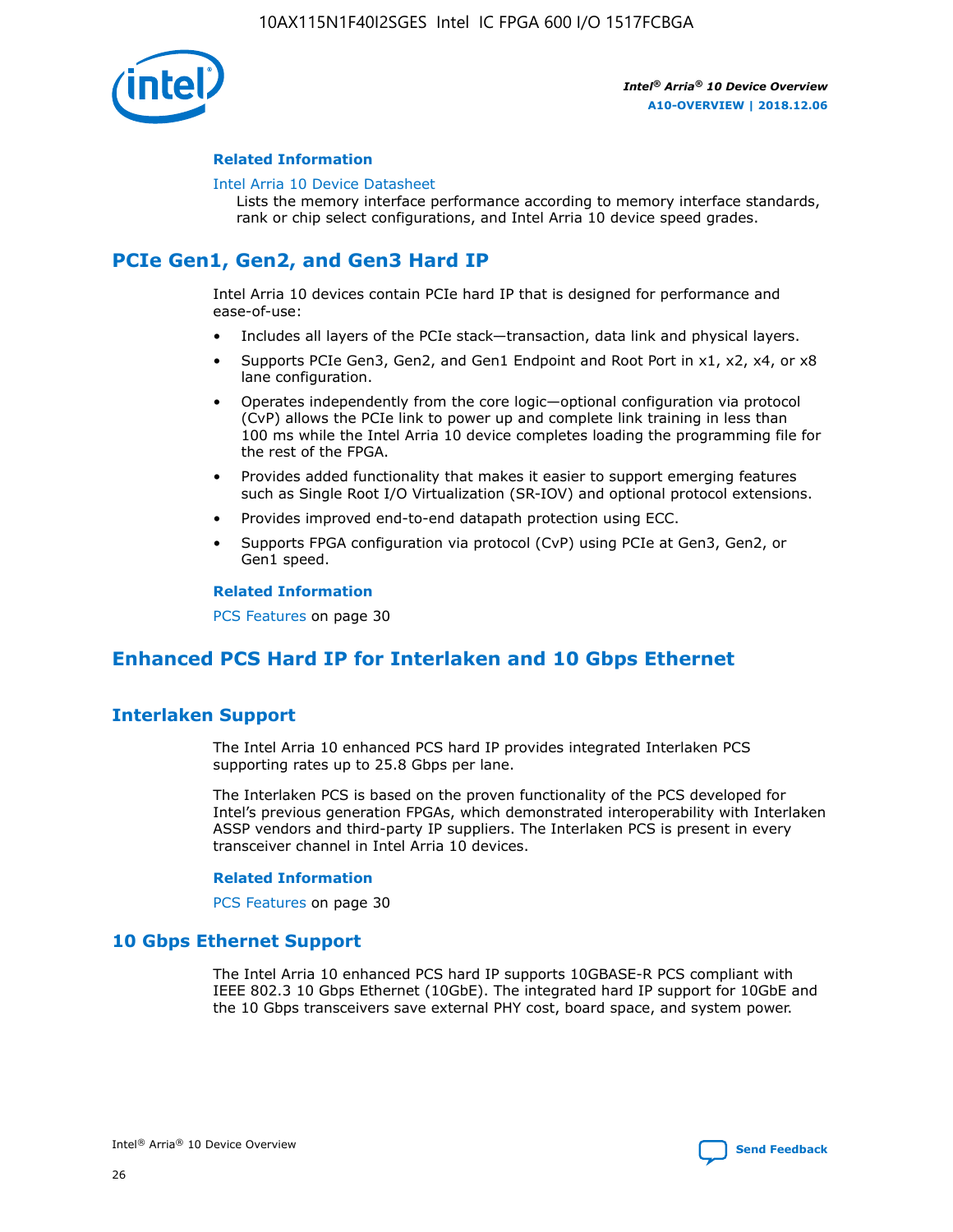

The scalable hard IP supports multiple independent 10GbE ports while using a single PLL for all the 10GBASE-R PCS instantiations, which saves on core logic resources and clock networks:

- Simplifies multiport 10GbE systems compared to XAUI interfaces that require an external XAUI-to-10G PHY.
- Incorporates Electronic Dispersion Compensation (EDC), which enables direct connection to standard 10 Gbps XFP and SFP+ pluggable optical modules.
- Supports backplane Ethernet applications and includes a hard 10GBASE-KR Forward Error Correction (FEC) circuit that you can use for 10 Gbps and 40 Gbps applications.

The 10 Gbps Ethernet PCS hard IP and 10GBASE-KR FEC are present in every transceiver channel.

#### **Related Information**

PCS Features on page 30

# **Low Power Serial Transceivers**

Intel Arria 10 FPGAs and SoCs include lowest power transceivers that deliver high bandwidth, throughput and low latency.

Intel Arria 10 devices deliver the industry's lowest power consumption per transceiver channel:

- 12.5 Gbps transceivers at as low as 242 mW
- 10 Gbps transceivers at as low as 168 mW
- 6 Gbps transceivers at as low as 117 mW

Intel Arria 10 transceivers support various data rates according to application:

- Chip-to-chip and chip-to-module applications—from 1 Gbps up to 25.8 Gbps
- Long reach and backplane applications—from 1 Gbps up to 12.5 with advanced adaptive equalization
- Critical power sensitive applications—from 1 Gbps up to 11.3 Gbps using lower power modes

The combination of 20 nm process technology and architectural advances provide the following benefits:

- Significant reduction in die area and power consumption
- Increase of up to two times in transceiver I/O density compared to previous generation devices while maintaining optimal signal integrity
- Up to 72 total transceiver channels—you can configure up to 6 of these channels to run as fast as 25.8 Gbps
- All channels feature continuous data rate support up to the maximum rated speed

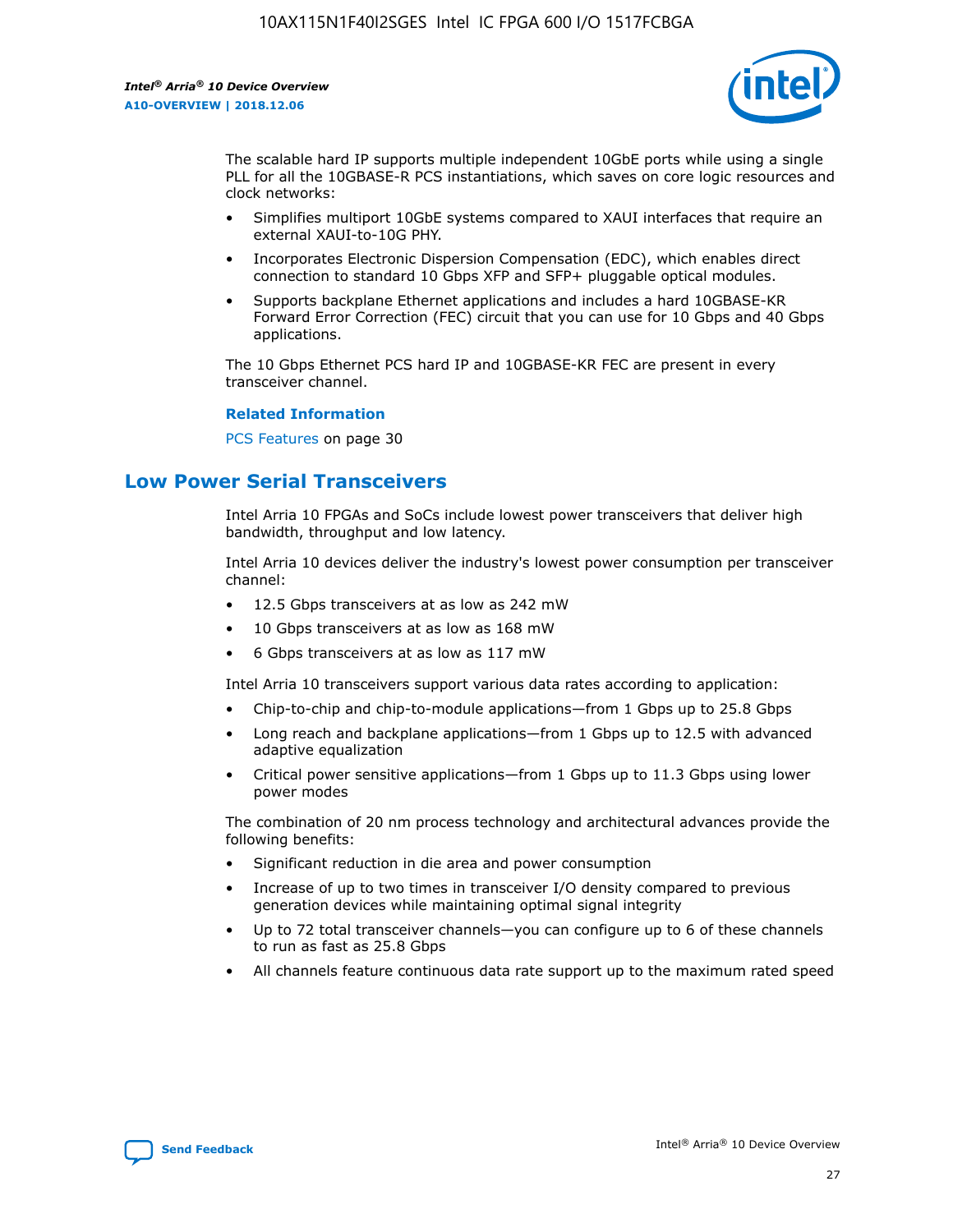

### Transceiver PMA TX/RX PCS ATX PLL Transceiver PMA TX/RX PCS fPLL Network Flexible Clock Distribution Network PCS Transceiver PMA TX/RX FPGA **Clock Distribution** Fabric PCS Transceiver PMA TX/RX ATX Flexible PLL PCS Transceiver PMA TX/RX ▲ fPLL

### **Figure 6. Intel Arria 10 Transceiver Block Architecture**

# **Transceiver Channels**

All transceiver channels feature a dedicated Physical Medium Attachment (PMA) and a hardened Physical Coding Sublayer (PCS).

Transceiver PMA TX/RX

4

• The PMA provides primary interfacing capabilities to physical channels.

PCS

• The PCS typically handles encoding/decoding, word alignment, and other preprocessing functions before transferring data to the FPGA core fabric.

A transceiver channel consists of a PMA and a PCS block. Most transceiver banks have 6 channels. There are some transceiver banks that contain only 3 channels.

A wide variety of bonded and non-bonded data rate configurations is possible using a highly configurable clock distribution network. Up to 80 independent transceiver data rates can be configured.

The following figures are graphical representations of top views of the silicon die, which correspond to reverse views for flip chip packages. Different Intel Arria 10 devices may have different floorplans than the ones shown in the figures.

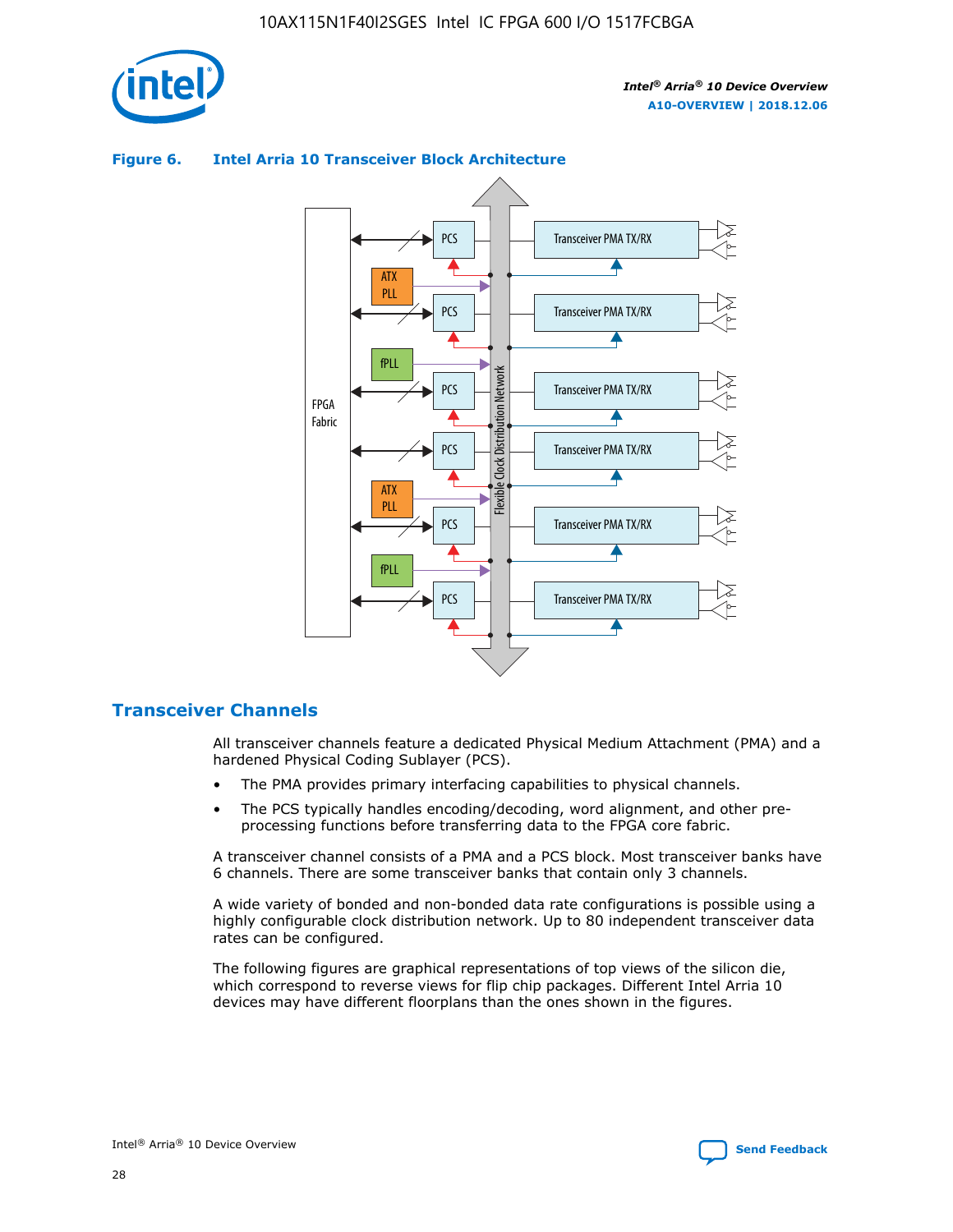

## **Figure 7. Device Chip Overview for Intel Arria 10 GX and GT Devices**





# **PMA Features**

Intel Arria 10 transceivers provide exceptional signal integrity at data rates up to 25.8 Gbps. Clocking options include ultra-low jitter ATX PLLs (LC tank based), clock multiplier unit (CMU) PLLs, and fractional PLLs.

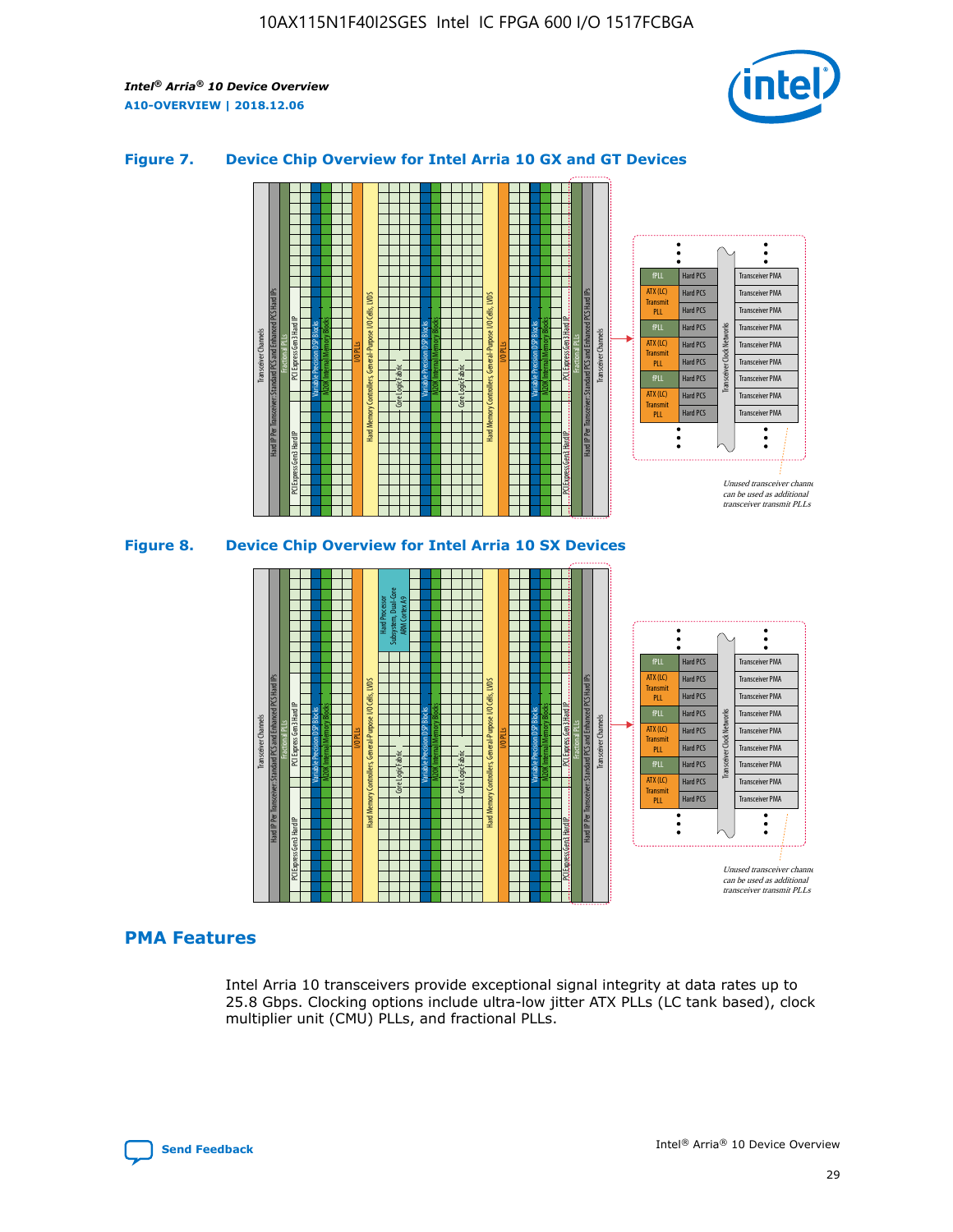

Each transceiver channel contains a channel PLL that can be used as the CMU PLL or clock data recovery (CDR) PLL. In CDR mode, the channel PLL recovers the receiver clock and data in the transceiver channel. Up to 80 independent data rates can be configured on a single Intel Arria 10 device.

## **Table 23. PMA Features of the Transceivers in Intel Arria 10 Devices**

| <b>Feature</b>                                             | <b>Capability</b>                                                                                                                                                                                                             |
|------------------------------------------------------------|-------------------------------------------------------------------------------------------------------------------------------------------------------------------------------------------------------------------------------|
| Chip-to-Chip Data Rates                                    | 1 Gbps to 17.4 Gbps (Intel Arria 10 GX devices)<br>1 Gbps to 25.8 Gbps (Intel Arria 10 GT devices)                                                                                                                            |
| Backplane Support                                          | Drive backplanes at data rates up to 12.5 Gbps                                                                                                                                                                                |
| <b>Optical Module Support</b>                              | SFP+/SFP, XFP, CXP, QSFP/QSFP28, CFP/CFP2/CFP4                                                                                                                                                                                |
| Cable Driving Support                                      | SFP+ Direct Attach, PCI Express over cable, eSATA                                                                                                                                                                             |
| Transmit Pre-Emphasis                                      | 4-tap transmit pre-emphasis and de-emphasis to compensate for system channel loss                                                                                                                                             |
| Continuous Time Linear<br>Equalizer (CTLE)                 | Dual mode, high-gain, and high-data rate, linear receive equalization to compensate for<br>system channel loss                                                                                                                |
| Decision Feedback Equalizer<br>(DFE)                       | 7-fixed and 4-floating tap DFE to equalize backplane channel loss in the presence of<br>crosstalk and noisy environments                                                                                                      |
| Variable Gain Amplifier                                    | Optimizes the signal amplitude prior to the CDR sampling and operates in fixed and<br>adaptive modes                                                                                                                          |
| Altera Digital Adaptive<br>Parametric Tuning (ADAPT)       | Fully digital adaptation engine to automatically adjust all link equalization parameters-<br>including CTLE, DFE, and variable gain amplifier blocks—that provide optimal link margin<br>without intervention from user logic |
| Precision Signal Integrity<br>Calibration Engine (PreSICE) | Hardened calibration controller to quickly calibrate all transceiver control parameters on<br>power-up, which provides the optimal signal integrity and jitter performance                                                    |
| Advanced Transmit (ATX)<br><b>PLL</b>                      | Low jitter ATX (LC tank based) PLLs with continuous tuning range to cover a wide range of<br>standard and proprietary protocols                                                                                               |
| <b>Fractional PLLs</b>                                     | On-chip fractional frequency synthesizers to replace on-board crystal oscillators and reduce<br>system cost                                                                                                                   |
| Digitally Assisted Analog<br><b>CDR</b>                    | Superior jitter tolerance with fast lock time                                                                                                                                                                                 |
| Dynamic Partial<br>Reconfiguration                         | Allows independent control of the Avalon memory-mapped interface of each transceiver<br>channel for the highest transceiver flexibility                                                                                       |
| Multiple PCS-PMA and PCS-<br>PLD interface widths          | 8-, 10-, 16-, 20-, 32-, 40-, or 64-bit interface widths for flexibility of deserialization width,<br>encoding, and reduced latency                                                                                            |

# **PCS Features**

This table summarizes the Intel Arria 10 transceiver PCS features. You can use the transceiver PCS to support a wide range of protocols ranging from 1 Gbps to 25.8 Gbps.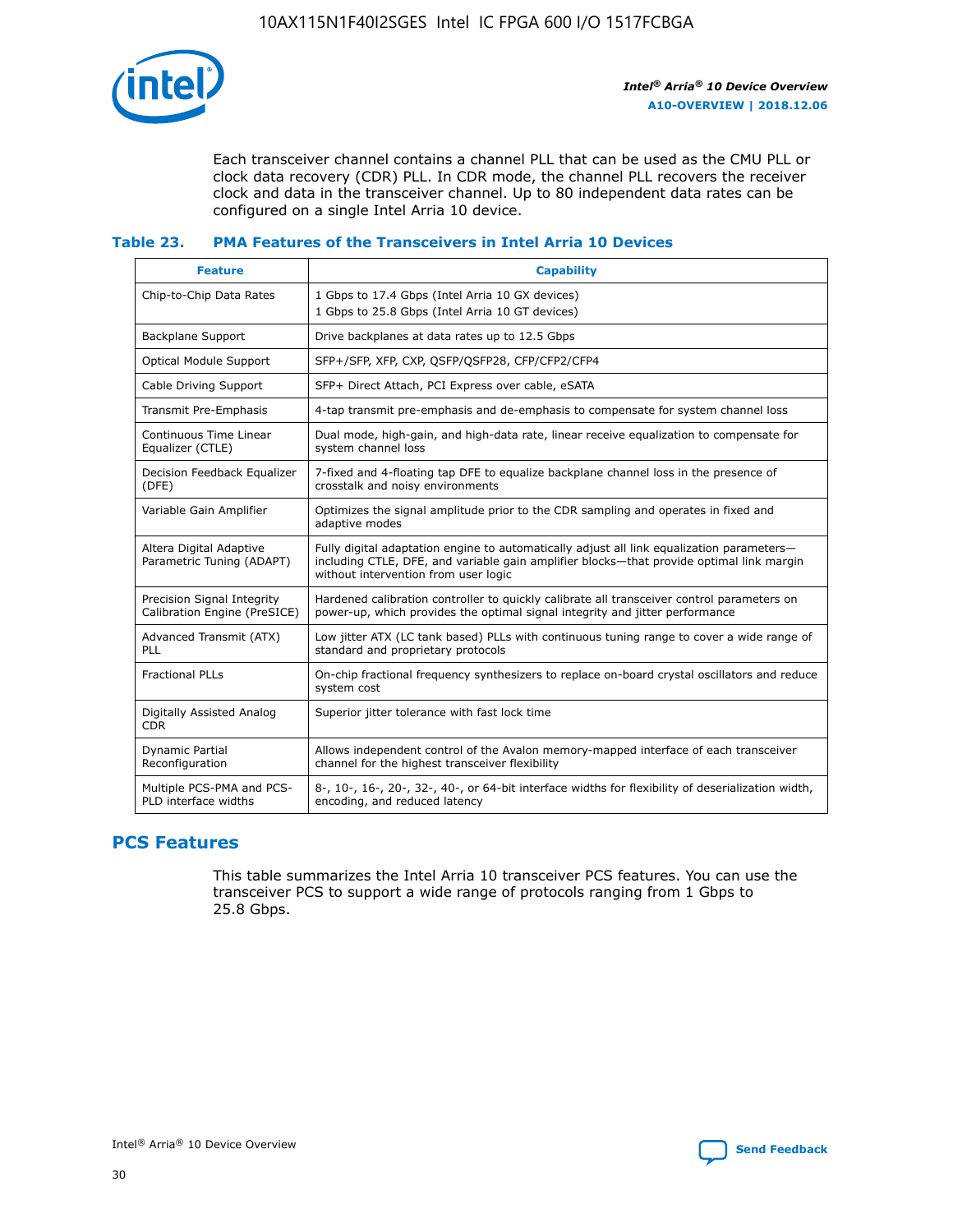

| <b>PCS</b>    | <b>Description</b>                                                                                                                                                                                                                                                                                                                                                                                             |
|---------------|----------------------------------------------------------------------------------------------------------------------------------------------------------------------------------------------------------------------------------------------------------------------------------------------------------------------------------------------------------------------------------------------------------------|
| Standard PCS  | Operates at a data rate up to 12 Gbps<br>Supports protocols such as PCI-Express, CPRI 4.2+, GigE, IEEE 1588 in Hard PCS<br>Implements other protocols using Basic/Custom (Standard PCS) transceiver<br>configuration rules.                                                                                                                                                                                    |
| Enhanced PCS  | Performs functions common to most serial data industry standards, such as word<br>alignment, encoding/decoding, and framing, before data is sent or received off-chip<br>through the PMA<br>• Handles data transfer to and from the FPGA fabric<br>Handles data transfer internally to and from the PMA<br>Provides frequency compensation<br>Performs channel bonding for multi-channel low skew applications |
| PCIe Gen3 PCS | Supports the seamless switching of Data and Clock between the Gen1, Gen2, and Gen3<br>data rates<br>Provides support for PIPE 3.0 features<br>Supports the PIPE interface with the Hard IP enabled, as well as with the Hard IP<br>bypassed                                                                                                                                                                    |

#### **Related Information**

- PCIe Gen1, Gen2, and Gen3 Hard IP on page 26
- Interlaken Support on page 26
- 10 Gbps Ethernet Support on page 26

# **PCS Protocol Support**

This table lists some of the protocols supported by the Intel Arria 10 transceiver PCS. For more information about the blocks in the transmitter and receiver data paths, refer to the related information.

| <b>Protocol</b>                                 | <b>Data Rate</b><br>(Gbps) | <b>Transceiver IP</b>       | <b>PCS Support</b>                      |
|-------------------------------------------------|----------------------------|-----------------------------|-----------------------------------------|
| PCIe Gen3 x1, x2, x4, x8                        | 8.0                        | Native PHY (PIPE)           | Standard PCS and PCIe<br>Gen3 PCS       |
| PCIe Gen2 x1, x2, x4, x8                        | 5.0                        | Native PHY (PIPE)           | <b>Standard PCS</b>                     |
| PCIe Gen1 x1, x2, x4, x8                        | 2.5                        | Native PHY (PIPE)           | Standard PCS                            |
| 1000BASE-X Gigabit Ethernet                     | 1.25                       | Native PHY                  | <b>Standard PCS</b>                     |
| 1000BASE-X Gigabit Ethernet with<br>IEEE 1588v2 | 1.25                       | Native PHY                  | Standard PCS                            |
| 10GBASE-R                                       | 10.3125                    | Native PHY                  | <b>Enhanced PCS</b>                     |
| 10GBASE-R with IEEE 1588v2                      | 10.3125                    | Native PHY                  | <b>Enhanced PCS</b>                     |
| 10GBASE-R with KR FEC                           | 10.3125                    | Native PHY                  | <b>Enhanced PCS</b>                     |
| 10GBASE-KR and 1000BASE-X                       | 10.3125                    | 1G/10GbE and 10GBASE-KR PHY | Standard PCS and<br><b>Enhanced PCS</b> |
| Interlaken (CEI-6G/11G)                         | 3.125 to 17.4              | Native PHY                  | <b>Enhanced PCS</b>                     |
| SFI-S/SFI-5.2                                   | 11.2                       | Native PHY                  | <b>Enhanced PCS</b>                     |
| 10G SDI                                         | 10.692                     | Native PHY                  | <b>Enhanced PCS</b>                     |
|                                                 |                            |                             | continued                               |

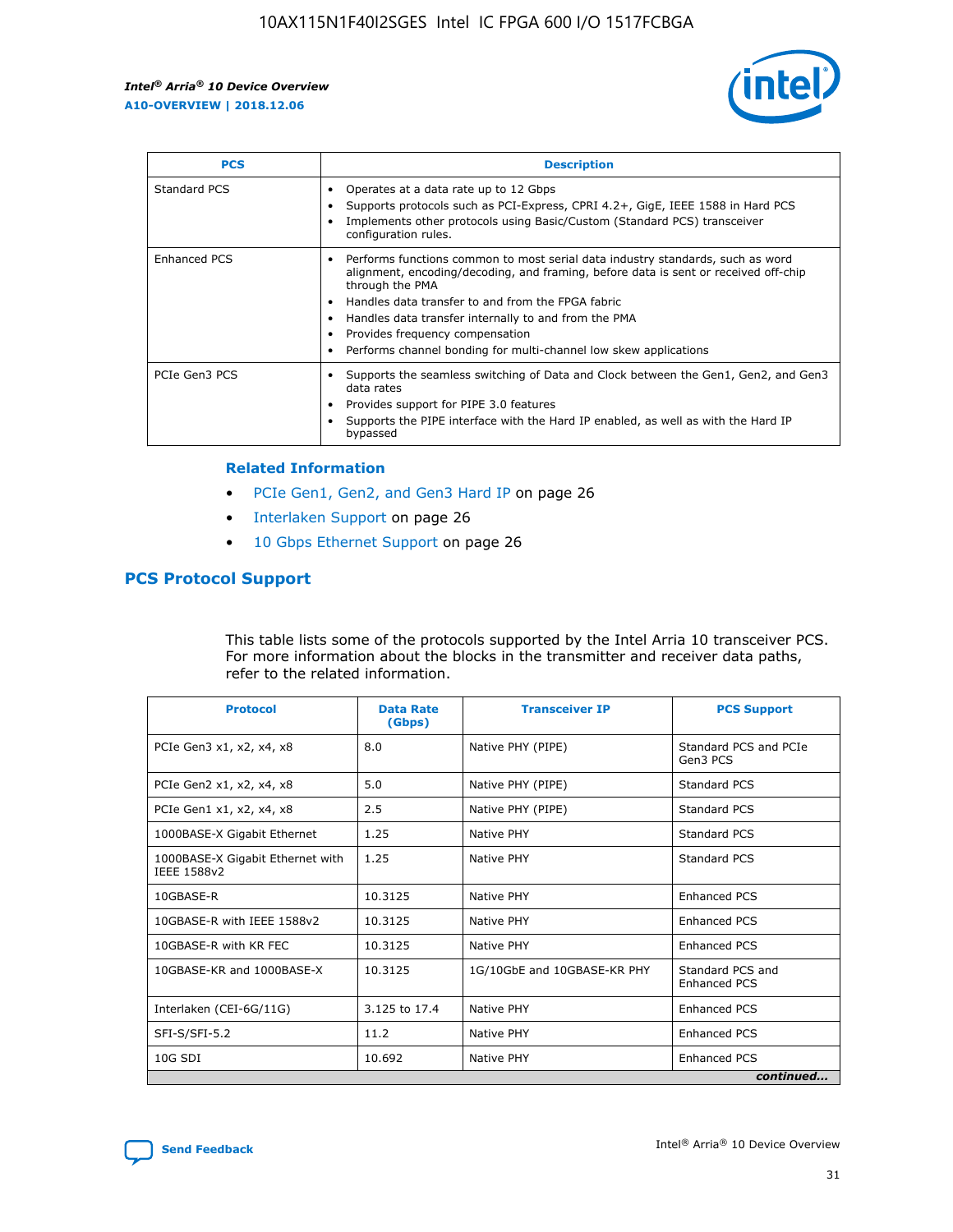

| <b>Protocol</b>      | <b>Data Rate</b><br>(Gbps) | <b>Transceiver IP</b> | <b>PCS Support</b> |
|----------------------|----------------------------|-----------------------|--------------------|
| CPRI 6.0 (64B/66B)   | 0.6144 to<br>10.1376       | Native PHY            | Enhanced PCS       |
| CPRI 4.2 (8B/10B)    | 0.6144 to<br>9.8304        | Native PHY            | Standard PCS       |
| OBSAI RP3 v4.2       | 0.6144 to 6.144            | Native PHY            | Standard PCS       |
| SD-SDI/HD-SDI/3G-SDI | $0.143(12)$ to<br>2.97     | Native PHY            | Standard PCS       |

# **Related Information**

#### [Intel Arria 10 Transceiver PHY User Guide](https://www.intel.com/content/www/us/en/programmable/documentation/nik1398707230472.html#nik1398707091164)

Provides more information about the supported transceiver protocols and PHY IP, the PMA architecture, and the standard, enhanced, and PCIe Gen3 PCS architecture.

# **SoC with Hard Processor System**

Each SoC device combines an FPGA fabric and a hard processor system (HPS) in a single device. This combination delivers the flexibility of programmable logic with the power and cost savings of hard IP in these ways:

- Reduces board space, system power, and bill of materials cost by eliminating a discrete embedded processor
- Allows you to differentiate the end product in both hardware and software, and to support virtually any interface standard
- Extends the product life and revenue through in-field hardware and software updates

 $(12)$  The 0.143 Gbps data rate is supported using oversampling of user logic that you must implement in the FPGA fabric.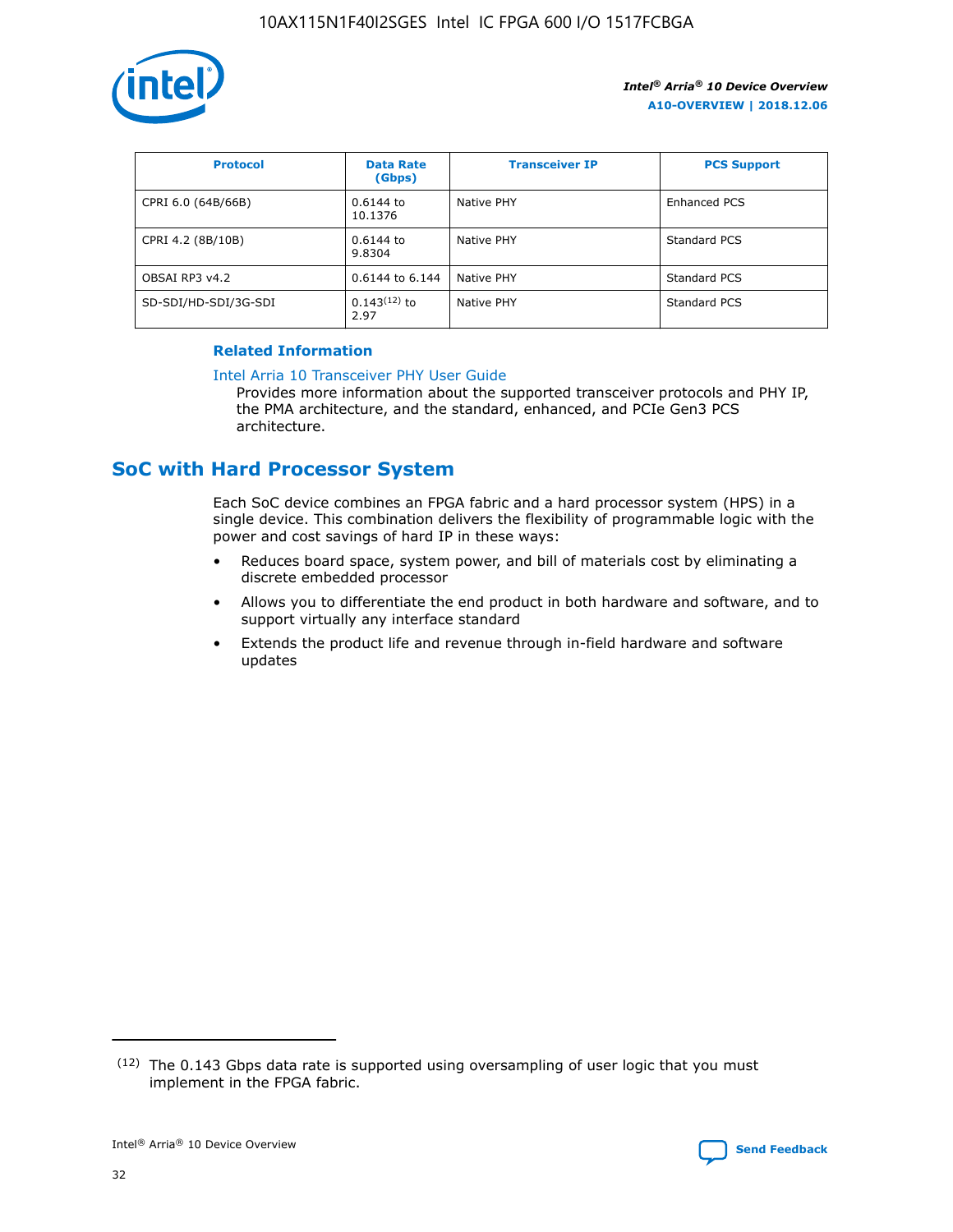

#### **Figure 9. HPS Block Diagram**

This figure shows a block diagram of the HPS with the dual ARM Cortex-A9 MPCore processor.



# **Key Advantages of 20-nm HPS**

The 20-nm HPS strikes a balance between enabling maximum software compatibility with 28-nm SoCs while still improving upon the 28-nm HPS architecture. These improvements address the requirements of the next generation target markets such as wireless and wireline communications, compute and storage equipment, broadcast and military in terms of performance, memory bandwidth, connectivity via backplane and security.

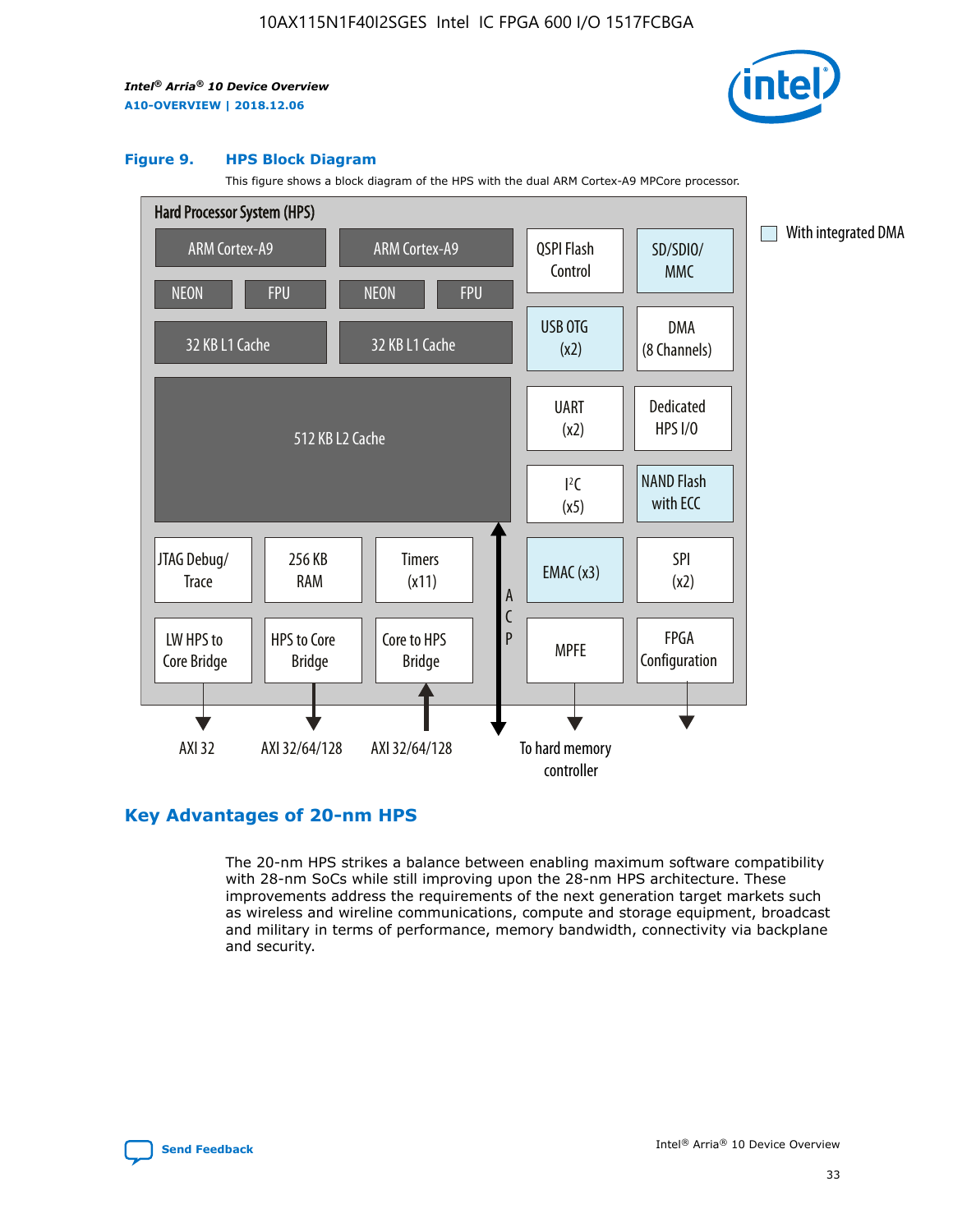

## **Table 24. Improvements in 20 nm HPS**

This table lists the key improvements of the 20 nm HPS compared to the 28 nm HPS.

| Advantages/<br><b>Improvements</b>                          | <b>Description</b>                                                                                                                                                                                                                                                                                                                                                                                                                                                                                                                                                                                                                                                                                                                                                                                                                                                                                                      |
|-------------------------------------------------------------|-------------------------------------------------------------------------------------------------------------------------------------------------------------------------------------------------------------------------------------------------------------------------------------------------------------------------------------------------------------------------------------------------------------------------------------------------------------------------------------------------------------------------------------------------------------------------------------------------------------------------------------------------------------------------------------------------------------------------------------------------------------------------------------------------------------------------------------------------------------------------------------------------------------------------|
| Increased performance and<br>overdrive capability           | While the nominal processor frequency is 1.2 GHz, the 20 nm HPS offers an "overdrive"<br>feature which enables a higher processor operating frequency. This requires a higher supply<br>voltage value that is unique to the HPS and may require a separate regulator.                                                                                                                                                                                                                                                                                                                                                                                                                                                                                                                                                                                                                                                   |
| Increased processor memory<br>bandwidth and DDR4<br>support | Up to 64-bit DDR4 memory at 2,400 Mbps support is available for the processor. The hard<br>memory controller for the HPS comprises a multi-port front end that manages connections<br>to a single port memory controller. The multi-port front end allows logic core and the HPS<br>to share ports and thereby the available bandwidth of the memory controller.                                                                                                                                                                                                                                                                                                                                                                                                                                                                                                                                                        |
| Flexible I/O sharing                                        | An advanced I/O pin muxing scheme allows improved sharing of I/O between the HPS and<br>the core logic. The following types of I/O are available for SoC:<br>17 dedicated I/Os-physically located inside the HPS block and are not accessible to<br>logic within the core. The 17 dedicated I/Os are used for HPS clock, resets, and<br>interfacing with boot devices, QSPI, and SD/MMC.<br>48 direct shared I/O-located closest to the HPS block and are ideal for high speed HPS<br>peripherals such as EMAC, USB, and others. There is one bank of 48 I/Os that supports<br>direct sharing where the 48 I/Os can be shared 12 I/Os at a time.<br>Standard (shared) I/O-all standard I/Os can be shared by the HPS peripherals and any<br>logic within the core. For designs where more than 48 I/Os are reguired to fully use all<br>the peripherals in the HPS, these I/Os can be connected through the core logic. |
| <b>EMAC</b> core                                            | Three EMAC cores are available in the HPS. The EMAC cores enable an application to<br>support two redundant Ethernet connections; for example, backplane, or two EMAC cores<br>for managing IEEE 1588 time stamp information while allowing a third EMAC core for debug<br>and configuration. All three EMACs can potentially share the same time stamps, simplifying<br>the 1588 time stamping implementation. A new serial time stamp interface allows core<br>logic to access and read the time stamp values. The integrated EMAC controllers can be<br>connected to external Ethernet PHY through the provided MDIO or I <sup>2</sup> C interface.                                                                                                                                                                                                                                                                  |
| On-chip memory                                              | The on-chip memory is updated to 256 KB support and can support larger data sets and<br>real time algorithms.                                                                                                                                                                                                                                                                                                                                                                                                                                                                                                                                                                                                                                                                                                                                                                                                           |
| <b>ECC</b> enhancements                                     | Improvements in L2 Cache ECC management allow identification of errors down to the<br>address level. ECC enhancements also enable improved error injection and status reporting<br>via the introduction of new memory mapped access to syndrome and data signals.                                                                                                                                                                                                                                                                                                                                                                                                                                                                                                                                                                                                                                                       |
| HPS to FPGA Interconnect<br>Backbone                        | Although the HPS and the Logic Core can operate independently, they are tightly coupled<br>via a high-bandwidth system interconnect built from high-performance ARM AMBA AXI bus<br>bridges. IP bus masters in the FPGA fabric have access to HPS bus slaves via the FPGA-to-<br>HPS interconnect. Similarly, HPS bus masters have access to bus slaves in the core fabric<br>via the HPS-to-FPGA bridge. Both bridges are AMBA AXI-3 compliant and support<br>simultaneous read and write transactions. Up to three masters within the core fabric can<br>share the HPS SDRAM controller with the processor. Additionally, the processor can be used<br>to configure the core fabric under program control via a dedicated 32-bit configuration port.                                                                                                                                                                  |
| FPGA configuration and HPS<br>booting                       | The FPGA fabric and HPS in the SoCs are powered independently. You can reduce the clock<br>frequencies or gate the clocks to reduce dynamic power.<br>You can configure the FPGA fabric and boot the HPS independently, in any order, providing<br>you with more design flexibility.                                                                                                                                                                                                                                                                                                                                                                                                                                                                                                                                                                                                                                    |
| Security                                                    | New security features have been introduced for anti-tamper management, secure boot,<br>encryption (AES), and authentication (SHA).                                                                                                                                                                                                                                                                                                                                                                                                                                                                                                                                                                                                                                                                                                                                                                                      |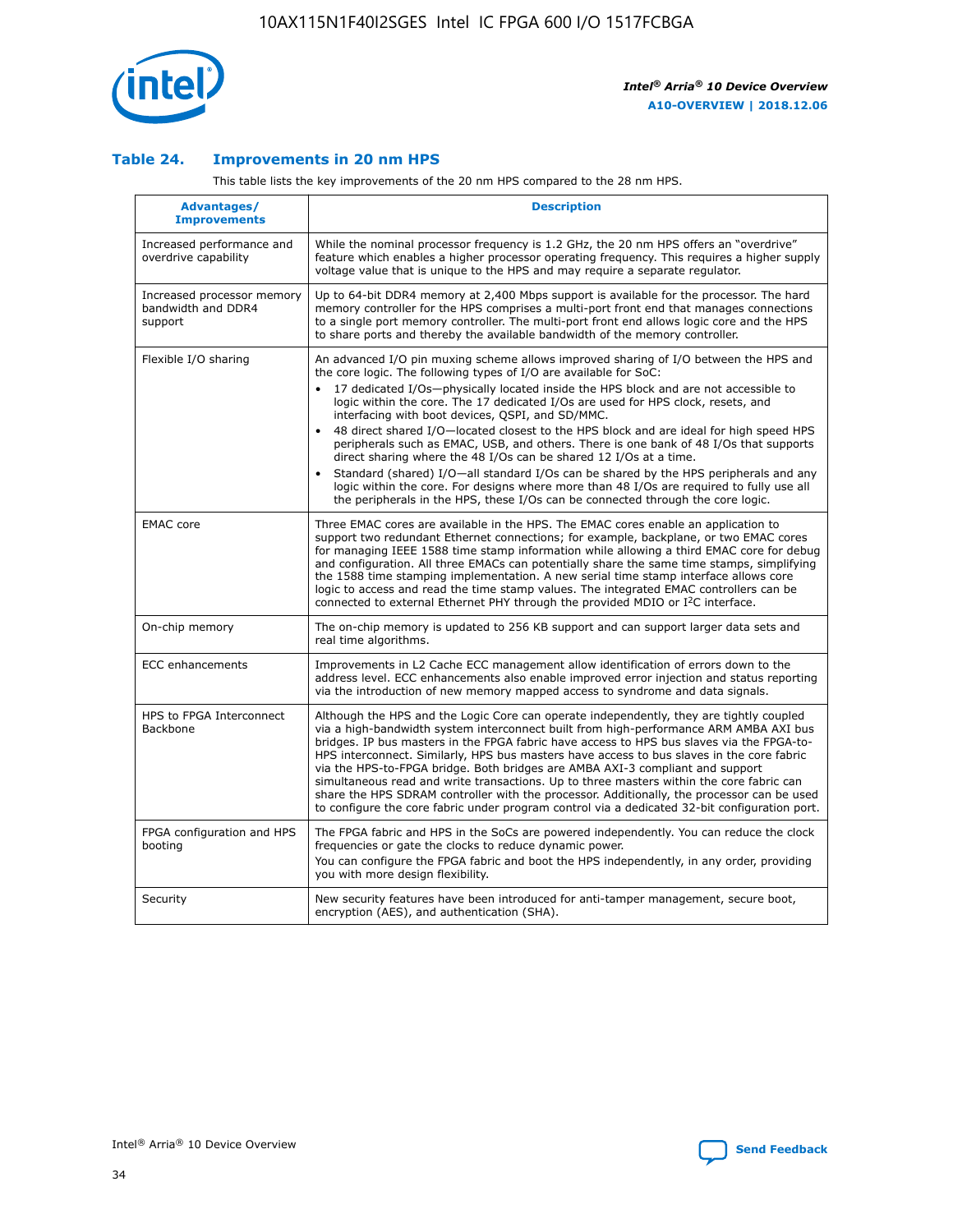

# **Features of the HPS**

The HPS has the following features:

- 1.2-GHz, dual-core ARM Cortex-A9 MPCore processor with up to 1.5-GHz via overdrive
	- ARMv7-A architecture that runs 32-bit ARM instructions, 16-bit and 32-bit Thumb instructions, and 8-bit Java byte codes in Jazelle style
	- Superscalar, variable length, out-of-order pipeline with dynamic branch prediction
	- Instruction Efficiency 2.5 MIPS/MHz, which provides total performance of 7500 MIPS at 1.5 GHz
- Each processor core includes:
	- 32 KB of L1 instruction cache, 32 KB of L1 data cache
	- Single- and double-precision floating-point unit and NEON media engine
	- CoreSight debug and trace technology
	- Snoop Control Unit (SCU) and Acceleration Coherency Port (ACP)
- 512 KB of shared L2 cache
- 256 KB of scratch RAM
- Hard memory controller with support for DDR3, DDR4 and optional error correction code (ECC) support
- Multiport Front End (MPFE) Scheduler interface to the hard memory controller
- 8-channel direct memory access (DMA) controller
- QSPI flash controller with SIO, DIO, QIO SPI Flash support
- NAND flash controller (ONFI 1.0 or later) with DMA and ECC support, updated to support 8 and 16-bit Flash devices and new command DMA to offload CPU for fast power down recovery
- Updated SD/SDIO/MMC controller to eMMC 4.5 with DMA with CE-ATA digital command support
- 3 10/100/1000 Ethernet media access control (MAC) with DMA
- 2 USB On-the-Go (OTG) controllers with DMA
- $\bullet$  5 I<sup>2</sup>C controllers (3 can be used by EMAC for MIO to external PHY)
- 2 UART 16550 Compatible controllers
- 4 serial peripheral interfaces (SPI) (2 Master, 2 Slaves)
- 62 programmable general-purpose I/Os, which includes 48 direct share I/Os that allows the HPS peripherals to connect directly to the FPGA I/Os
- 7 general-purpose timers
- 4 watchdog timers
- Anti-tamper, Secure Boot, Encryption (AES) and Authentication (SHA)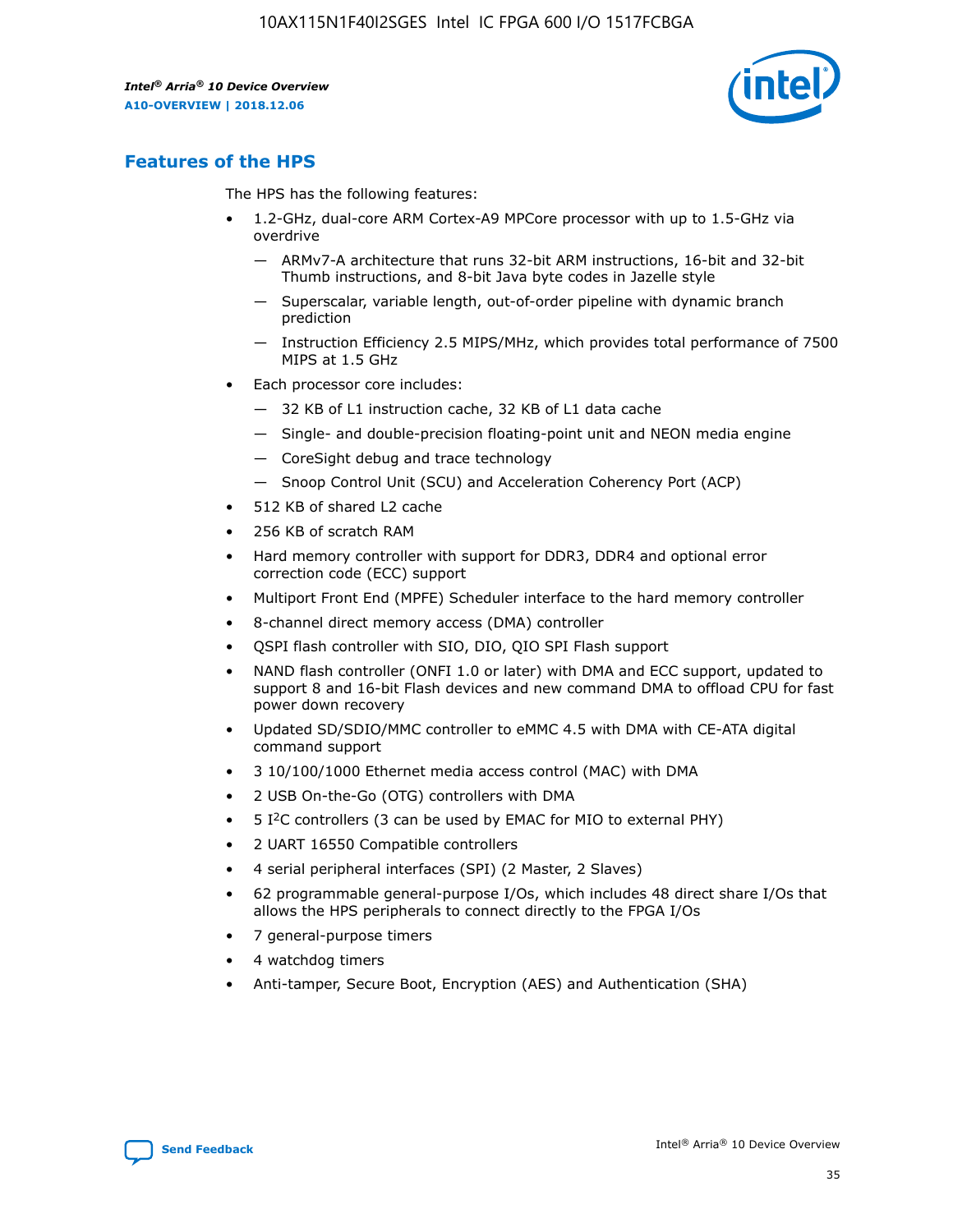

# **System Peripherals and Debug Access Port**

Each Ethernet MAC, USB OTG, NAND flash controller, and SD/MMC controller module has an integrated DMA controller. For modules without an integrated DMA controller, an additional DMA controller module provides up to eight channels of high-bandwidth data transfers. Peripherals that communicate off-chip are multiplexed with other peripherals at the HPS pin level. This allows you to choose which peripherals interface with other devices on your PCB.

The debug access port provides interfaces to industry standard JTAG debug probes and supports ARM CoreSight debug and core traces to facilitate software development.

## **HPS–FPGA AXI Bridges**

The HPS–FPGA bridges, which support the Advanced Microcontroller Bus Architecture (AMBA) Advanced eXtensible Interface (AXI™) specifications, consist of the following bridges:

- FPGA-to-HPS AMBA AXI bridge—a high-performance bus supporting 32, 64, and 128 bit data widths that allows the FPGA fabric to issue transactions to slaves in the HPS.
- HPS-to-FPGA Avalon/AMBA AXI bridge—a high-performance bus supporting 32, 64, and 128 bit data widths that allows the HPS to issue transactions to slaves in the FPGA fabric.
- Lightweight HPS-to-FPGA AXI bridge—a lower latency 32 bit width bus that allows the HPS to issue transactions to soft peripherals in the FPGA fabric. This bridge is primarily used for control and status register (CSR) accesses to peripherals in the FPGA fabric.

The HPS–FPGA AXI bridges allow masters in the FPGA fabric to communicate with slaves in the HPS logic, and vice versa. For example, the HPS-to-FPGA AXI bridge allows you to share memories instantiated in the FPGA fabric with one or both microprocessors in the HPS, while the FPGA-to-HPS AXI bridge allows logic in the FPGA fabric to access the memory and peripherals in the HPS.

Each HPS–FPGA bridge also provides asynchronous clock crossing for data transferred between the FPGA fabric and the HPS.

#### **HPS SDRAM Controller Subsystem**

The HPS SDRAM controller subsystem contains a multiport SDRAM controller and DDR PHY that are shared between the FPGA fabric (through the FPGA-to-HPS SDRAM interface), the level 2 (L2) cache, and the level 3 (L3) system interconnect. The FPGA-to-HPS SDRAM interface supports AMBA AXI and Avalon® Memory-Mapped (Avalon-MM) interface standards, and provides up to six individual ports for access by masters implemented in the FPGA fabric.

The HPS SDRAM controller supports up to 3 masters (command ports), 3x 64-bit read data ports and 3x 64-bit write data ports.

To maximize memory performance, the SDRAM controller subsystem supports command and data reordering, deficit round-robin arbitration with aging, and high-priority bypass features.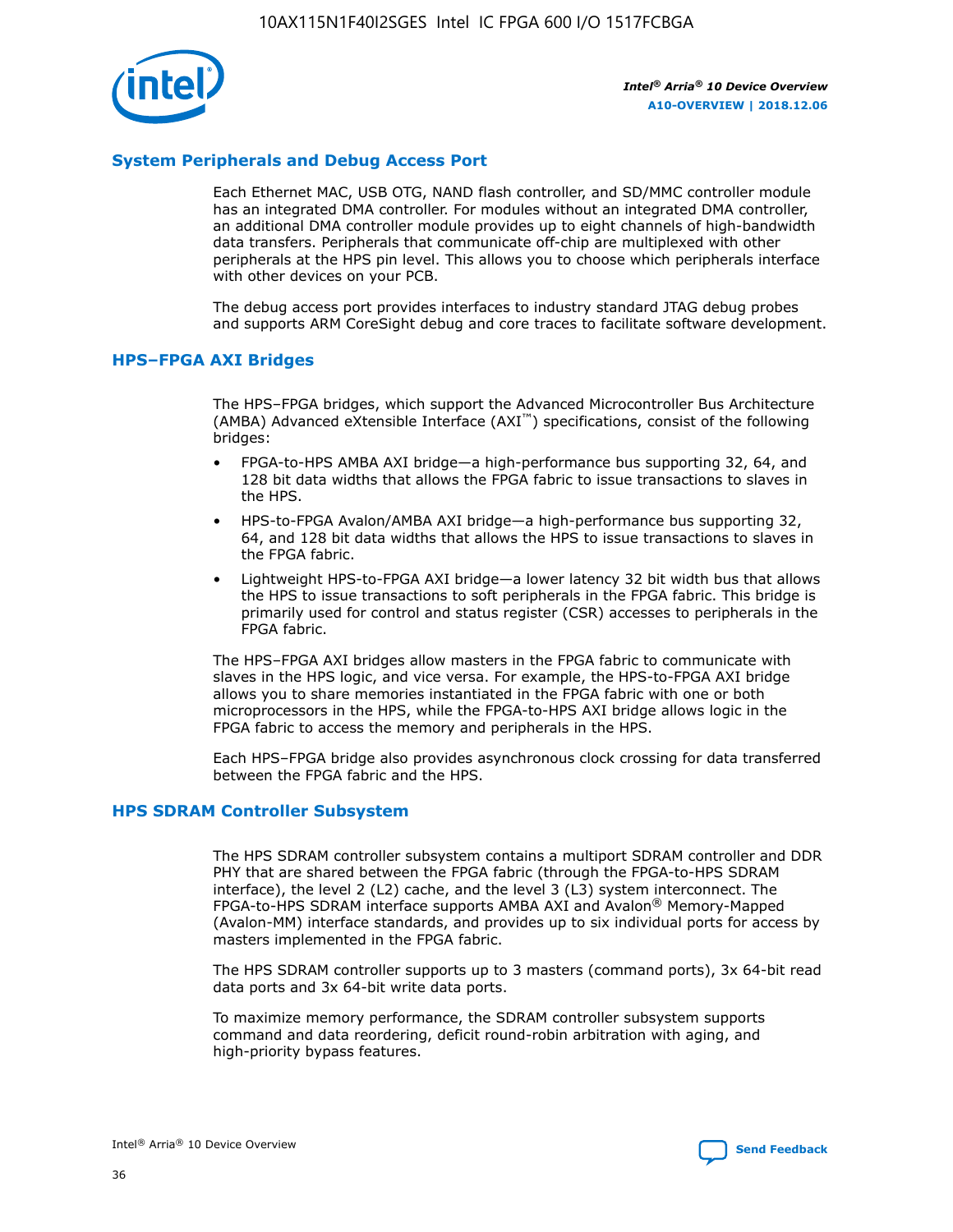

# **FPGA Configuration and HPS Booting**

The FPGA fabric and HPS in the SoC FPGA must be powered at the same time. You can reduce the clock frequencies or gate the clocks to reduce dynamic power.

Once powered, the FPGA fabric and HPS can be configured independently thus providing you with more design flexibility:

- You can boot the HPS independently. After the HPS is running, the HPS can fully or partially reconfigure the FPGA fabric at any time under software control. The HPS can also configure other FPGAs on the board through the FPGA configuration controller.
- Configure the FPGA fabric first, and then boot the HPS from memory accessible to the FPGA fabric.

## **Hardware and Software Development**

For hardware development, you can configure the HPS and connect your soft logic in the FPGA fabric to the HPS interfaces using the Platform Designer system integration tool in the Intel Quartus Prime software.

For software development, the ARM-based SoC FPGA devices inherit the rich software development ecosystem available for the ARM Cortex-A9 MPCore processor. The software development process for Intel SoC FPGAs follows the same steps as those for other SoC devices from other manufacturers. Support for Linux\*, VxWorks\*, and other operating systems are available for the SoC FPGAs. For more information on the operating systems support availability, contact the Intel FPGA sales team.

You can begin device-specific firmware and software development on the Intel SoC FPGA Virtual Target. The Virtual Target is a fast PC-based functional simulation of a target development system—a model of a complete development board. The Virtual Target enables the development of device-specific production software that can run unmodified on actual hardware.

# **Dynamic and Partial Reconfiguration**

The Intel Arria 10 devices support dynamic and partial reconfiguration. You can use dynamic and partial reconfiguration simultaneously to enable seamless reconfiguration of both the device core and transceivers.

# **Dynamic Reconfiguration**

You can reconfigure the PMA and PCS blocks while the device continues to operate. This feature allows you to change the data rates, protocol, and analog settings of a channel in a transceiver bank without affecting on-going data transfer in other transceiver banks. This feature is ideal for applications that require dynamic multiprotocol or multirate support.

# **Partial Reconfiguration**

Using partial reconfiguration, you can reconfigure some parts of the device while keeping the device in operation.

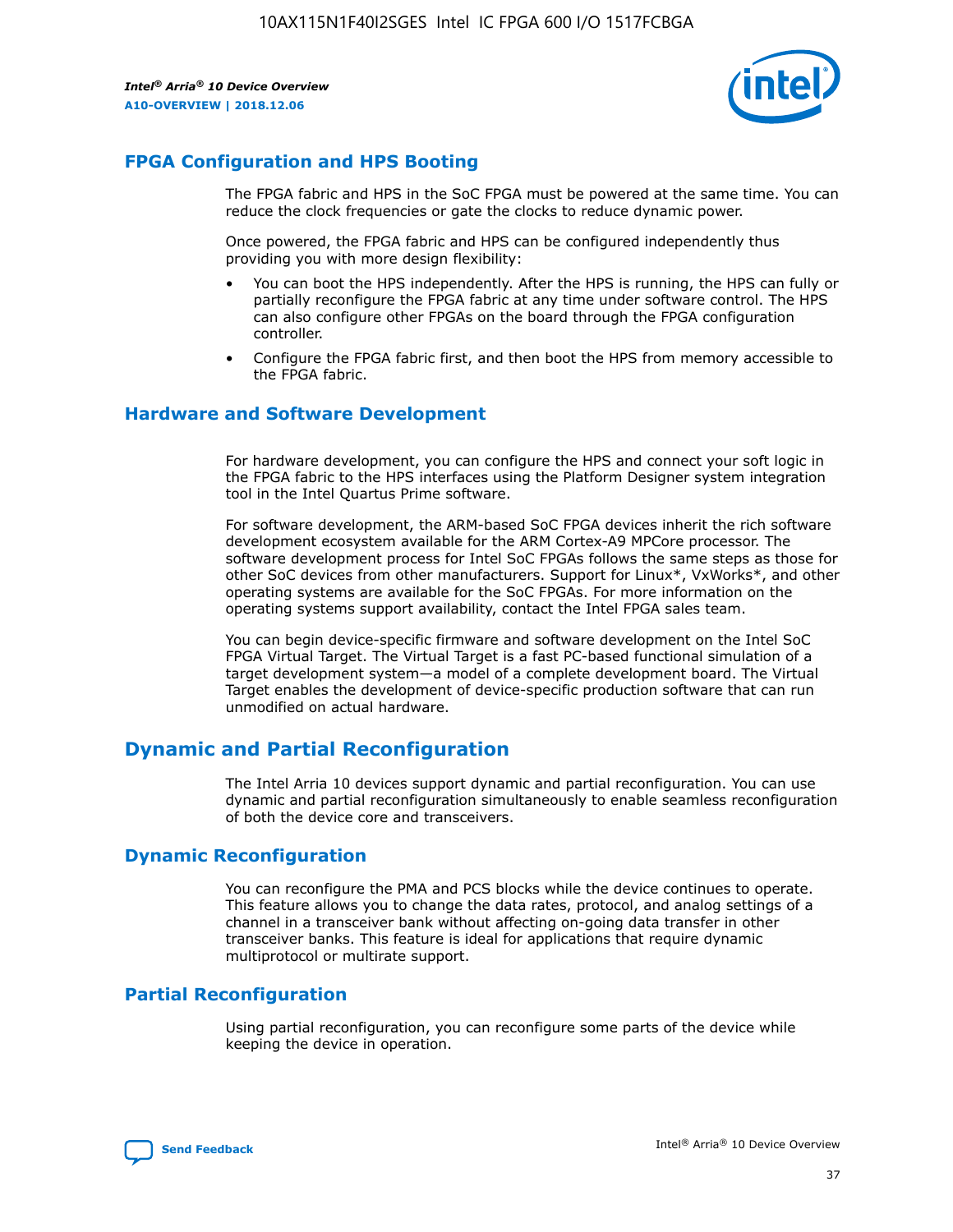

Instead of placing all device functions in the FPGA fabric, you can store some functions that do not run simultaneously in external memory and load them only when required. This capability increases the effective logic density of the device, and lowers cost and power consumption.

In the Intel solution, you do not have to worry about intricate device architecture to perform a partial reconfiguration. The partial reconfiguration capability is built into the Intel Quartus Prime design software, making such time-intensive task simple.

Intel Arria 10 devices support partial reconfiguration in the following configuration options:

- Using an internal host:
	- All supported configuration modes where the FPGA has access to external memory devices such as serial and parallel flash memory.
	- Configuration via Protocol [CvP (PCIe)]
- Using an external host—passive serial (PS), fast passive parallel (FPP) x8, FPP x16, and FPP x32 I/O interface.

# **Enhanced Configuration and Configuration via Protocol**

# **Table 25. Configuration Schemes and Features of Intel Arria 10 Devices**

Intel Arria 10 devices support 1.8 V programming voltage and several configuration schemes.

| <b>Scheme</b>                                                          | <b>Data</b><br><b>Width</b> | <b>Max Clock</b><br>Rate<br>(MHz) | <b>Max Data</b><br>Rate<br>(Mbps)<br>(13) | <b>Decompression</b> | <b>Design</b><br>Security <sup>(1</sup><br>4) | <b>Partial</b><br>Reconfiguration<br>(15) | <b>Remote</b><br><b>System</b><br><b>Update</b> |
|------------------------------------------------------------------------|-----------------------------|-----------------------------------|-------------------------------------------|----------------------|-----------------------------------------------|-------------------------------------------|-------------------------------------------------|
| <b>JTAG</b>                                                            | 1 bit                       | 33                                | 33                                        |                      |                                               | Yes <sup>(16)</sup>                       |                                                 |
| Active Serial (AS)<br>through the<br>EPCO-L<br>configuration<br>device | 1 bit,<br>4 bits            | 100                               | 400                                       | Yes                  | Yes                                           | $Y_{PS}(16)$                              | Yes                                             |
| Passive serial (PS)<br>through CPLD or<br>external<br>microcontroller  | 1 bit                       | 100                               | 100                                       | Yes                  | Yes                                           | Yes(16)                                   | Parallel<br>Flash<br>Loader<br>(PFL) IP<br>core |
|                                                                        | continued                   |                                   |                                           |                      |                                               |                                           |                                                 |

<sup>(13)</sup> Enabling either compression or design security features affects the maximum data rate. Refer to the Intel Arria 10 Device Datasheet for more information.

<sup>(14)</sup> Encryption and compression cannot be used simultaneously.

 $<sup>(15)</sup>$  Partial reconfiguration is an advanced feature of the device family. If you are interested in</sup> using partial reconfiguration, contact Intel for support.

 $(16)$  Partial configuration can be performed only when it is configured as internal host.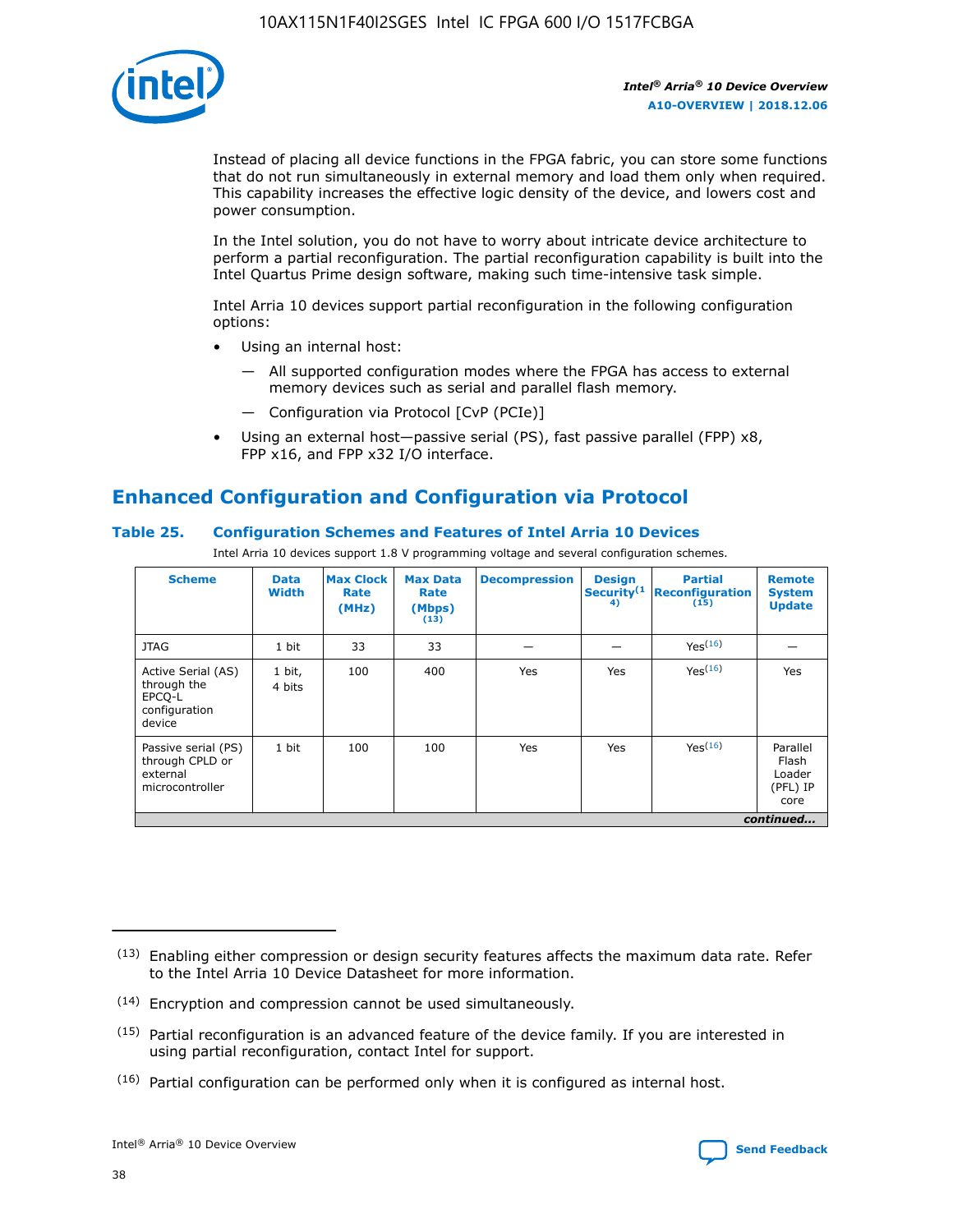

| <b>Scheme</b>                                   | <b>Data</b><br><b>Width</b> | <b>Max Clock</b><br>Rate<br>(MHz) | <b>Max Data</b><br>Rate<br>(Mbps)<br>(13) | <b>Decompression</b> | <b>Design</b><br>Security <sup>(1</sup><br>4) | <b>Partial</b><br><b>Reconfiguration</b><br>(15) | <b>Remote</b><br><b>System</b><br><b>Update</b> |
|-------------------------------------------------|-----------------------------|-----------------------------------|-------------------------------------------|----------------------|-----------------------------------------------|--------------------------------------------------|-------------------------------------------------|
| Fast passive                                    | 8 bits                      | 100                               | 3200                                      | Yes                  | Yes                                           | Yes(17)                                          | PFL IP                                          |
| parallel (FPP)<br>through CPLD or               | 16 bits                     |                                   |                                           | Yes                  | Yes                                           |                                                  | core                                            |
| external<br>microcontroller                     | 32 bits                     |                                   |                                           | Yes                  | Yes                                           |                                                  |                                                 |
| Configuration via                               | 16 bits                     | 100                               | 3200                                      | Yes                  | Yes                                           | Yes <sup>(17)</sup>                              |                                                 |
| <b>HPS</b>                                      | 32 bits                     |                                   |                                           | Yes                  | Yes                                           |                                                  |                                                 |
| Configuration via<br>Protocol [CvP<br>$(PCIe*)$ | x1, x2,<br>x4, x8<br>lanes  |                                   | 8000                                      | Yes                  | Yes                                           | Yes(16)                                          |                                                 |

You can configure Intel Arria 10 devices through PCIe using Configuration via Protocol (CvP). The Intel Arria 10 CvP implementation conforms to the PCIe 100 ms power-up-to-active time requirement.

#### **Related Information**

[Configuration via Protocol \(CvP\) Implementation in Intel FPGAs User Guide](https://www.intel.com/content/www/us/en/programmable/documentation/dsu1441819344145.html#dsu1442269728522) Provides more information about the CvP configuration scheme.

# **SEU Error Detection and Correction**

Intel Arria 10 devices offer robust and easy-to-use single-event upset (SEU) error detection and correction circuitry.

The detection and correction circuitry includes protection for Configuration RAM (CRAM) programming bits and user memories. The CRAM is protected by a continuously running CRC error detection circuit with integrated ECC that automatically corrects one or two errors and detects higher order multi-bit errors. When more than two errors occur, correction is available through reloading of the core programming file, providing a complete design refresh while the FPGA continues to operate.

The physical layout of the Intel Arria 10 CRAM array is optimized to make the majority of multi-bit upsets appear as independent single-bit or double-bit errors which are automatically corrected by the integrated CRAM ECC circuitry. In addition to the CRAM protection, the M20K memory blocks also include integrated ECC circuitry and are layout-optimized for error detection and correction. The MLAB does not have ECC.

<sup>(17)</sup> Supported at a maximum clock rate of 100 MHz.



 $(13)$  Enabling either compression or design security features affects the maximum data rate. Refer to the Intel Arria 10 Device Datasheet for more information.

<sup>(14)</sup> Encryption and compression cannot be used simultaneously.

 $(15)$  Partial reconfiguration is an advanced feature of the device family. If you are interested in using partial reconfiguration, contact Intel for support.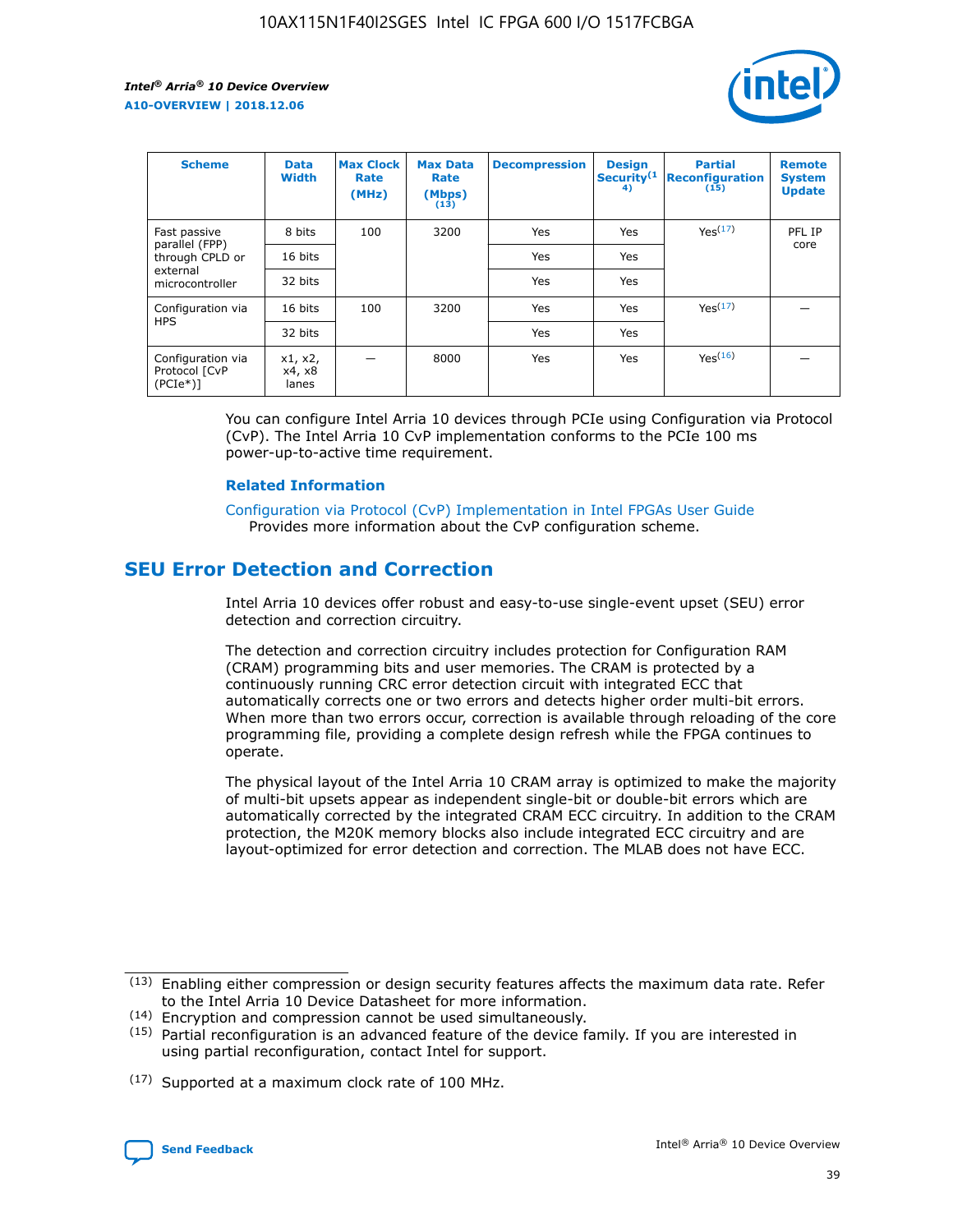

# **Power Management**

Intel Arria 10 devices leverage the advanced 20 nm process technology, a low 0.9 V core power supply, an enhanced core architecture, and several optional power reduction techniques to reduce total power consumption by as much as 40% compared to Arria V devices and as much as 60% compared to Stratix V devices.

The optional power reduction techniques in Intel Arria 10 devices include:

- **SmartVID**—a code is programmed into each device during manufacturing that allows a smart regulator to operate the device at lower core  $V_{CC}$  while maintaining performance
- **Programmable Power Technology**—non-critical timing paths are identified by the Intel Quartus Prime software and the logic in these paths is biased for low power instead of high performance
- **Low Static Power Options**—devices are available with either standard static power or low static power while maintaining performance

Furthermore, Intel Arria 10 devices feature Intel's industry-leading low power transceivers and include a number of hard IP blocks that not only reduce logic resources but also deliver substantial power savings compared to soft implementations. In general, hard IP blocks consume up to 90% less power than the equivalent soft logic implementations.

# **Incremental Compilation**

The Intel Quartus Prime software incremental compilation feature reduces compilation time and helps preserve performance to ease timing closure. The incremental compilation feature enables the partial reconfiguration flow for Intel Arria 10 devices.

Incremental compilation supports top-down, bottom-up, and team-based design flows. This feature facilitates modular, hierarchical, and team-based design flows where different designers compile their respective design sections in parallel. Furthermore, different designers or IP providers can develop and optimize different blocks of the design independently. These blocks can then be imported into the top level project.

# **Document Revision History for Intel Arria 10 Device Overview**

| <b>Document</b><br><b>Version</b> | <b>Changes</b>                                                                                                                                                                                                                                                              |
|-----------------------------------|-----------------------------------------------------------------------------------------------------------------------------------------------------------------------------------------------------------------------------------------------------------------------------|
| 2018.12.06                        | Added links to Intel Arria 10 device errata documents.<br>Removed automotive temperature option from the Intel Arria 10 GX devices.<br>Removed -3 fabric speed grade from the Intel Arria 10 GT devices.<br>Updated power options for the Intel Arria 10 GX and GT devices. |
| 2018.04.09                        | Updated the lowest $V_{CC}$ from 0.83 V to 0.82 V in the topic listing a summary of the device features.                                                                                                                                                                    |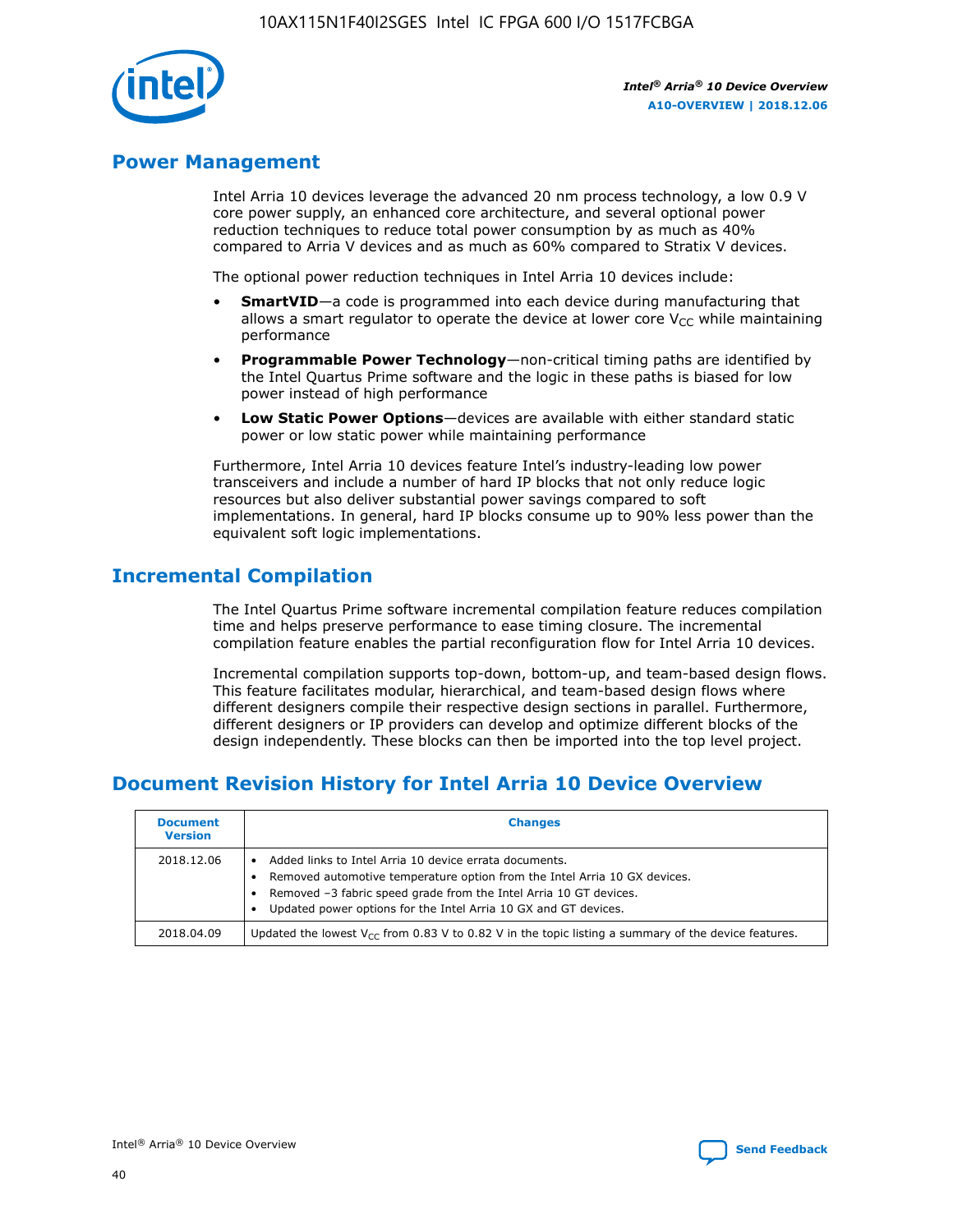*Intel® Arria® 10 Device Overview* **A10-OVERVIEW | 2018.12.06**



| <b>Date</b>    | <b>Version</b> | <b>Changes</b>                                                                                                                                                                                                                                                                                                                                                                                                                                                                                                                                                                                                                                                                                                                                                                                                                                                                                                                                                            |
|----------------|----------------|---------------------------------------------------------------------------------------------------------------------------------------------------------------------------------------------------------------------------------------------------------------------------------------------------------------------------------------------------------------------------------------------------------------------------------------------------------------------------------------------------------------------------------------------------------------------------------------------------------------------------------------------------------------------------------------------------------------------------------------------------------------------------------------------------------------------------------------------------------------------------------------------------------------------------------------------------------------------------|
| January 2018   | 2018.01.17     | Updated the maximum data rate for HPS (Intel Arria 10 SX devices<br>external memory interface DDR3 controller from 2,166 Mbps to 2,133<br>Mbps.<br>Updated maximum frequency supported for half rate QDRII and QDRII<br>+ SRAM to 633 MHz in Memory Standards Supported by the Soft<br>Memory Controller table.<br>Updated transceiver backplane capability to 12.5 Gbps.<br>$\bullet$<br>Removed transceiver speed grade 5 in Sample Ordering Core and<br>Available Options for Intel Arria 10 GX Devices figure.<br>Removed package code 40, low static power, SmartVID, industrial, and<br>military operating temperature support from Sample Ordering Core and<br>Available Options for Intel Arria 10 GT Devices figure.<br>Updated short reach transceiver rate for Intel Arria 10 GT devices to<br>25.8 Gbps.<br>Removed On-Die Instrumentation - EyeQ and Jitter Margin Tool<br>support from PMA Features of the Transceivers in Intel Arria 10 Devices<br>table. |
| September 2017 | 2017.09.20     | Updated the maximum speed of the DDR4 external memory interface from<br>1,333 MHz/2,666 Mbps to 1,200 MHz/2,400 Mbps.                                                                                                                                                                                                                                                                                                                                                                                                                                                                                                                                                                                                                                                                                                                                                                                                                                                     |
| July 2017      | 2017.07.13     | Corrected the automotive temperature range in the figure showing the<br>available options for the Intel Arria 10 GX devices from "-40°C to 100°C"<br>to "-40°C to 125°C".                                                                                                                                                                                                                                                                                                                                                                                                                                                                                                                                                                                                                                                                                                                                                                                                 |
| July 2017      | 2017.07.06     | Added automotive temperature option to Intel Arria 10 GX device family.                                                                                                                                                                                                                                                                                                                                                                                                                                                                                                                                                                                                                                                                                                                                                                                                                                                                                                   |
| May 2017       | 2017.05.08     | Corrected protocol names with "1588" to "IEEE 1588v2".<br>$\bullet$<br>Updated the vertical migration table to remove vertical migration<br>$\bullet$<br>between Intel Arria 10 GX and Intel Arria 10 SX device variants.<br>Removed all "Preliminary" marks.<br>$\bullet$                                                                                                                                                                                                                                                                                                                                                                                                                                                                                                                                                                                                                                                                                                |
| March 2017     | 2017.03.15     | Removed the topic about migration from Intel Arria 10 to Intel Stratix<br>10 devices.<br>Rebranded as Intel.<br>$\bullet$                                                                                                                                                                                                                                                                                                                                                                                                                                                                                                                                                                                                                                                                                                                                                                                                                                                 |
| October 2016   | 2016.10.31     | Removed package F36 from Intel Arria 10 GX devices.<br>Updated Intel Arria 10 GT sample ordering code and maximum GX<br>$\bullet$<br>transceiver count. Intel Arria 10 GT devices are available only in the<br>SF45 package option with a maximum of 72 transceivers.                                                                                                                                                                                                                                                                                                                                                                                                                                                                                                                                                                                                                                                                                                     |
| May 2016       | 2016.05.02     | Updated the FPGA Configuration and HPS Booting topic.<br>$\bullet$<br>Remove V <sub>CC</sub> PowerManager from the Summary of Features, Power<br>Management and Arria 10 Device Variants and packages topics. This<br>feature is no longer supported in Arria 10 devices.<br>Removed LPDDR3 from the Memory Standards Supported by the HPS<br>Hard Memory Controller table in the Memory Standards Supported by<br>Intel Arria 10 Devices topic. This standard is only supported by the<br>FPGA.<br>Removed transceiver speed grade 5 from the Device Variants and<br>Packages topic for Arria 10 GX and SX devices.                                                                                                                                                                                                                                                                                                                                                      |
| February 2016  | 2016.02.11     | Changed the maximum Arria 10 GT datarate to 25.8 Gbps and the<br>minimum datarate to 1 Gbps globally.<br>Revised the state for Core clock networks in the Summary of Features<br>$\bullet$<br>topic.<br>Changed the transceiver parameters in the "Summary of Features for<br>$\bullet$<br>Arria 10 Devices" table.<br>• Changed the transceiver parameters in the "Maximum Resource Counts<br>for Arria 10 GT Devices" table.<br>Changed the package availability for GT devices in the "Package Plan<br>for Arria 10 GT Devices" table.<br>Changed the package configurations for GT devices in the "Migration"<br>Capability Across Arria 10 Product Lines" figure.<br>continued                                                                                                                                                                                                                                                                                       |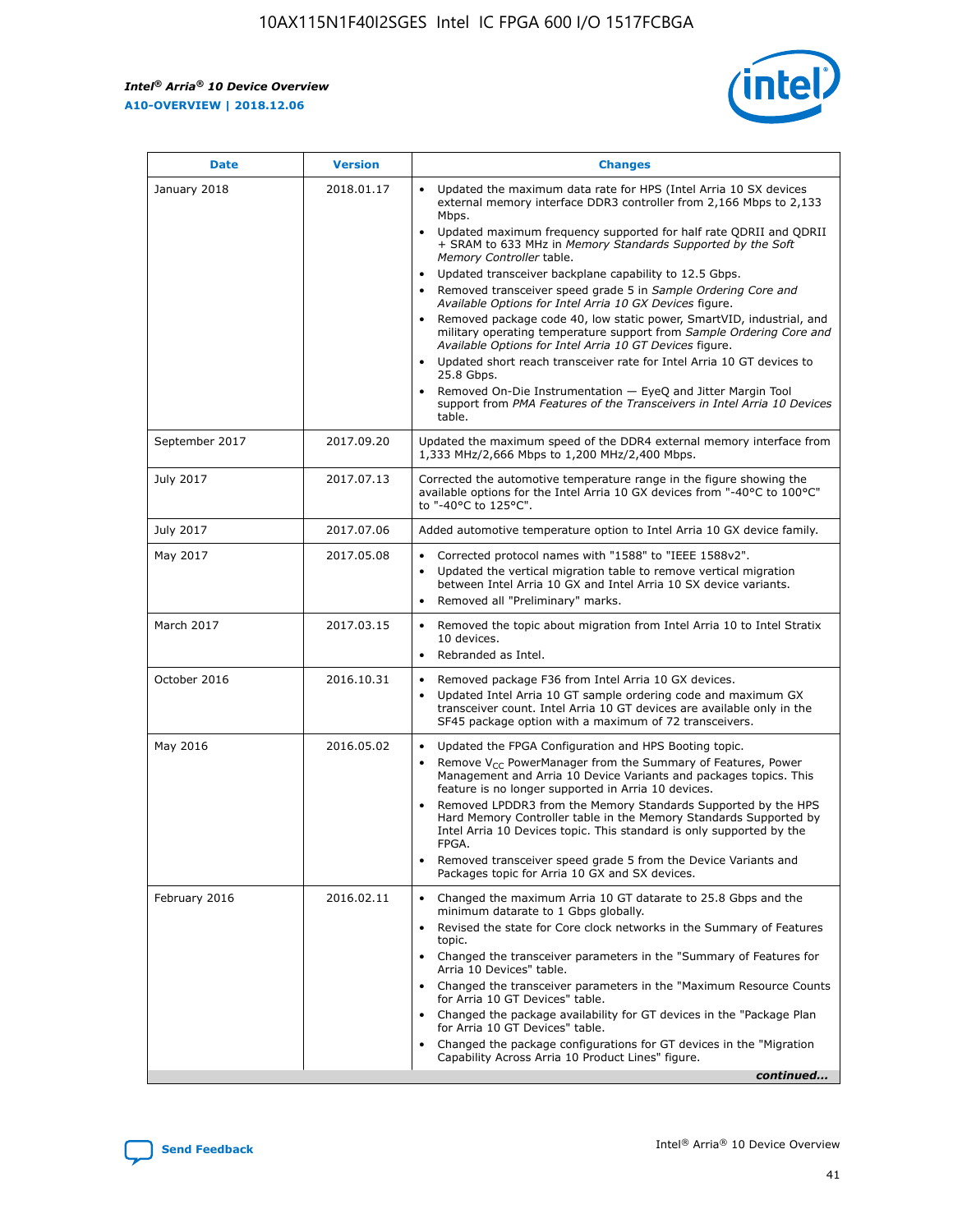

| <b>Date</b>   | <b>Version</b> | <b>Changes</b>                                                                                                                                                               |
|---------------|----------------|------------------------------------------------------------------------------------------------------------------------------------------------------------------------------|
|               |                | • Changed transceiver parameters in the "Low Power Serial Transceivers"<br>section.                                                                                          |
|               |                | • Changed the transceiver descriptions in the "Device Variants for the<br>Arria 10 Device Family" table.                                                                     |
|               |                | Changed the "Sample Ordering Code and Available Options for Arria 10<br>$\bullet$<br>GT Devices" figure.                                                                     |
|               |                | Changed the datarates for GT devices in the "PMA Features" section.                                                                                                          |
|               |                | Changed the datarates for GT devices in the "PCS Features" section.<br>$\bullet$                                                                                             |
| December 2015 | 2015.12.14     | Updated the number of M20K memory blocks for Arria 10 GX 660 from<br>2133 to 2131 and corrected the total RAM bit from 48,448 Kb to<br>48,408 Kb.                            |
|               |                | Corrected the number of DSP blocks for Arria 10 GX 660 from 1688 to<br>1687 in the table listing floating-point arithmetic resources.                                        |
| November 2015 | 2015.11.02     | Updated the maximum resources for Arria 10 GX 220, GX 320, GX 480,<br>$\bullet$<br>GX 660, SX 220, SX 320, SX 480, and SX 660.                                               |
|               |                | • Updated resource count for Arria 10 GX 320, GX 480, GX 660, SX 320,<br>SX 480, a SX 660 devices in Number of Multipliers in Intel Arria 10<br><b>Devices</b> table.        |
|               |                | Updated the available options for Arria 10 GX, GT, and SX.                                                                                                                   |
|               |                | Changed instances of Quartus II to Quartus Prime.<br>$\bullet$                                                                                                               |
| June 2015     | 2015.06.15     | Corrected label for Intel Arria 10 GT product lines in the vertical migration<br>figure.                                                                                     |
| May 2015      | 2015.05.15     | Corrected the DDR3 half rate and quarter rate maximum frequencies in the<br>table that lists the memory standards supported by the Intel Arria 10 hard<br>memory controller. |
| May 2015      | 2015.05.04     | • Added support for 13.5G JESD204b in the Summary of Features table.                                                                                                         |
|               |                | • Added a link to Arria 10 GT Channel Usage in the Arria 10 GT Package<br>Plan topic.                                                                                        |
|               |                | • Added a note to the table, Maximum Resource Counts for Arria 10 GT<br>devices.                                                                                             |
|               |                | • Updated the power requirements of the transceivers in the Low Power<br>Serial Transceivers topic.                                                                          |
| January 2015  | 2015.01.23     | • Added floating point arithmetic features in the Summary of Features<br>table.                                                                                              |
|               |                | • Updated the total embedded memory from 38.38 megabits (Mb) to<br>65.6 Mb.                                                                                                  |
|               |                | • Updated the table that lists the memory standards supported by Intel<br>Arria 10 devices.                                                                                  |
|               |                | Removed support for DDR3U, LPDDR3 SDRAM, RLDRAM 2, and DDR2.                                                                                                                 |
|               |                | Moved RLDRAM 3 support from hard memory controller to soft memory<br>controller. RLDRAM 3 support uses hard PHY with soft memory<br>controller.                              |
|               |                | Added soft memory controller support for QDR IV.<br>٠                                                                                                                        |
|               |                | Updated the maximum resource count table to include the number of<br>hard memory controllers available in each device variant.                                               |
|               |                | Updated the transceiver PCS data rate from 12.5 Gbps to 12 Gbps.<br>$\bullet$                                                                                                |
|               |                | Updated the max clock rate of PS, FPP x8, FPP x16, and Configuration<br>via HPS from 125 MHz to 100 MHz.                                                                     |
|               |                | Added a feature for fractional synthesis PLLs: PLL cascading.                                                                                                                |
|               |                | Updated the HPS programmable general-purpose I/Os from 54 to 62.<br>$\bullet$                                                                                                |
|               |                | continued                                                                                                                                                                    |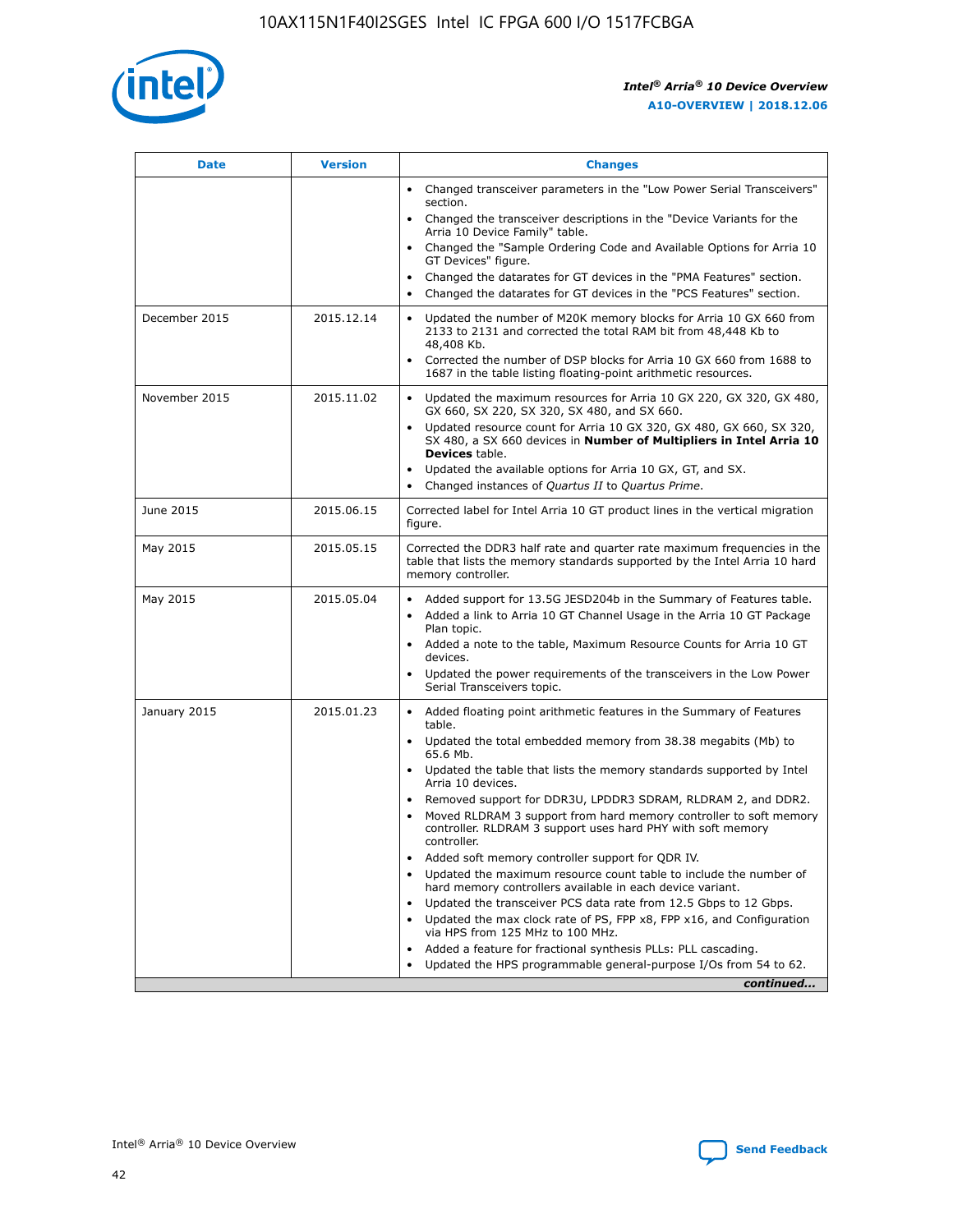r



| <b>Date</b>    | <b>Version</b> | <b>Changes</b>                                                                                                                                                                                                                                                                                                                                                                                                                                                                                                                                      |
|----------------|----------------|-----------------------------------------------------------------------------------------------------------------------------------------------------------------------------------------------------------------------------------------------------------------------------------------------------------------------------------------------------------------------------------------------------------------------------------------------------------------------------------------------------------------------------------------------------|
| September 2014 | 2014.09.30     | Corrected the 3 V I/O and LVDS I/O counts for F35 and F36 packages<br>$\bullet$<br>of Arria 10 GX.<br>Corrected the 3 V I/O, LVDS I/O, and transceiver counts for the NF40<br>$\bullet$<br>package of the Arria GX 570 and 660.<br>Removed 3 V I/O, LVDS I/O, and transceiver counts for the NF40<br>$\bullet$<br>package of the Arria GX 900 and 1150. The NF40 package is not<br>available for Arria 10 GX 900 and 1150.                                                                                                                          |
| August 2014    | 2014.08.18     | Updated Memory (Kb) M20K maximum resources for Arria 10 GX 660<br>devices from 42,660 to 42,620.<br>Added GPIO columns consisting of LVDS I/O Bank and 3V I/O Bank in<br>$\bullet$<br>the Package Plan table.<br>Added how to use memory interface clock frequency higher than 533<br>$\bullet$<br>MHz in the I/O vertical migration.<br>Added information to clarify that RLDRAM3 support uses hard PHY with<br>$\bullet$<br>soft memory controller.<br>Added variable precision DSP blocks support for floating-point<br>$\bullet$<br>arithmetic. |
| June 2014      | 2014.06.19     | Updated number of dedicated I/Os in the HPS block to 17.                                                                                                                                                                                                                                                                                                                                                                                                                                                                                            |
| February 2014  | 2014.02.21     | Updated transceiver speed grade options for GT devices in Figure 2.                                                                                                                                                                                                                                                                                                                                                                                                                                                                                 |
| February 2014  | 2014.02.06     | Updated data rate for Arria 10 GT devices from 28.1 Gbps to 28.3 Gbps.                                                                                                                                                                                                                                                                                                                                                                                                                                                                              |
| December 2013  | 2013.12.10     | Updated the HPS memory standards support from LPDDR2 to LPDDR3.<br>$\bullet$<br>Updated HPS block diagram to include dedicated HPS I/O and FPGA<br>$\bullet$<br>Configuration blocks as well as repositioned SD/SDIO/MMC, DMA, SPI<br>and NAND Flash with ECC blocks.                                                                                                                                                                                                                                                                               |
| December 2013  | 2013.12.02     | Initial release.                                                                                                                                                                                                                                                                                                                                                                                                                                                                                                                                    |